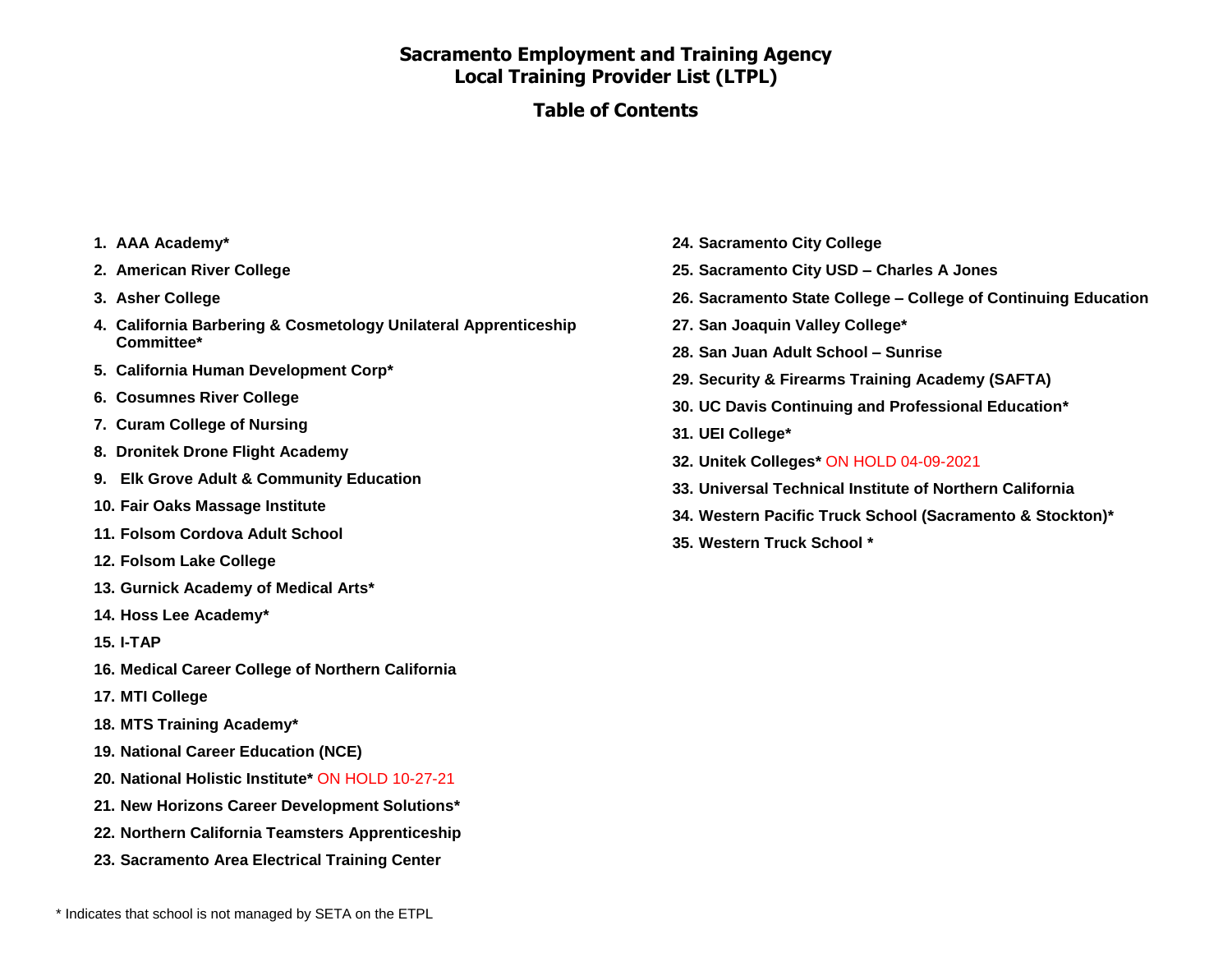**Programs listed are certificate programs (unless otherwise indicated)**

#### **Training programs flagged with the symbol "" are less than 20 hours per week**

|                                                                                                                                                   | <b>Provider Name</b>                       | <b>Contact</b>                                                                                           |         | <b>Provider Code (State ID)</b> |                     |                                  |
|---------------------------------------------------------------------------------------------------------------------------------------------------|--------------------------------------------|----------------------------------------------------------------------------------------------------------|---------|---------------------------------|---------------------|----------------------------------|
| <b>AAA Academy</b><br>7000 Button Lane<br>Dixon, CA 95620<br><b>Approval/Accreditation: BPPE</b><br><b>ETPL listing managed by: Solano County</b> |                                            | <b>Lew Altomare</b><br>Phone: (707) 679-5950<br>Fax: (707) 678-7433<br><b>Email:</b> lew@buttontrans.com |         |                                 |                     | CA3118<br><b>Pell Grant - No</b> |
| #                                                                                                                                                 | <b>Courses/Programs (AAA)</b>              | <b>Occupational Cluster*</b><br><b>Hours/Program Length</b><br><b>Cost</b>                               |         |                                 | <b>Program Code</b> |                                  |
|                                                                                                                                                   | Class A Commercial Driver License Training |                                                                                                          | \$5,000 | 160 hours/4 weeks               |                     | 49020511000109                   |

| <b>Provider Name</b>                            |                                                                                                                                                                                      | <b>Contact</b>                                                                     |                                                                                                         |                     |                  | <b>Provider Code (State ID)</b> |                                                                                                                            |                         |
|-------------------------------------------------|--------------------------------------------------------------------------------------------------------------------------------------------------------------------------------------|------------------------------------------------------------------------------------|---------------------------------------------------------------------------------------------------------|---------------------|------------------|---------------------------------|----------------------------------------------------------------------------------------------------------------------------|-------------------------|
|                                                 | <b>American River College (ARC)</b><br>4700 College Oak Drive<br>Sacramento, CA 95841                                                                                                |                                                                                    | <b>Ms. Renata Lensky</b> (M-Th $9am - 2pm$ )<br>Phone: (916) 484-8575<br>Email: lenskyR@arc.losrios.edu |                     |                  |                                 |                                                                                                                            | <b>CA149</b>            |
| (CALL FOR APPT)<br>Website: www.arc.losrios.edu |                                                                                                                                                                                      |                                                                                    |                                                                                                         |                     |                  |                                 |                                                                                                                            | <b>Pell Grant - Yes</b> |
|                                                 | <b>Approval/Accreditation: WASC</b><br>Note: Program costs for those individuals who receive a<br>Board of Governor's Waiver (BOG) vary. Contact<br>school for revised program cost. | Program length (semesters) listed may vary based on program<br>course availability |                                                                                                         |                     |                  |                                 | Add \$94.75 (per semester) for<br>Parking Permit, Student Rep Fee,<br>Universal Transit Pass & Mental<br><b>Health Fee</b> |                         |
| #                                               | <b>Courses/Programs (American River College)</b>                                                                                                                                     |                                                                                    | <b>Occupational</b><br>Cluster*                                                                         | <b>Tuition Cost</b> | <b>Book Cost</b> |                                 | <b>Hours/Units/Program</b><br>Length                                                                                       | <b>Program Code</b>     |
| 1.                                              | 3D Animation * On Hold 03/03/21                                                                                                                                                      |                                                                                    | 10                                                                                                      | \$1,566             | \$1,575          |                                 | 21 units/2 semesters                                                                                                       | 10030412000000          |
| 2.                                              | 3D Modeling & Texture On Hold 03/03/21                                                                                                                                               |                                                                                    | 10                                                                                                      | \$1,428             | \$1,350          |                                 | 18 units/2 semesters                                                                                                       | 11089912000004          |
| 3.                                              | 3D Rigging Technical Director On Hold 03/03/21                                                                                                                                       |                                                                                    |                                                                                                         | \$1,704             | \$1,800          |                                 | 24 units/2 semesters                                                                                                       | 50100112000000          |
| 4.                                              | 3D Technical Director On Hold 03/03/21                                                                                                                                               |                                                                                    |                                                                                                         | \$2,510             | \$2,625          |                                 | 35 units/3 semesters                                                                                                       | 50010212000005          |
| 5.                                              | Accounting (A.A.)                                                                                                                                                                    |                                                                                    |                                                                                                         | \$4,260             | \$4,500          |                                 | 60 units/5 semesters                                                                                                       | 52030115000007          |
| 6.                                              | Accounting *                                                                                                                                                                         |                                                                                    |                                                                                                         | \$2,556             | \$2,700          |                                 | 36 units/3 semesters                                                                                                       | 52030112000000          |
| 7.                                              | Accounting Clerk *                                                                                                                                                                   |                                                                                    |                                                                                                         | \$1,750             | \$1,875          |                                 | 18 units/2 semesters                                                                                                       | 52030212000002          |
| 8.                                              | Administration of Justice (A.S.)                                                                                                                                                     |                                                                                    |                                                                                                         | \$4,260             | \$4,500          |                                 | 60 units/5 semesters                                                                                                       | 43010715000007          |

2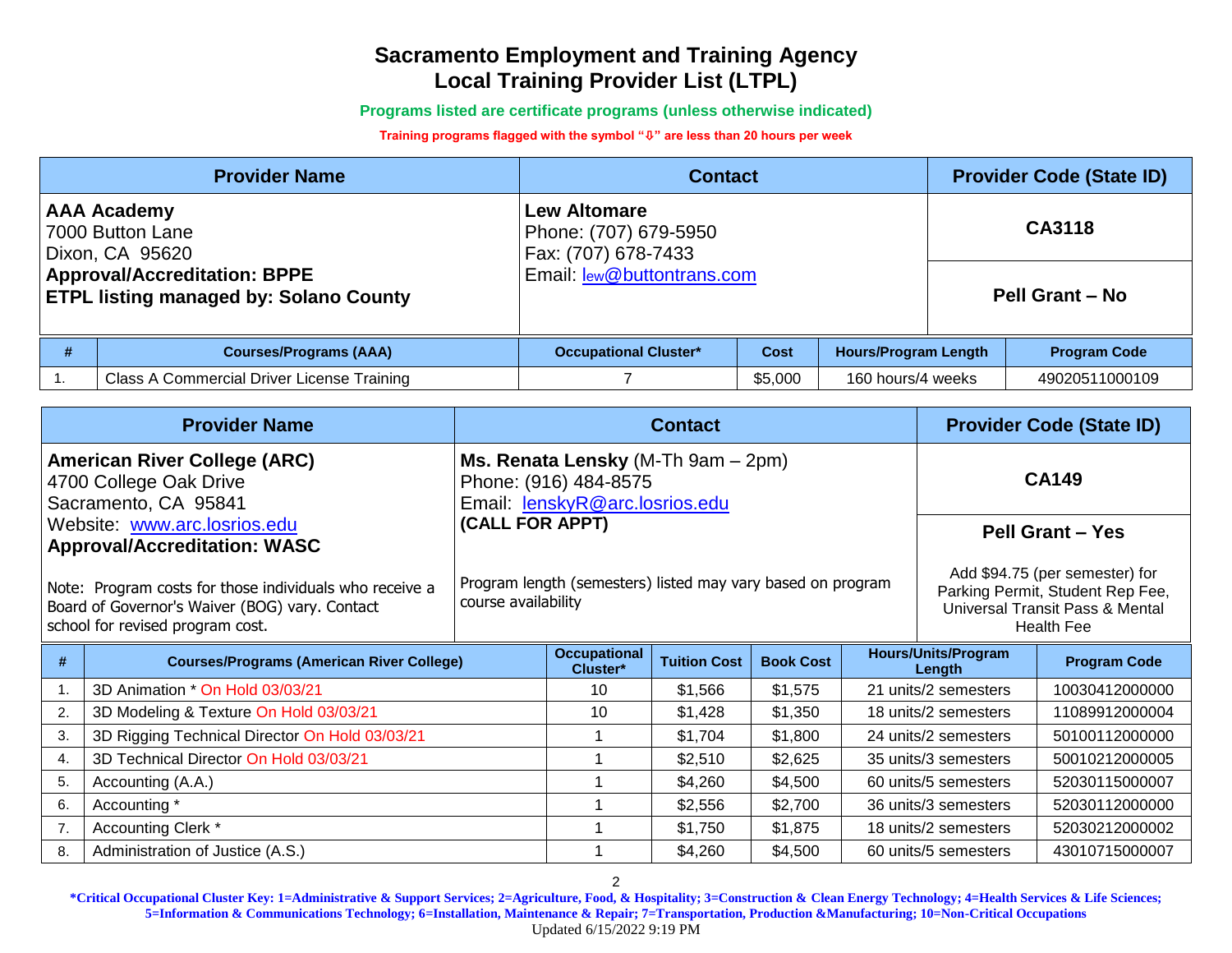**Programs listed are certificate programs (unless otherwise indicated)**

**Training programs flagged with the symbol "" are less than 20 hours per week**

| #   | <b>Courses/Programs (American River College)</b>                | <b>Occupational</b><br>Cluster* | <b>Tuition Cost</b> | <b>Book Cost</b> | <b>Hours/Units/Program</b><br>Length | <b>Program Code</b> |
|-----|-----------------------------------------------------------------|---------------------------------|---------------------|------------------|--------------------------------------|---------------------|
| 9.  | Administration of Justice (A.S.T.)                              |                                 | \$4,260             | \$4,500          | 60 units/5 semesters                 | 43010715000008      |
| 10. | Advanced Electronics and Telecommunications On Hold<br>03/03/21 | 5                               | \$1,429             | \$1,350          | 18 units/2 semesters                 | 15030512000004      |
| 11. | Advertising and Sales Promotion (A.A.) *                        | 10                              | \$4,260             | \$4,500          | 60 units/5 semesters                 | 52180415000000      |
| 12. | Alternative Fuels and Green Vehicle Technology *                | $\overline{7}$                  | \$2,648             | \$2,850          | 38 units/2 semesters                 | 99120312000000      |
| 13. | Art New Media (A.A.) On Hold 03/03/21                           | 10                              | \$4,260             | \$4,500          | 60 units/5 semesters                 | 50070115000000      |
| 14. | ASL-English Interpreter Preparation Program                     | -1                              | \$3,984             | \$4,050          | 54 units/5 semesters                 | 16160312000001      |
| 15. | ASL-English Interpreter Preparation Program (A.A.)              | $\mathbf 1$                     | \$4,260             | \$4,500          | 60 units/5 semesters                 | 16160315000000      |
| 16. | Automotive Air Conditioning Service LF                          | $\,6$                           | \$1,520             | \$1,500          | 20 units/2 semesters                 | 47060412340301      |
| 17. | Automotive Analysis LF                                          | $\,6$                           | \$3,980             | \$2,600          | 52 units/5 semesters                 | 47060412340601      |
| 18. | Automotive Analysis (A.S.) LF                                   | 6                               | \$4,260             | \$4,500          | 60 units/5 semesters                 | 47060415000013      |
| 19. | Automotive Claims Estimator * LF                                | 6                               | \$1,520             | \$1,500          | 20 units/2 semesters                 | 47060312000001      |
| 20. | Automotive Collision Technology LF                              | $\,6\,$                         | \$4,076             | \$4,200          | 56 units/3 semesters                 | 47060312000002      |
| 21  | Automotive Collision Technology (A.S.) LF                       | $\,6$                           | \$4,260             | \$4,500          | 56 units/5 semesters                 | 47060315000004      |
| 22. | Automotive Collision Technology-Non-Structural LF               | $\,6$                           | \$852               | \$900            | 12 units/1 semester                  | 47060312000014      |
| 23. | Automotive Collision Technology-Refinish LF                     | $\,6$                           | \$852               | \$900            | 12 units/1 semester                  | 47060312000015      |
| 24. | Automotive Collision Technology-Structural LF                   | 6                               | \$852               | \$900            | 12 units/1 semester                  | 47060312000016      |
| 25. | Automotive Component Service Technician LF                      | $\,6$                           | \$3,270             | 3,375            | 45 units/4 semesters                 | 47060412000047      |
| 26. | Automotive Component Service Technician (A.S.) LF               | $6\phantom{1}6$                 | \$4,260             | \$4,500          | 60 units/5 semesters                 | 47060415000014      |
| 27. | Automotive Emissions Inspection and Repair Technician LF        | $\,6$                           | \$3,132             | \$3,150          | 42 units/4 semesters                 | 47061212000000      |
| 28. | Automotive Parts & Service LF                                   | 6                               | \$1,474             | \$1,425          | 19 units/2 semesters                 | 52190712000000      |
| 29. | Automotive Service Technician LF                                | $\,6\,$                         | \$3,040             | \$3,000          | 40 units/4 semesters                 | 47060412000007      |
| 30. | Automotive Technology (A.S.) LF                                 | 6                               | \$4,260             | \$4,500          | 60 units/5 semesters                 | 47060415000012      |
| 31. | Automotive Technology LF                                        | 6                               | \$4,214             | \$4,425          | 59 units/5 semesters                 | 47060412000008      |
| 32. | Automotive Transmission Service *LF                             | 6                               | \$3,408             | \$3,600          | 48 units/4 semesters                 | 47060412000003      |
| 33. | Automotive Undercar Service LF                                  | $\,6$                           | \$1,566             | \$1,575          | 21 units/2 semesters                 | 47060412000009      |
| 34. | Basic Electronics and Telecommunications On Hold 03/03/21       | 5                               | \$714               | \$675            | 9 units/1 semester                   | 47019911000000      |
| 35. | Basic Mechatronics On Hold 03/03/21                             | 6                               | \$1,382             | \$1,275          | 17 units/2 semesters                 | 14420112000003      |
| 36. | <b>Biomedical Equipment Technician</b>                          | 4                               | \$1,520             | \$1,500          | 20 units/2 semesters                 | 15040112340000      |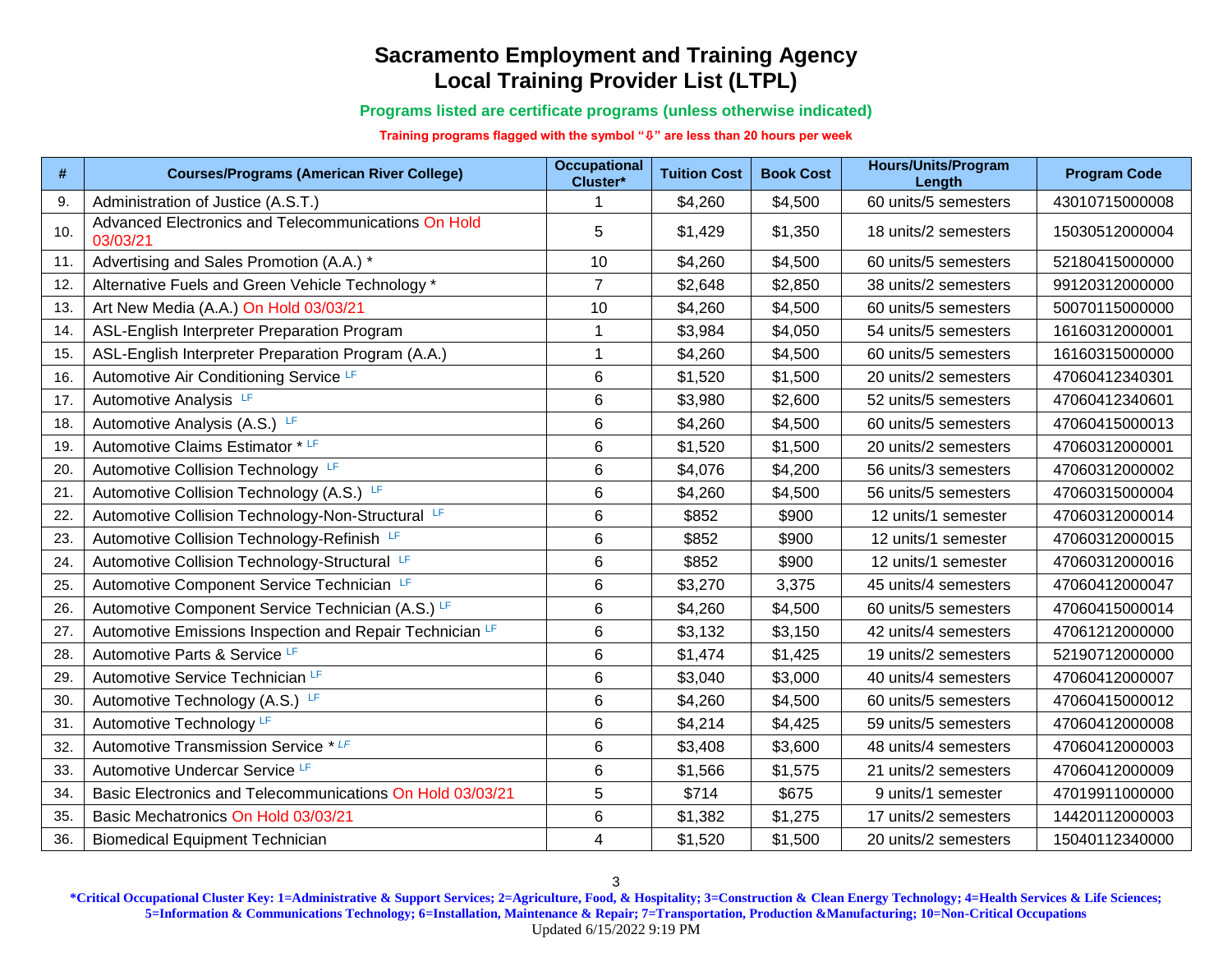**Programs listed are certificate programs (unless otherwise indicated)**

**Training programs flagged with the symbol "" are less than 20 hours per week**

| #   | <b>Courses/Programs (American River College)</b>       | <b>Occupational</b><br>Cluster* | <b>Tuition Cost</b> | <b>Book Cost</b> | <b>Hours/Units/Program</b><br>Length | <b>Program Code</b> |
|-----|--------------------------------------------------------|---------------------------------|---------------------|------------------|--------------------------------------|---------------------|
| 37. | Biotechnology (A.S.) **                                | 3                               | \$4,260             | \$4,500          | 60 units/5 semesters                 | 26120115000002      |
| 38. | Biotechnology *                                        | 4                               | \$3,040             | \$3,000          | 40 units/3 semesters                 | 41010112340000      |
| 39. | <b>Business Administration (A.S.T.)</b>                | $\mathbf{1}$                    | \$4,260             | \$4,500          | 60 units/5 semesters                 | 52020115000024      |
| 40. | Carpenter Apprenticeship (A.A.)                        | $\mathfrak{S}$                  | \$4,260             | \$4,500          | 60 units/5 semesters                 | 46020115000001      |
| 41. | Carpenters Apprenticeship                              | 3                               | \$2,529             | \$2,655          | 36 units/3 semesters                 | 46020112000008      |
| 42. | Certified Nurse Assistant * LF On Hold 03/03/21        | $\overline{\mathbf{4}}$         | \$1,428             | \$1,350          | 18 units/2 semesters                 | 51161412340000      |
| 43. | Chemical Dependency Studies (A.A.) * LF                | $\overline{\mathbf{4}}$         | \$4,260             | \$4,500          | 60 units/5 semesters                 | 51150115000002      |
| 44. | Chemical Dependency Studies* LF                        | $\overline{\mathbf{4}}$         | \$3,178             | \$3,225          | 43 units/4 semesters                 | 51150112000001      |
| 45. | CIS: Computer Networking Management, Cisco (A.S.) LF   | 5                               | \$4,260             | \$4,500          | 60 units/5 semesters                 | 11090115000001      |
| 46. | CIS: Computer Networking Management, Linux (A.S.)      | 5                               | \$4,260             | \$4,500          | 60 units/5 semesters                 | 11090115000002      |
| 47. | CIS: Computer Networking Management, MS Windows (A.S.) | $\sqrt{5}$                      | \$4,260             | \$4,500          | 60 units/5 semesters                 | 11090115000003      |
| 48. | CIS: Computer Networking Management, MS Windows LF     | 5                               | \$2,050             | \$1,875          | 25 units/3 semesters                 | 11090112000032      |
| 49. | CIS: Computer Programming, C++ (A.S.)                  | 5                               | \$4,260             | \$4,500          | 60 units/5 semesters                 | 11020115000001      |
| 50. | CIS: Computer Programming, Java (A.S.)                 | 5                               | \$4,260             | \$4,500          | 60 units/5 semesters                 | 11020115000002      |
| 51. | CIS: Computer Programming, Visual Basic (A.S.)         | 5                               | \$4,260             | \$4,500          | 60 units/5 semesters                 | 11020115000003      |
| 52. | CIS: Database Management                               | 5                               | \$1,704             | \$1,800          | 24 units/2 semesters                 | 11019912000000      |
| 53. | CIS: Database Management (A.S.)                        | $\sqrt{5}$                      | \$4,260             | \$4,500          | 60 units/5 semesters                 | 11080215000001      |
| 54. | <b>CIS: Microcomputer Applications</b>                 | 5                               | \$1,566             | \$1,575          | 21 units/2 semesters                 | 11060112000005      |
| 55. | CIS: Microcomputer Applications (A.A.)                 | 5                               | \$4,260             | \$4,500          | 60 units/5 semesters                 | 11060115000000      |
| 56. | CIS: PC Support LF                                     | 5                               | \$2,188             | \$2,100          | 28 units/3 semesters                 | 11100612000023      |
| 57. | CIS: PC Support Management (A.S.) LF                   | 5                               | \$4,260             | \$4,500          | 60 units/5 semesters                 | 11100615000003      |
| 58. | Clean Diesel Hybrid Technology                         | $\,6\,$                         | \$1,336             | \$1,200          | 16 units/2 semesters                 | 99120212000001      |
| 59. | <b>Clean Diesel Management Systems</b>                 | 6                               | \$1,336             | \$1,200          | 16 units/2 semesters                 | 99120212000002      |
| 60. | Clean Diesel Technology                                | $\,6$                           | \$1,704             | \$1,800          | 24 units/2 semesters                 | 99120212000000      |
| 61. | Commercial Music: Business On Hold 03/03/21            | 10                              | \$2,418             | \$2,475          | 33 units/3 semesters                 | 50100322000000      |
| 62. | Commercial Music: Business (A.A.) On Hold 03/03/21     | 10                              | \$4,260             | \$4,500          | 60 units/5 semesters                 | 50090925000000      |
| 63. | Commercial Music: Recording On Hold 03/03/21           | 10                              | \$2,902             | \$2,775          | 37 units/4 semesters                 | 10020312000004      |
| 64. | Commercial Music: Recording (A.A.) On Hold 03/03/21    | 10                              | \$4,260             | \$4,500          | 60 units/5 semesters                 | 10020315000002      |
| 65. | <b>Computer Applications for Small Business</b>        | 5                               | \$1,336             | \$1,200          | 16 units/2 semesters                 | 52040812000047      |

4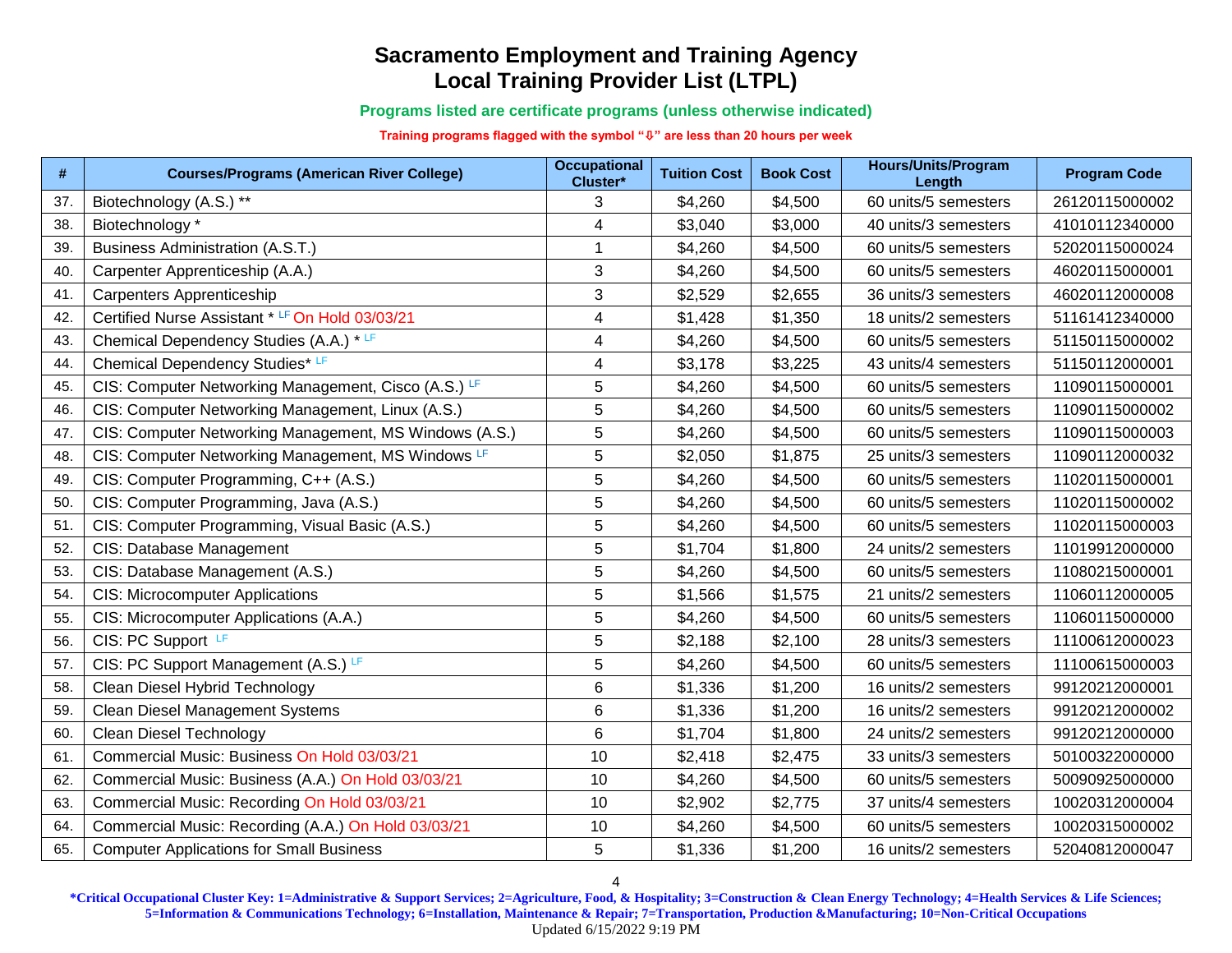**Programs listed are certificate programs (unless otherwise indicated)**

**Training programs flagged with the symbol "" are less than 20 hours per week**

| #   | <b>Courses/Programs (American River College)</b>           | <b>Occupational</b><br>Cluster* | <b>Tuition Cost</b> | <b>Book Cost</b> | <b>Hours/Units/Program</b><br>Length | <b>Program Code</b> |
|-----|------------------------------------------------------------|---------------------------------|---------------------|------------------|--------------------------------------|---------------------|
| 66. | Computer Information Security Essentials LF                | 5                               | \$852               | \$900            | 12 units/1 semesters                 | 11100312000009      |
| 67. | Computer Networking Management - CISCO LF                  | 5                               | \$1,566             | \$1,575          | 21 units/2 semesters                 | 11090112000004      |
| 68. | Computer Networking Management - Linux                     | 5                               | \$1,658             | \$1,725          | 23 units/2 semesters                 | 47010412000016      |
| 69. | Computer Programming C++                                   | 5                               | \$1,520             | \$1,500          | 20 units/3 semesters                 | 11029912000005      |
| 70. | Computer Programming-Java                                  | 5                               | \$1,520             | \$1,500          | 20 units/3 semesters                 | 11029912000001      |
| 71. | Computer Programming-Visual Basics *                       | 5                               | \$1,704             | \$1,800          | 24 units/2 semesters                 | 11029912000002      |
| 72. | <b>Conflict Management</b>                                 | 10                              | \$852               | \$900            | 12 units/1 semesters                 | 09090122000000      |
| 73. | <b>Cross-Cultural Conflict Resolution</b>                  | $\mathbf{1}$                    | \$852               | \$900            | 12 units/1 semesters                 | 52021312000002      |
| 74. | <b>Culinary Arts/Restaurant Management</b>                 | 10                              | \$3,086             | \$3.075          | 41 units/4 semesters                 | 12050412000006      |
| 75. | Culinary Arts/Restaurant Management (A.A.)                 | 10                              | \$4,260             | \$4,500          | 60 units/5 semesters                 | 12050415000002      |
| 76. | Culinary Arts-Introductory Baking **                       | $\overline{2}$                  | \$1,382             | \$1,275          | 17 units/2 semesters                 | 12050112000002      |
| 77. | <b>Curriculum Specialist</b>                               | 10                              | \$1,658             | \$1,725          | 23 units/2 semesters                 | 13121012000026      |
| 78. | Design Technology (A.A.) * On Hold 03/03/21                | 5                               | \$4,260             | \$4,500          | 60 units/5 semesters                 | 15130115000001      |
| 79. | Design Technology * On Hold 03/03/21                       | 5                               | \$3,086             | \$3.075          | 41 units/4 semesters                 | 15139912000000      |
| 80. | Designed 4 Life On Hold 03/03/21                           | 10                              | \$714               | \$675            | 9 units/1 semester                   | 50040812000005      |
| 81. | Diesel Technology                                          | 3                               | \$1,704             | \$1,800          | 24 units/2 semesters                 | 47060512000002      |
| 82. | Diesel Technology (A.S.)                                   | 3                               | \$4,260             | \$4,500          | 60 units/5 semesters                 | 99120215000000      |
| 83. | Diesel/Clean Diesel Preventive Maintenance                 | 6                               | \$1,336             | \$1,200          | 16 units/2 semesters                 | 47060512000009      |
| 84. | Dietary Manager/Dietary Service Supervisor                 | $\overline{4}$                  | \$1,520             | \$1,500          | 20 units/2 semesters                 | 51319912000000      |
| 85. | Digital Audio Production On Hold 03/03/21                  | 10                              | \$1,221             | \$1,101          | 14 units/1 semester                  | 50091312000002      |
| 86. | Digital Home Technology Integration On Hold 03/03/21       | 6                               | \$1,520             | \$1,500          | 20 units/2 semesters                 | 47010312000001      |
| 87. | Digital Repair and Upgrade Technician On Hold 03/03/21     | 6                               | \$1,382             | \$1,275          | 17 units/2 semesters                 | 47010412000024      |
| 88. | Drywall/Lathing Apprenticeship                             | 3                               | \$3,086             | \$3,075          | 41 units/4 semesters                 | 46040412000006      |
| 89. | Drywall/Lathing Apprenticeship (A.A.)                      | 3                               | \$4,260             | \$4,500          | 60 units/5 semesters                 | 46040415000000      |
| 90. | Early Childhood Education (A.A.)                           | 1                               | \$4,260             | \$4,500          | 60 units/5 semesters                 | 13121015000012      |
| 91. | Early Childhood Education (A.A.T.) LF                      | 1                               | \$4,260             | \$4,500          | 60 units/5 semesters                 | 13121015000013      |
| 92. | Early Childhood Education Associate Teacher                | 1                               | \$1,221             | \$1,101          | 13.5 units/2 semesters               | 13120912000002      |
| 93. | Early Childhood Education Culture and Diversity Specialist | 1                               | \$1,658             | \$1,725          | 22 units/2 semesters                 | 13020212000000      |
| 94. | Early Childhood Education Infant Specialist                | 1                               | \$2,027             | \$1,838          | 25 units/3 semesters                 | 13120911000004      |

5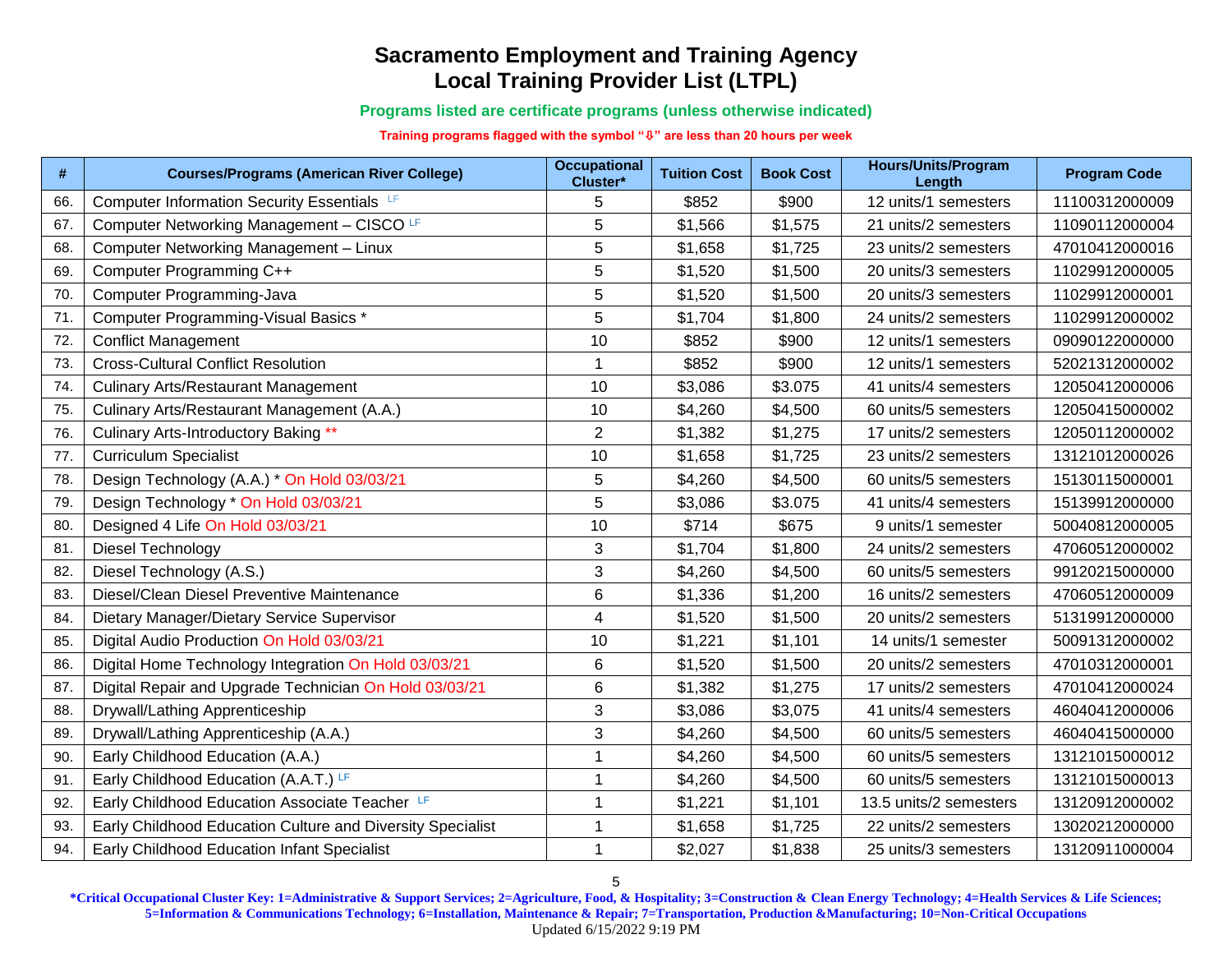**Programs listed are certificate programs (unless otherwise indicated)**

**Training programs flagged with the symbol "" are less than 20 hours per week**

| #    | <b>Courses/Programs (American River College)</b>                               | <b>Occupational</b><br>Cluster* | <b>Tuition Cost</b> | <b>Book Cost</b> | <b>Hours/Units/Program</b><br>Length | <b>Program Code</b> |
|------|--------------------------------------------------------------------------------|---------------------------------|---------------------|------------------|--------------------------------------|---------------------|
| 95.  | Early Childhood Education Management Specialist                                |                                 | \$1,704             | \$1,800          | 24 units/2 semesters                 | 13121012000020      |
| 96.  | Early Childhood Education Master Teacher                                       |                                 | \$4,260             | \$4,500          | 60 units/5 semesters                 | 13121012000021      |
| 97.  | Early Childhood Education School Age On Hold 03/03/21                          | 1                               | \$1,612             | \$1,650          | 22 units/2 semesters                 | 13121012000025      |
| 98.  | Early Childhood Education Site Supervisor LF                                   | $\mathbf{1}$                    | \$4,260             | \$4,500          | 60 units/5 semesters                 | 13121012000022      |
| 99.  | Early Childhood Education Teacher LF                                           | $\mathbf{1}$                    | \$3,270             | \$3,375          | 45 units/4 semesters                 | 13121012000023      |
| 100  | <b>Electrical Apprenticeship</b>                                               | 3                               | \$3,833             | \$3,803          | 50.7 units/5 semesters               | 46030112000002      |
| 101  | Electrical Apprenticeship (A.A.)                                               | 3                               | \$4,260             | \$4,500          | 60 units/5 semesters                 | 46030115000000      |
| 102. | Electronic Systems Technology On Hold 03/03/21                                 | $\,6$                           | \$2,800             | \$1,875          | 36 units/3 semesters                 | 15030512000003      |
| 103  | Electronics Systems Technology (A.S.) On Hold 03/03/21                         | $6\phantom{1}6$                 | \$4,260             | \$4,500          | 60 units/5 semesters                 | 15030515000001      |
| 104  | Emergency Medical Technician (EMT) *                                           | $\overline{4}$                  | \$691               | \$638            | 9 units/1 semester                   | 51090412000045      |
| 105  | Engineering Technology (A.S.) *                                                | 3                               | \$4,260             | \$4,500          | 60 units/5 semesters                 | 15000015000000      |
| 106. | <b>Engineering Technology*</b>                                                 | 3                               | \$4,260             | \$4,500          | 60 units/5 semesters                 | 15000012000005      |
| 107  | Entrepreneurship                                                               | $\mathbf{1}$                    | \$1,198             | \$975            | 13 units/2 semesters                 | 52070112000001      |
| 108  | Environmental Conservation On Hold 03/03/21                                    | 10                              | \$1,612             | \$1,650          | 22 units/2 semesters                 | 03010112000006      |
| 109. | Environmental Conservation (A.S.) * On Hold 03/03/21                           | 10                              | \$4,260             | \$4,500          | 60 units/5 semesters                 | 03010112000005      |
| 110. | Environmental Conservation Tech - Conservation/Restoration<br>On Hold 03/03/21 | 10                              | \$1,382             | \$1,275          | 17 units/2 semesters                 | 03010112000002      |
| 111. | Environmental Conservation Technician - Fisheries On Hold<br>03/03/21          | 10                              | \$1,336             | \$1,200          | 16 units/2 semesters                 | 03030112000000      |
| 112. | Environmental Conservation Technician - Forest/Rangeland On<br>Hold 03/03/21   | 10                              | \$1,336             | \$1,200          | 16 units/2 semesters                 | 03050612000000      |
| 113. | Environmental Conservation Technician - Sustainability On<br>Hold 03/03/21     | 10                              | \$1,336             | \$1,200          | 16 units/2 semesters                 | 03010112000007      |
| 114. | Environmental Conservation Technician - Vegetation On Hold<br>03/03/21         | 10                              | \$1,336             | \$1,200          | 16 units/2 semesters                 | 03010112000003      |
| 115. | Environmental Conservation Technician - Water Resources On<br>Hold 03/03/21    | 10                              | \$1,290             | \$1,125          | 15 units/2 semesters                 | 03010112000004      |
| 116. | Environmental Conservation Technician - Wildlife On Hold<br>03/03/21           | 10                              | \$1,336             | \$1,200          | 16 units/2 semesters                 | 03010112000005      |
| 117. | Extreme Tuner ** LF                                                            | 6                               | \$4,168             | \$4,350          | 58 units/5 semesters                 | 47060412000072      |
| 118. | Family Child Care                                                              | 5                               | \$760               | \$750            | 10 units/1 semester                  | 19070911000003      |
| 119. | Fashion - Runway Design On Hold 03/03/21                                       | 10                              | \$1,359             | \$1,238          | 17 units/2 semesters                 | 50040712000003      |

**\*Critical Occupational Cluster Key: 1=Administrative & Support Services; 2=Agriculture, Food, & Hospitality; 3=Construction & Clean Energy Technology; 4=Health Services & Life Sciences; 5=Information & Communications Technology; 6=Installation, Maintenance & Repair; 7=Transportation, Production &Manufacturing; 10=Non-Critical Occupations** Updated 6/15/2022 9:19 PM

6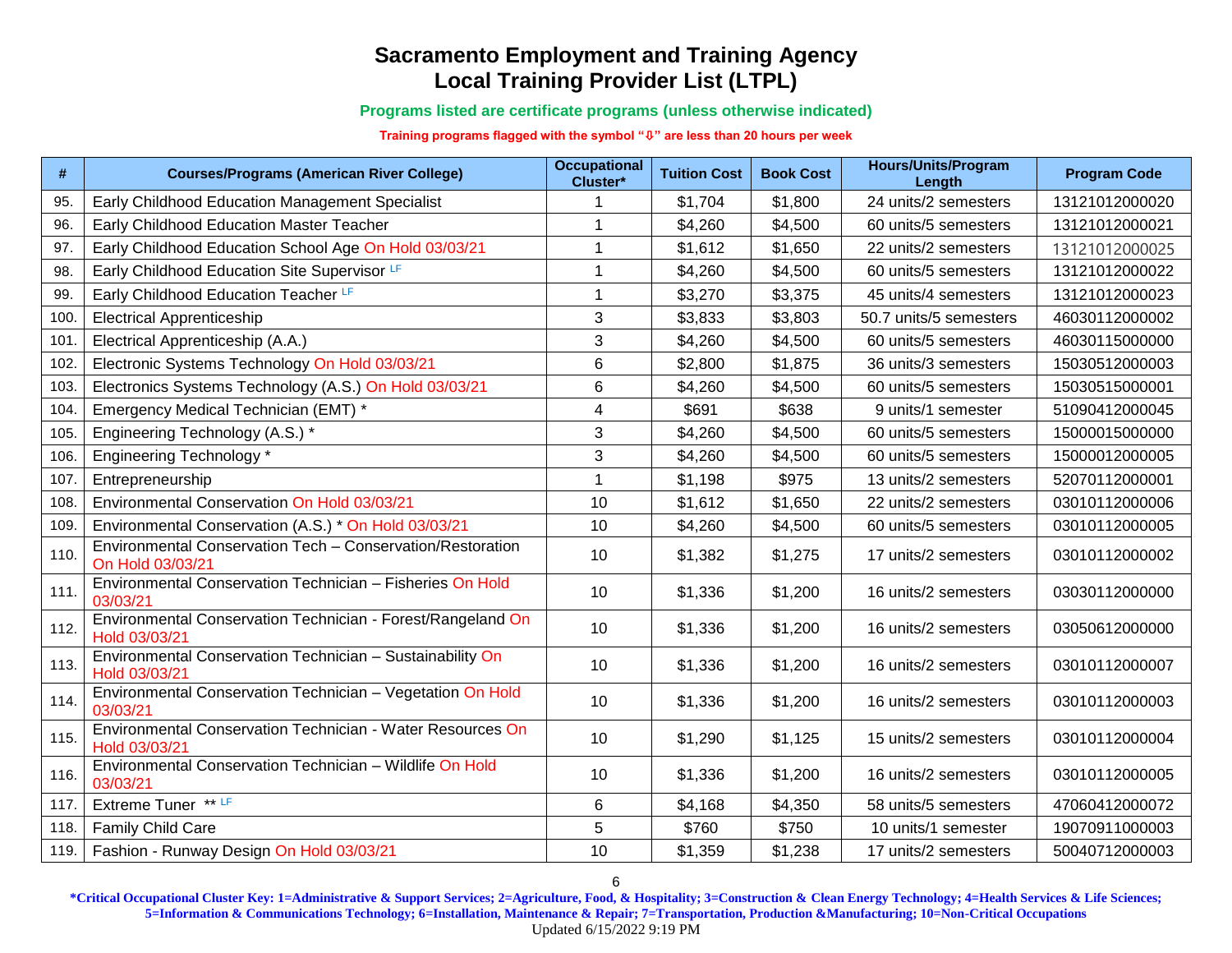**Programs listed are certificate programs (unless otherwise indicated)**

**Training programs flagged with the symbol "" are less than 20 hours per week**

| #    | <b>Courses/Programs (American River College)</b>       | <b>Occupational</b><br>Cluster* | <b>Tuition Cost</b> | <b>Book Cost</b> | <b>Hours/Units/Program</b><br>Length | <b>Program Code</b> |
|------|--------------------------------------------------------|---------------------------------|---------------------|------------------|--------------------------------------|---------------------|
| 120. | Fashion Apparel Construction On Hold 03/03/21          | 10                              | \$1,290             | \$1,125          | 15 units/2 semesters                 | 50040712000001      |
| 121  | Fashion Design On Hold 03/03/21                        | 10                              | \$3,132             | \$3,150          | 42 units/4 semesters                 | 50040712000004      |
| 122. | Fashion Design (A.A.) On Hold 03/03/21                 | 10                              | \$4,260             | \$4,500          | 60 units/5 semesters                 | 50040715000002      |
| 123. | Fashion Entrepreneur On Hold 03/03/21                  | 10                              | \$1,382             | \$1,275          | 17 units/2 semesters                 | 52190212000001      |
| 124. | Fashion Illustration On Hold 03/03/21                  | 10                              | \$1,290             | \$1,125          | 15 units/2 semesters                 | 50041012000001      |
| 125. | <b>Fashion Merchandising</b>                           | 10                              | \$2,418             | \$2,475          | 33 units/3 semesters                 | 52190212000003      |
| 126. | Fashion Merchandising (A.A.)                           | 10                              | \$4,260             | \$4,500          | 60 units/5 semesters                 | 52190215000000      |
| 127  | Fashion Patternmaking and Draping * On Hold 03/03/21   | 10                              | \$852               | \$900            | 12 units/1 semesters                 | 50040712000002      |
| 128. | <b>Fashion Retailing</b>                               | 10                              | \$1,290             | \$1,125          | 15 units/2 semesters                 | 52190212000002      |
| 129. | <b>Fiber Optics</b>                                    | 5                               | \$852               | \$900            | 12 units/2 semesters                 | 14100412000002      |
| 130. | Fire Investigation 1A                                  | $\mathbf 1$                     | \$392               | \$150            | 2 units/1 semester                   | 43020512000000      |
| 131  | Fire Investigation 1B                                  | $\mathbf{1}$                    | \$392               | \$150            | 2 units/1 semester                   | 43020512000001      |
| 132. | Fire Investigation 2A                                  | $\mathbf{1}$                    | \$392               | \$150            | 2 units/1 semester                   | 43020512000002      |
| 133. | Fire Investigation 2B                                  | $\mathbf 1$                     | \$392               | \$150            | 2 units/1 semester                   | 43020512000003      |
| 134. | Fire Management 1                                      | $\overline{1}$                  | \$392               | \$150            | 2 units/1 semester                   | 43020212000001      |
| 135. | Fire Technology                                        | $\mathbf 1$                     | \$2,280             | \$2,250          | 30 units/3 semesters                 | 43020312000012      |
| 136. | Fire Technology (A.A.)                                 | $\mathbf 1$                     | \$4,260             | \$4,500          | 60 units/5 semesters                 | 43020315000004      |
| 137. | Fire Technology Training Instructor 1A                 | $\mathbf{1}$                    | \$369               | \$113            | 2 units/1 semester                   | 13120112000000      |
| 138. | Fire Technology Training Instructor 1B                 | -1                              | \$369               | \$113            | 2 units/1 semester                   | 13120112000001      |
| 139. | Fire Technology Training Instructor 1C                 | $\mathbf 1$                     | \$369               | \$113            | 2 units/1 semester                   | 13120112000002      |
| 140. | Firefighter Recruit Academy *                          | $\overline{1}$                  | \$1,359             | \$1,238          | 17 units/2 semesters                 | 43020312000013      |
| 141  | Fitness Specialist <sup>LF</sup>                       | $\overline{\mathbf{4}}$         | \$1,474             | \$1,425          | 19 units/2 semesters                 | 19070911000003      |
| 142. | Floristry On Hold 03/03/21                             | 10                              | \$668               | \$600            | 1 unit/1 semester                    | 01060812000003      |
| 143. | Foundation (Art New Media) On Hold 03/03/21            | $\mathbf{1}$                    | \$1,221             | \$1,1013         | 14 units/2 semesters                 | 50010212000006      |
| 144. | Freelance Photography On Hold 03/03/21                 | 10                              | \$2,418             | \$2,475          | 33 units/3 semesters                 | 50060512000004      |
| 145  | Funeral Service Education (A.S.) * LF On Hold 03/03/21 | $\mathbf{1}$                    | \$5,481             | \$5,513          | 74 units/7 semesters                 | 12030115000000      |
| 146. | Gas Metal Arc and Flux Core Arc Welding Plate          | $\overline{7}$                  | \$806               | \$825            | 11 units/1 semester                  | 48050812000060      |
| 147. | Gas Tungsten Arc Plate and Pipe Welding                | $\overline{7}$                  | \$714               | \$675            | 9 units/1 semester                   | 48050812000061      |
| 148. | <b>General Business</b>                                | $\mathbf{1}$                    | \$2,188             | \$2,100          | 28 units/3 semesters                 | 52020112000027      |

**\*Critical Occupational Cluster Key: 1=Administrative & Support Services; 2=Agriculture, Food, & Hospitality; 3=Construction & Clean Energy Technology; 4=Health Services & Life Sciences; 5=Information & Communications Technology; 6=Installation, Maintenance & Repair; 7=Transportation, Production &Manufacturing; 10=Non-Critical Occupations** Updated 6/15/2022 9:19 PM

7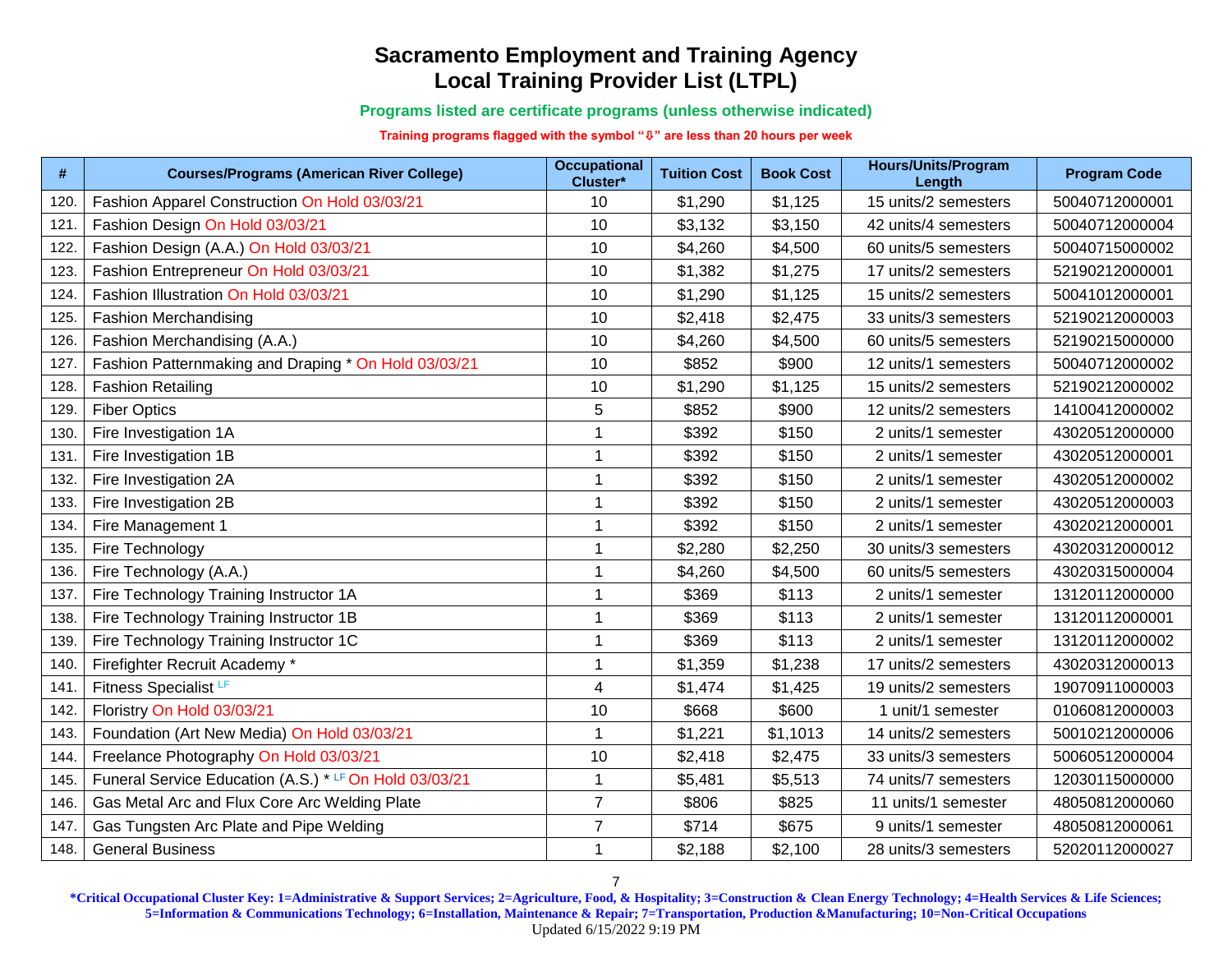**Programs listed are certificate programs (unless otherwise indicated)**

**Training programs flagged with the symbol "" are less than 20 hours per week**

| #    | <b>Courses/Programs (American River College)</b>        | <b>Occupational</b><br>Cluster* | <b>Tuition Cost</b> | <b>Book Cost</b> | <b>Hours/Units/Program</b><br>Length | <b>Program Code</b> |
|------|---------------------------------------------------------|---------------------------------|---------------------|------------------|--------------------------------------|---------------------|
| 149  | General Business (A.A)                                  |                                 | \$4,260             | \$4,500          | 60 units/5 semesters                 | 52020115000025      |
| 150. | <b>General Business-Introduction</b>                    |                                 | \$852               | \$900            | 12 units/1 semester                  | 52020112000028      |
| 151. | Geographic Information Systems (GIS)                    | 5                               | \$2,395             | \$2,438          | 33 units/3 semesters                 | 45070212000005      |
| 152. | Geographic Information Systems (GIS) (A.S.)             | 5                               | \$4,260             | \$4,500          | 60 units/5 semesters                 | 45070215000000      |
| 153. | Gerontology - Activity Leader LF                        | $\overline{4}$                  | \$599               | \$488            | 7 units/1 semester                   | 51260212000028      |
| 154. | Gerontology - Business                                  | $\overline{\mathbf{4}}$         | \$2,566             | \$2,700          | 36 units/3 semesters                 | 30110112000001      |
| 155. | Gerontology - Business (A.A.)                           | $\overline{4}$                  | \$4,260             | \$4,500          | 60 units/5 semesters                 | 51260215000000      |
| 156. | Gerontology - Case Management/Social Services (A.A.) *  | $\overline{\mathcal{A}}$        | \$4,260             | \$4,500          | 60 units/5 semesters                 | 51071815000000      |
| 157. | Gerontology - Case Management/Social Services *         | $\overline{\mathbf{4}}$         | \$3,132             | \$3,150          | 42 units/4 semesters                 | 51071812000000      |
| 158. | Gerontology - Dementia Care                             | $\overline{\mathbf{4}}$         | \$392               | \$150            | 2 units/1 semester                   | 51260212000029      |
| 159. | Gerontology - Elder Care                                | 4                               | \$392               | \$150            | 2 units/1 semester                   | 51260212000030      |
| 160. | Gerontology - Environmental Design                      | $\overline{\mathbf{4}}$         | \$2,566             | \$2,700          | 36 units/3 semesters                 | 50040811000001      |
| 161  | Gerontology - Environmental Design (A.A.)               | $\overline{\mathcal{A}}$        | \$4,260             | \$4,500          | 60 units/5 semesters                 | 30110115000001      |
| 162. | Gerontology - Ethnicity and Aging                       | $\overline{4}$                  | \$392               | \$150            | 2 units/1 semester                   | 51260212000031      |
| 163. | Gerontology - Healthcare (A.A.) *                       | $\overline{4}$                  | \$4,260             | \$4,500          | 60 units/5 semesters                 | 51260215000001      |
| 164. | Gerontology - Healthcare *                              | 4                               | \$2,994             | \$2,925          | 39 units/4 semesters                 | 51260212000026      |
| 165  | Gerontology - Leadership in Assisted Living Communities | $\overline{\mathbf{4}}$         | \$369               | \$113            | 2 units/1 semester                   | 51071812000002      |
| 166. | Gerontology - Recreation                                | $\overline{\mathbf{4}}$         | \$2,879             | \$2,738          | 37 units/4 semesters                 | 51260212000027      |
| 167  | Gerontology - Recreation (A.A.)                         | $\overline{4}$                  | \$4,260             | \$4,500          | 60 units/5 semesters                 | 51260215000002      |
| 168  | Gerontology - Senior Fitness                            | $\overline{\mathcal{A}}$        | \$1,336             | \$1,200          | 16 units/2 semesters                 | 31050112000002      |
| 169  | Gerontology - Social Policy/Advocacy (A.A.) *           | $\overline{\mathcal{A}}$        | \$4,260             | \$4,500          | 60 units/5 semesters                 | 51071815000001      |
| 170  | Gerontology - Social Policy/Advocacy *                  | $\overline{\mathcal{A}}$        | \$2,566             | \$2,700          | 36 units/3 semesters                 | 51071812000001      |
| 171  | Gerontology - Social Service Designee                   | 4                               | \$507               | \$338            | 5 units/1 semester                   | 51071812000003      |
| 172. | Graphic Design On Hold 03/03/21                         | 5                               | \$3,109             | \$3,113          | 42 units/4 semesters                 | 50040912000012      |
| 173. | Green Building and Sustainable Design for Interiors     | 3                               | \$714               | \$675            | 9 units/1 semester                   | 99070112000002      |
| 174. | Green Technology Pre-Apprenticeship 1                   | 3                               | \$668               | \$600            | 8 units/1 semester                   | 46999911000004      |
| 175. | Healthcare Interpreting *                               | $\overline{\mathbf{4}}$         | \$2,625             | \$2,813          | 38 units/3 semesters                 | 51000011000000      |
| 176. | Home Health Aide * LF                                   | $\overline{\mathcal{A}}$        | \$1,520             | \$1,500          | 20 units/2 semesters                 | 51260212000009      |
| 177. | <b>Homeland Security</b>                                | 1                               | \$714               | \$675            | 9 units/1 semester                   | 43030112000001      |

8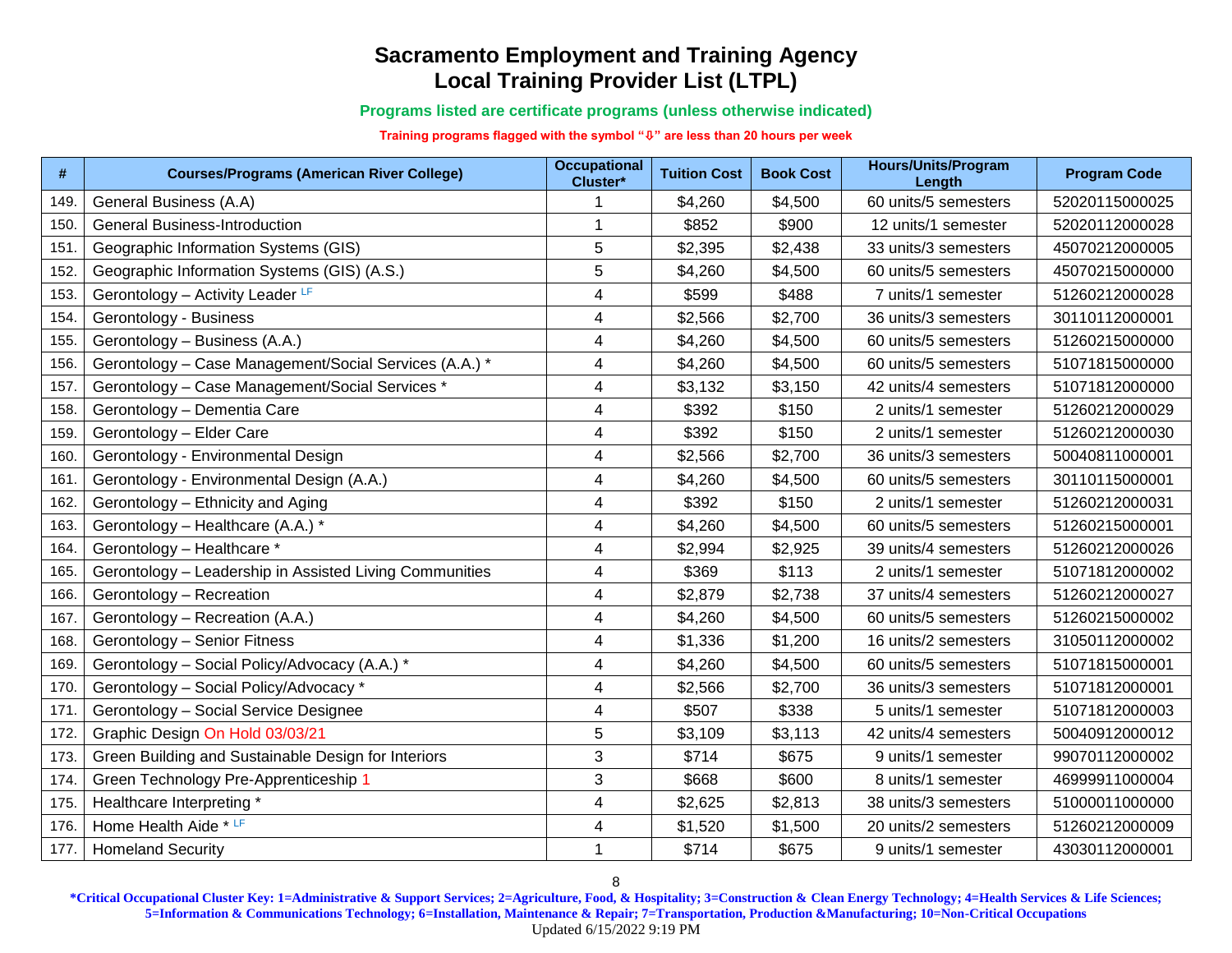**Programs listed are certificate programs (unless otherwise indicated)**

**Training programs flagged with the symbol "" are less than 20 hours per week**

| #    | <b>Courses/Programs (American River College)</b>                     | <b>Occupational</b><br>Cluster* | <b>Tuition Cost</b> | <b>Book Cost</b> | <b>Hours/Units/Program</b><br>Length | <b>Program Code</b> |
|------|----------------------------------------------------------------------|---------------------------------|---------------------|------------------|--------------------------------------|---------------------|
| 178  | Horticulture                                                         | $\overline{2}$                  | \$2,902             | \$2,775          | 37 units/4 semesters                 | 01060112000003      |
| 179. | Horticulture (A.S.)                                                  | $\overline{2}$                  | \$4,260             | \$4,500          | 60 units/5 semesters                 | 01060115000001      |
| 180. | <b>Horticulture Skills</b>                                           | $\overline{2}$                  | \$1,382             | \$1,275          | 17 units/2 semesters                 | 01060112000002      |
| 181  | Hospitality Management: Restaurant Management **                     | $\overline{2}$                  | \$1,888             | \$2,100          | 28 units/3 semesters                 | 12059912000001      |
| 182. | Human Lactation - Baby Friendly Hospital Staff On Hold<br>03/03/21   | 10                              | \$346               | \$75             | 1 unit/1 semester                    | 51081512000000      |
| 183. | Human Lactation - Lactation Consultant Assistant On Hold<br>03/03/21 | 10                              | \$415               | \$188            | 3 units/1 semester                   | 51081512000001      |
| 184. | Human Lactation - Lactation Educator/Counselor On Hold<br>03/03/21   | 10                              | \$599               | \$488            | 7 units/1 semester                   | 51081512000002      |
| 185. | Human Services (A.A.) *                                              | 4                               | \$4,260             | \$4,500          | 60 units/5 semesters                 | 44000015000009      |
| 186  | Human Services*                                                      | $\overline{\mathcal{A}}$        | \$2,948             | \$2,850          | 38 units/4 semesters                 | 44000012000016      |
| 187. | Illustration On Hold 03/03/21                                        | $\mathbf{1}$                    | \$2,925             | \$2,813          | 38 units/4 semesters                 | 50041012000000      |
| 188  | Information Systems Security (A.S.) LF                               | $\sqrt{5}$                      | \$4,260             | \$4,500          | 60 units/5 semesters                 | 11100315000001      |
| 189  | Information Systems Security LF                                      | 5                               | \$1,704             | \$1,800          | 24 units/2 semesters                 | 11070111000001      |
| 190  | Infrastructure Pre-Apprenticeship 1                                  | 3                               | \$668               | \$600            | 8 units/1 semester                   | 46999911000001      |
| 191  | Interior Planning and Design (A.A.) On Hold 03/03/21                 | 10                              | \$4,260             | \$4,500          | 60 units/5 semesters                 | 50040815000000      |
| 192. | Interior Retail Merchandising On Hold 03/03/21                       | 10                              | \$1,405             | \$1,313          | 18 units/2 semesters                 | 50040812000006      |
| 193  | International Studies (A.A.)                                         | 10                              | \$4,260             | \$4,500          | 60 units/5 semesters                 | 30200115000000      |
| 194  | Internet Marketing On Hold 03/03/21                                  | 5                               | \$1,382             | \$1,275          | 17 units/2 semesters                 | 52140112000009      |
| 195  | Introduction to Leadership in Action                                 | 10                              | \$852               | \$900            | 12 units/1 semester                  | 52021322000000      |
| 196. | Ironworkers Apprenticeship                                           | 3                               | \$2,948             | \$2,850          | 38 units/4 semesters                 | 48050912000011      |
| 197  | Ironworkers Apprenticeship (A.A.)                                    | 3                               | \$4,260             | \$4,500          | 60 units/5 semesters                 | 48050915000000      |
| 198. | Journalism and Mass Communication (A.A.) On Hold 03/03/21            | 10                              | \$4,260             | \$4,500          | 60 units/5 semesters                 | 09040115000004      |
| 199. | Journalism and Mass Communication (A.A.T.) On Hold 03/03/21          | 10                              | \$4,260             | \$4,500          | 60 units/5 semesters                 | 09040115000005      |
| 200  | Landscape Design On Hold 03/03/21                                    | $\overline{2}$                  | \$852               | \$900            | 12 units/1 semester                  | 04060112000001      |
| 201  | Landscape Design Technology On Hold 03/03/21                         | $\overline{2}$                  | \$2,464             | \$2,550          | 34 units/3 semesters                 | 04060112000002      |
| 202. | Landscape Design Technology (A.S.) On Hold 03/03/21                  | $\overline{2}$                  | \$4,260             | \$4,500          | 60 units/5 semesters                 | 04060115000000      |
| 203  | Law Office Clerical Assistant On Hold 03/03/21                       | $\mathbf{1}$                    | \$1,474             | \$1,425          | 19 units/2 semesters                 | 22030112000007      |
| 204. | Leadership (A.A.)                                                    | 10                              | \$4,260             | \$4,500          | 60 units/5 semesters                 | 52021325000000      |

**\*Critical Occupational Cluster Key: 1=Administrative & Support Services; 2=Agriculture, Food, & Hospitality; 3=Construction & Clean Energy Technology; 4=Health Services & Life Sciences; 5=Information & Communications Technology; 6=Installation, Maintenance & Repair; 7=Transportation, Production &Manufacturing; 10=Non-Critical Occupations** Updated 6/15/2022 9:19 PM

9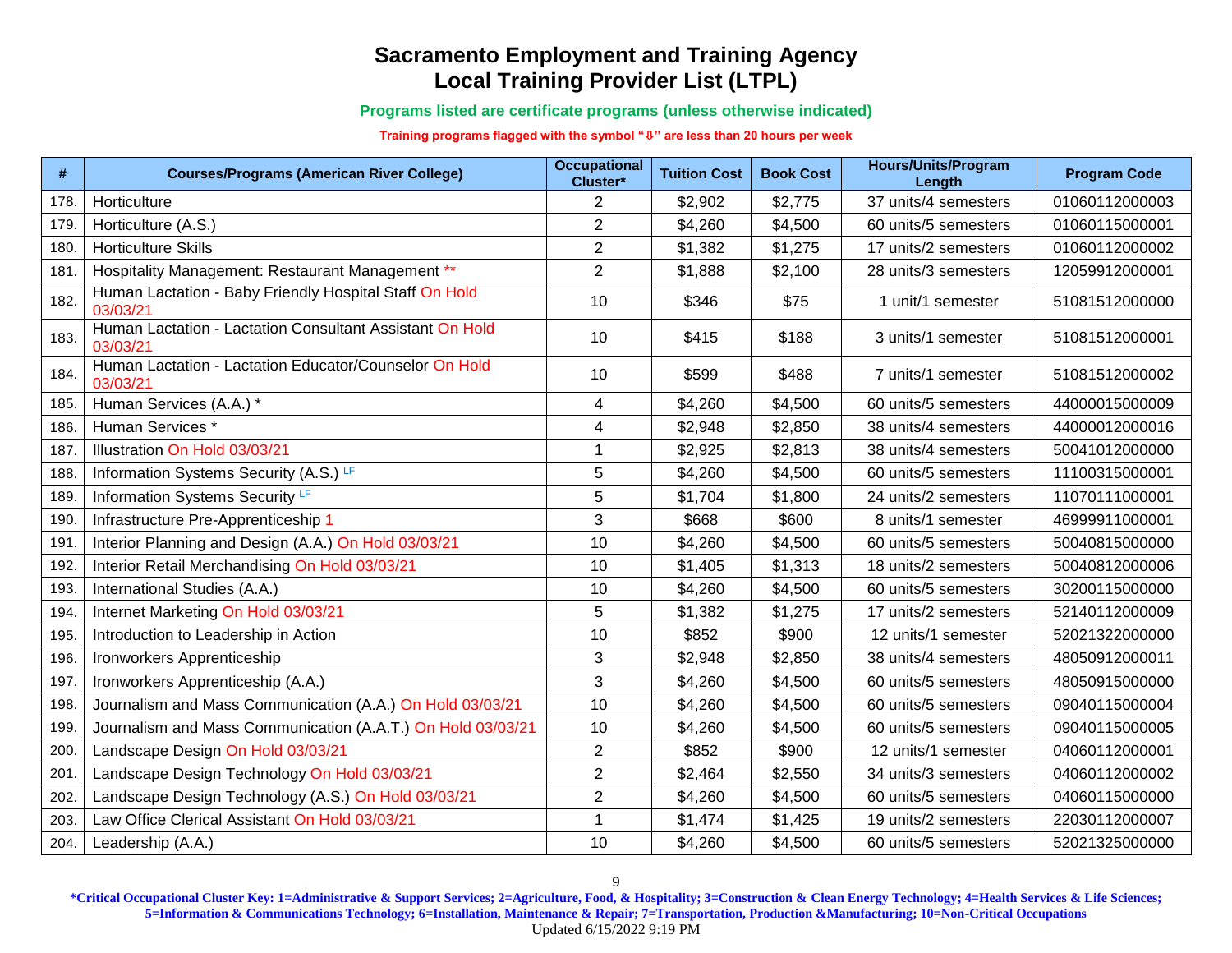**Programs listed are certificate programs (unless otherwise indicated)**

**Training programs flagged with the symbol "" are less than 20 hours per week**

| $\#$ | <b>Courses/Programs (American River College)</b>                   | <b>Occupational</b><br>Cluster* | <b>Tuition Cost</b> | <b>Book Cost</b> | <b>Hours/Units/Program</b><br>Length | <b>Program Code</b> |
|------|--------------------------------------------------------------------|---------------------------------|---------------------|------------------|--------------------------------------|---------------------|
| 205. | Leadership*                                                        | 10                              | \$2,280             | \$2,250          | 30 units/3 semesters                 | 52021322000001      |
| 206  | Leadership in Action: Organizational Learning                      | 10                              | \$714               | \$675            | 9 units/1 semester                   | 09090122000001      |
| 207  | Leadership in Action: Organizational Systems *                     | 10                              | \$714               | \$675            | 9 units/1 semester                   | 09090122000002      |
| 208  | Leadership in Action: Organizational Teams                         | 10                              | \$714               | \$675            | 9 units/1 semester                   | 09090122000003      |
| 209  | Leadership in Action: Organizational Variation                     | 10                              | \$714               | \$675            | 9 units/1 semester                   | 02030215000006      |
| 210  | Legal Assisting On Hold 03/03/21                                   | $\mathbf{1}$                    | \$2,280             | \$2,250          | 30 units/3 semesters                 | 22030212000012      |
| 211  | Legal Assisting (A.A.) On Hold 03/03/21                            | $\mathbf{1}$                    | \$4,260             | \$4,500          | 60 units/5 semesters                 | 22030215000007      |
| 212. | Licensed Vocational Nurse (LVN) - 30-unit option *                 | $\overline{\mathbf{4}}$         | \$4,399             | \$4,237          | 57 units/6 semesters                 | 51160112000002      |
| 213. | LVN to RN Career Mobility (A.S.) * LF                              | $\overline{\mathbf{4}}$         | \$6,540             | \$6,750          | 90 units/8 semesters                 | 51160115000008      |
| 214  | Management                                                         | 10                              | \$1,290             | \$1,125          | 15 units/2 semesters                 | 52020122000016      |
| 215. | Management (A.A.) *                                                | 10                              | \$4,260             | \$4,500          | 60 units/5 semesters                 | 50020122000005      |
| 216. | Marketing - Introduction                                           | 10                              | \$852               | \$900            | 12 units/2 semesters                 | 52140122000000      |
| 217  | Marketing (A.A.)                                                   | 10                              | \$4,260             | \$4,500          | 60 units/5 semesters                 | 52140125000001      |
| 218  | Mechatronics On Hold 03/03/21                                      | 5                               | \$2,142             | \$2,025          | 27 units/3 semesters                 | 14420112000002      |
| 219  | Mechatronics (A.S.) On Hold 03/03/21                               | 5                               | \$4,260             | \$4,500          | 60 units/5 semesters                 | 14420115000000      |
| 220  | Mobile Programming                                                 | 5                               | \$1,336             | \$1,200          | 16 units/2 semesters                 | 11020112000025      |
| 221  | Music Management and Promotion On Hold 03/03/21                    | 10                              | \$852               | \$900            | 12 units/2 semesters                 | 50090912000000      |
| 222  | Network Administration Essentials-Windows LF                       | 5                               | \$852               | \$900            | 12 units/2 semesters                 | 11090112000014      |
| 223. | Para Professional Interior Planning and Design On Hold<br>03/03/21 | 10                              | \$3,178             | \$3,225          | 43 units/4 semesters                 | 50040812000007      |
| 224  | Paramedic (A.S.) ** LF                                             | 4                               | \$4,260             | \$4,500          | 60 units/5 semesters                 | 51090415000001      |
| 225  | Paramedic ** LF                                                    | 4                               | \$2,625             | \$2,813          | 50 units/4 semesters                 | 51090412000042      |
| 226. | Payroll Practitioner LF                                            | $\mathbf{1}$                    | \$2,464             | \$2,550          | 34 units/3 semesters                 | 52030212000055      |
| 227  | Pipe Welding                                                       | $\overline{7}$                  | \$1,405             | \$1,313          | 17 units/2 semesters                 | 48050812000063      |
| 228  | <b>Plant Production</b>                                            | $\overline{2}$                  | \$806               | \$825            | 11 units/1 semester                  | 01060612000003      |
| 229  | POST Basic Law Enforcement Academy                                 | 10                              | \$2,800             | \$1,875          | 36 units/3 semesters                 | 43999912000002      |
| 230. | Pre-Apprenticeship                                                 | 3                               | \$1,336             | \$1,200          | 16 units/2 semesters                 | 46000012000017      |
| 231  | <b>Project Management</b>                                          | 10                              | \$898               | \$1,050          | 13 units/1 semester                  | 52021122000007      |
| 232. | Real Estate (A.A.) LF                                              | 10                              | \$4,260             | \$4,500          | 60 units/5 semesters                 | 52150115000003      |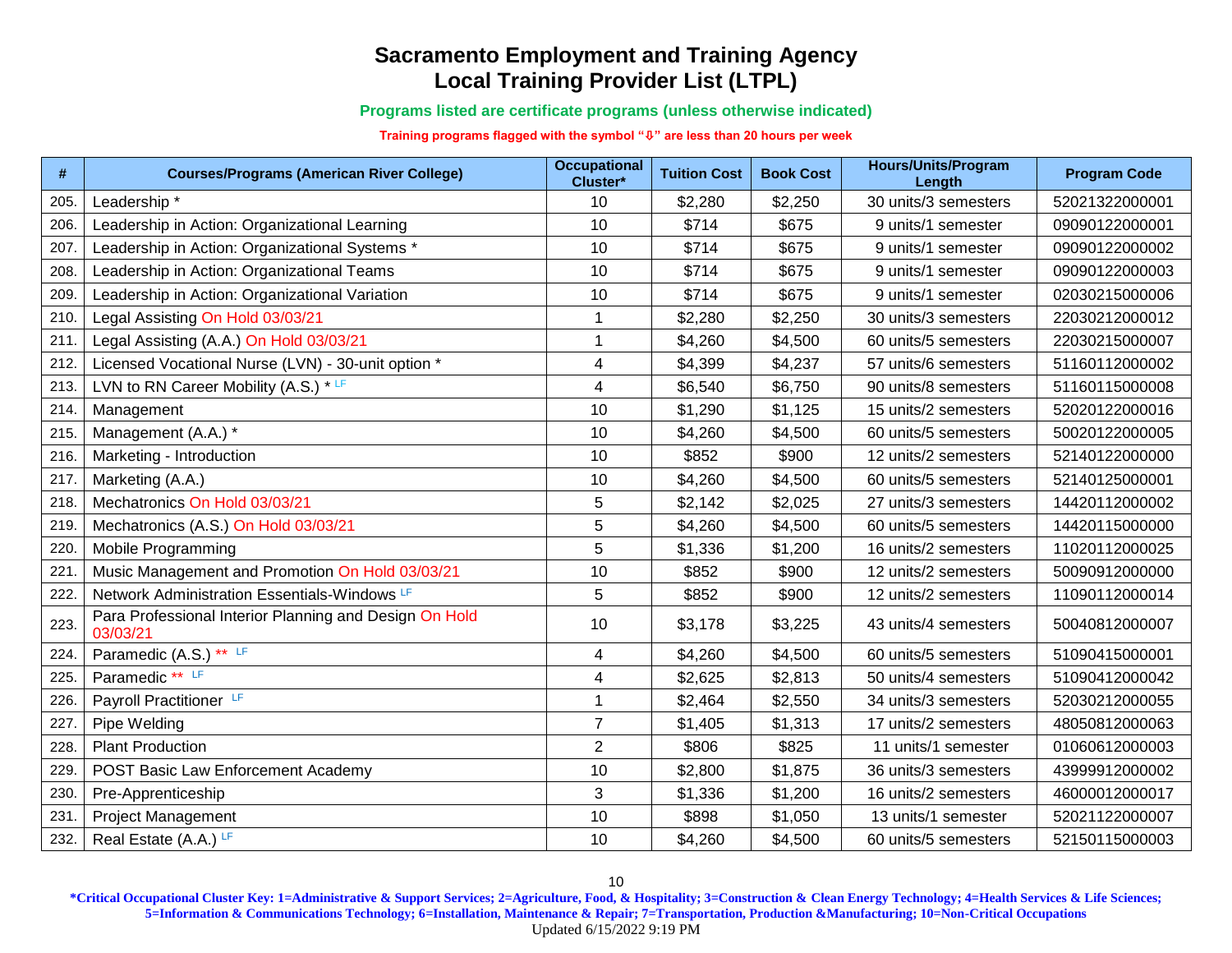**Programs listed are certificate programs (unless otherwise indicated)**

**Training programs flagged with the symbol "" are less than 20 hours per week**

| #    | <b>Courses/Programs (American River College)</b>                     | <b>Occupational</b><br>Cluster* | <b>Tuition Cost</b> | <b>Book Cost</b> | <b>Hours/Units/Program</b><br>Length | <b>Program Code</b> |
|------|----------------------------------------------------------------------|---------------------------------|---------------------|------------------|--------------------------------------|---------------------|
| 233  | Real Estate LF                                                       | 10                              | \$2,142             | \$2,025          | 27 units/3 semesters                 | 52150112000013      |
| 234  | <b>Real Estate Sales</b>                                             | 10                              | \$714               | \$675            | 9 units/1 semester                   | 52150112000014      |
| 235  | Recreational Management (A.A.) On Hold 03/03/21                      | 10                              | \$4,260             | \$4,500          | 60 units/5 semesters                 | 31010115000000      |
| 236  | Registered Nursing (A.S.) * LF                                       | $\overline{\mathbf{4}}$         | \$4,260             | \$4,500          | 60 units/5 semesters                 | 51160115000009      |
| 237  | Residential/Commercial Electrician Trainee                           | 3                               | \$3,411             | \$2,138          | 29 units/7 semesters                 | 46030212000039      |
| 238  | Respiratory Care (A.S.) LF                                           | 4                               | \$4,260             | \$4,500          | 60 units/5 semesters                 | 51090815000005      |
| 239  | Retail Management (A.A)                                              | 10                              | \$4,260             | \$4,500          | 60 units/ 5 semesters                | 52021225000000      |
| 240  | Retail Management (WAFC) *                                           | 10                              | \$2,142             | \$2,025          | 27 units/3 semesters                 | 52021222000000      |
| 241  | Robotics                                                             | $\overline{7}$                  | \$852               | \$900            | 12 units/1 semester                  | 15040512000000      |
| 242  | Sheet Metal Apprenticeship                                           | 3                               | \$3,984             | \$4,050          | 54 units/5 semesters                 | 48050612000005      |
| 243. | Sheet Metal Apprenticeship (A.A.)                                    | 3                               | \$4,260             | \$4,500          | 60 units/5 semesters                 | 48050615000000      |
| 244  | Sheet Metal Residential Apprenticeship                               | 3                               | \$2,188             | \$2,100          | 28 units/3 semesters                 | 48050612000006      |
| 245. | Sheet Metal Service Technician Apprentice (A.A.)                     | 3                               | \$4,260             | \$4,500          | 60 units/5 semesters                 | 48050615000001      |
| 246. | Sheet Metal Service Technician Apprenticeship                        | 3                               | \$3,994             | \$4,065          | 54 units/5 semesters                 | 48050612000007      |
| 247  | Shielded Metal Arc Plate and Pipe                                    | $\overline{7}$                  | \$852               | \$900            | 12 units/1 semester                  | 48050812000058      |
| 248  | <b>Small Business Management</b>                                     | $\mathbf{1}$                    | \$1,336             | \$1,200          | 16 units/2 semesters                 | 52070312000010      |
| 249. | Small Business Management (A.A.)                                     | $\mathbf{1}$                    | \$4,260             | \$4,500          | 60 units/5 semesters                 | 52070315000002      |
| 250. | Solar Energy System Design/Estimation/Sales 1 LF On Hold<br>03/03/21 | 6                               | \$1,520             | \$1,500          | 20 units/2 semesters                 | 99100212000000      |
| 251  | Solar Energy Technology 1 LF On Hold 03/03/21                        | 6                               | \$944               | \$1,050          | 14 units/1 semester                  | 15050511000015      |
| 252. | Special Needs Specialist On Hold 03/03/21                            | 10                              | \$1,474             | \$1,425          | 19 units/2 semesters                 | 13100112000001      |
| 253  | Speech - Language Pathology Assistant (A.S.) LF                      | $\overline{\mathbf{4}}$         | \$4,260             | \$4,500          | 60 units/5 semesters                 | 51081615000000      |
| 254  | Sustainable Landscape On Hold 03/03/21                               | $\overline{2}$                  | \$944               | \$1,050          | 14 units/1 semester                  | 99050112000003      |
| 255  | <b>Tax Specialist I</b>                                              | $\mathbf 1$                     | \$1,405             | \$1,313          | 18 units/2 semesters                 | 52160112000005      |
| 256. | <b>Tax Specialist II</b>                                             | $\mathbf 1$                     | \$1,658             | \$1,725          | 23 units/2 semesters                 | 52160112000004      |
| 257  | Taxation                                                             | $\mathbf{1}$                    | \$1,658             | \$1,725          | 23 units/2 semesters                 | 52160112000003      |
| 258  | Technical Communications On Hold 03/03/21                            | 5                               | \$1,635             | \$1,688          | 23 units/2 semesters                 | 50040112000001      |
| 259  | Technical Communications (A.A.) On Hold 03/03/21                     | 5                               | \$4,260             | \$4,500          | 60 units/5 semesters                 | 09070215000003      |
| 260. | <b>Telecommunication Specialist</b>                                  | 5                               | \$2,372             | \$2,400          | 32 units/3 semesters                 | 15030512000005      |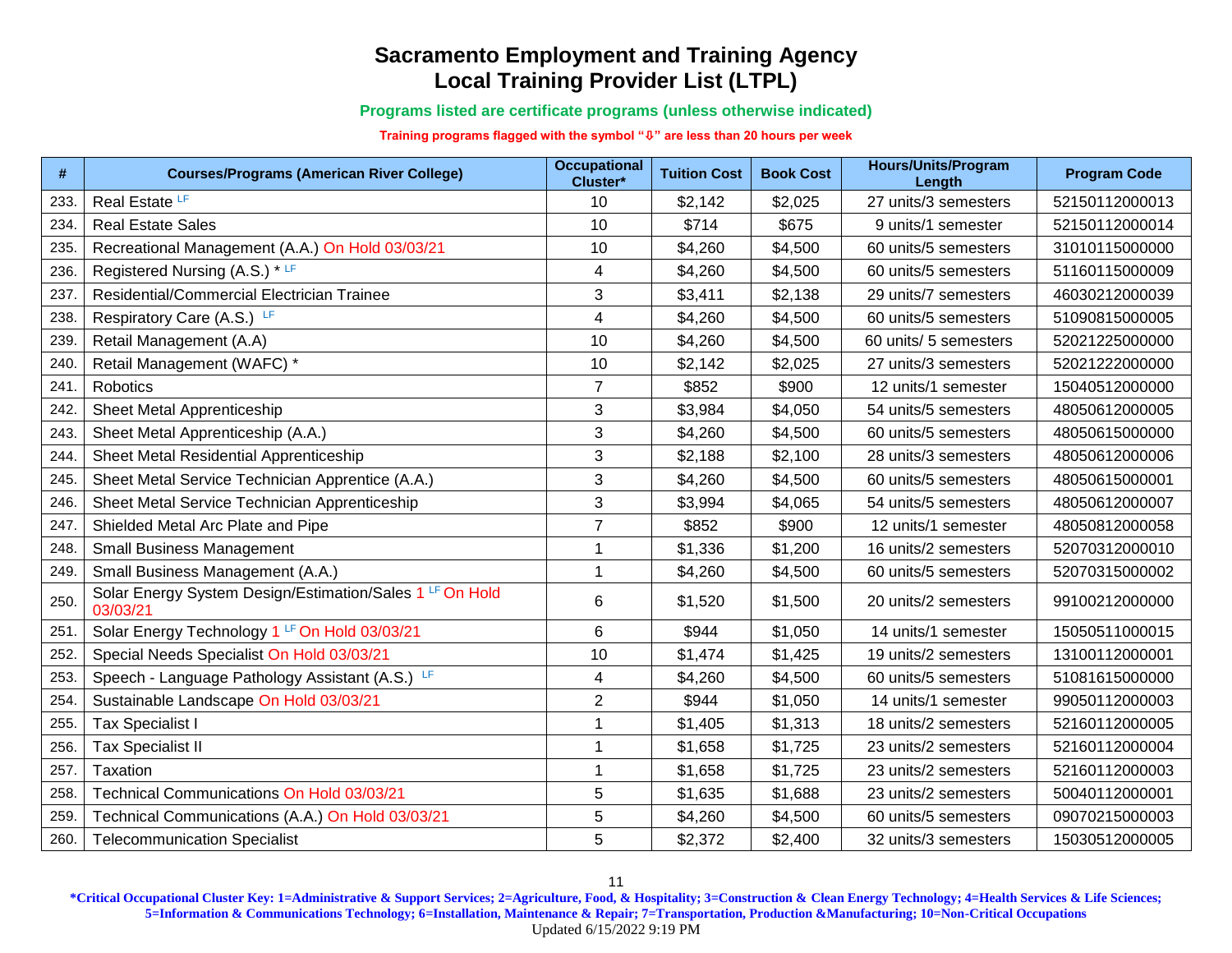**Programs listed are certificate programs (unless otherwise indicated)**

**Training programs flagged with the symbol "" are less than 20 hours per week**

| #    | <b>Courses/Programs (American River College)</b>           | <b>Occupational</b><br>Cluster* | <b>Tuition Cost</b> | <b>Book Cost</b> | <b>Hours/Units/Program</b><br>Length | <b>Program Code</b> |
|------|------------------------------------------------------------|---------------------------------|---------------------|------------------|--------------------------------------|---------------------|
| 261  | Theatre Arts: Technical Production (A.A.) On Hold 03/03/21 | 10                              | \$4,260             | \$4,500          | 60 units/5 semesters                 | 50050215000001      |
| 262. | <b>USDA Advanced Academy</b>                               |                                 | \$668               | \$600            | 8 units/1 semester                   | 43020612000001      |
| 263. | <b>USDA Basic Academy</b>                                  |                                 | \$622               | \$525            | 7 units/1 semester                   | 43020612000000      |
| 264. | Utilities Workers Pre-Apprenticeship                       | 6                               | \$783               | \$788            | 11 units/1 semester                  | 46999912000000      |
| 265. | Virtual Administrative Professional (A.A.)                 | 5                               | \$4,260             | \$4,500          | 60 units/5 semesters                 | 52040115000008      |
| 266. | Web Design                                                 | 5                               | \$2,326             | \$2,325          | 31 units/4 semesters                 | 11080111000014      |
| 267  | Web Developer                                              | 5                               | \$2,142             | \$2,025          | 27 units/3 semesters                 | 11100412000008      |
| 268. | Web Publishing                                             | 5                               | \$1,474             | \$1,425          | 19 units/2 semesters                 | 11080112000029      |
| 269. | Welding Equipment Maintenance and Blueprint Interpretation | 6                               | \$852               | \$900            | 12 units/1 semester                  | 48050812000062      |
| 270. | Welding Metallurgy and Inspection LF                       | 6                               | \$1,244             | \$1,050          | 14 units/2 semesters                 | 48050812000059      |
| 271  | Welding Technology (A.S.) LF On Hold 03/03/21              | 6                               | \$4,260             | \$4,500          | 60 units/5 semesters                 | 48050815000007      |

**1 -** *SETA Cohort program (cost varies by program)*

**\* Program requires pre-requisite class or placement through assessment testing** 

**\*\* Additional supplies or materials may be required**

**LF Program has additional licensing fees**

| <b>Provider Name</b> |                                                                             |                                                                   | <b>Contact</b>                  |          |                             | <b>Provider Code (State ID)</b>                                                                                                       |
|----------------------|-----------------------------------------------------------------------------|-------------------------------------------------------------------|---------------------------------|----------|-----------------------------|---------------------------------------------------------------------------------------------------------------------------------------|
|                      | <b>Asher College</b><br>1215 Howe Avenue, Suite 101<br>Sacramento, CA 95825 | <b>Eddie Cook</b><br>Phone: (916) 649-9600<br>Fax: (916) 649-9700 |                                 |          |                             | <b>CA20</b>                                                                                                                           |
|                      | Website: www.asher.edu<br><b>Approval/Accreditation: BPPE/ACCET</b>         | Email: info@asher.edu                                             |                                 |          |                             | <b>Pell Grant - Yes</b>                                                                                                               |
|                      |                                                                             |                                                                   |                                 |          |                             | Note: Program costs reflected include<br>books and supplies.                                                                          |
|                      |                                                                             |                                                                   |                                 |          |                             | Program hours meet 20 hour UI<br>requirement for full time students,<br>contact school for details.<br>Program costs updated 06/21/21 |
| #                    | <b>Courses/Programs (Asher College)</b>                                     |                                                                   | <b>Occupational</b><br>Cluster* | Cost     | <b>Hours/Program Length</b> | <b>Program Code</b>                                                                                                                   |
|                      | Associate in Applied Science Degree in Computer Information* $\Phi$         |                                                                   | 5                               | \$28,500 | 1385 hours/85 weeks         | 15120311000002                                                                                                                        |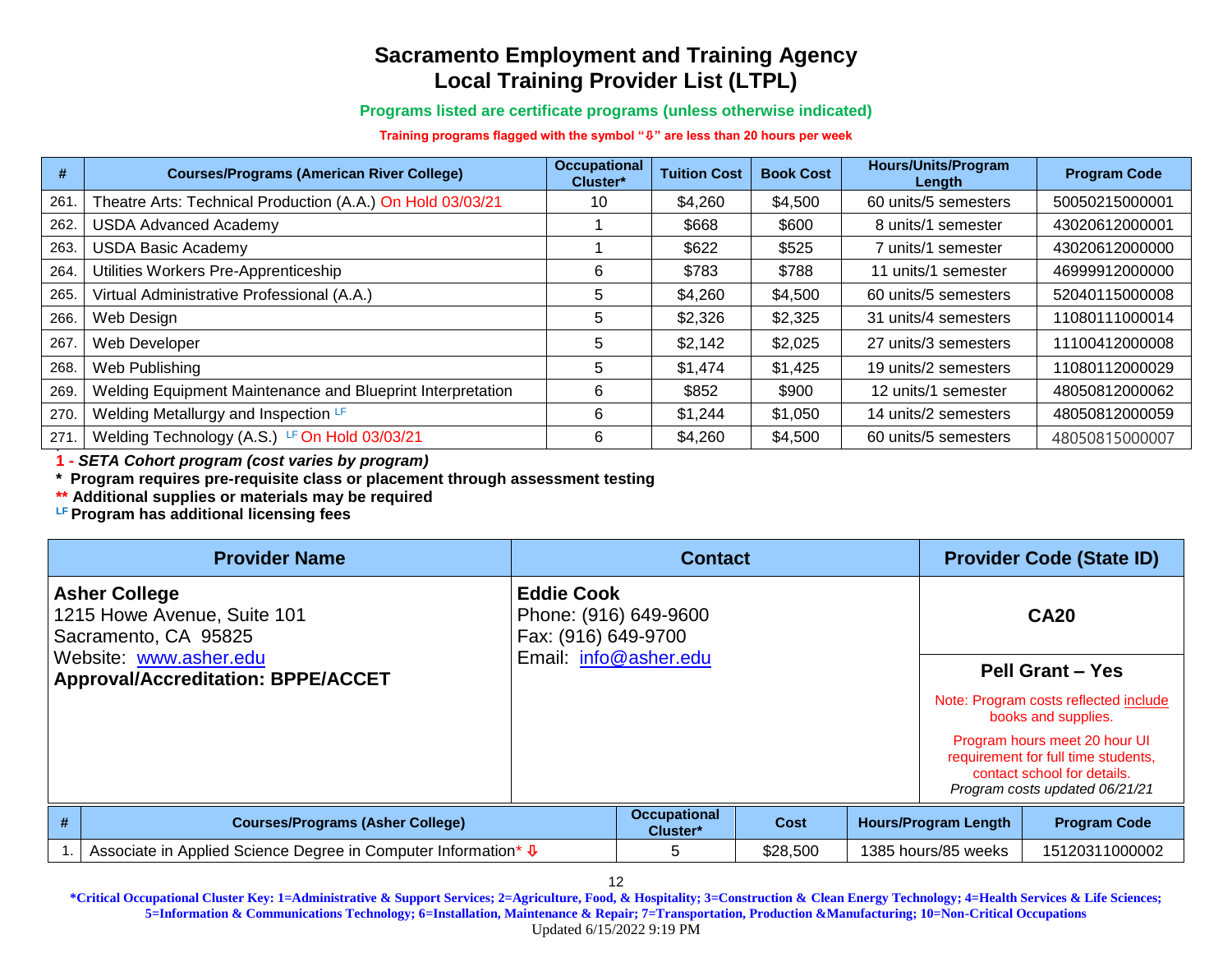#### **Programs listed are certificate programs (unless otherwise indicated)**

#### **Training programs flagged with the symbol "" are less than 20 hours per week**

| #               | <b>Courses/Programs (Asher College)</b>                                                              | <b>Occupational</b><br>Cluster* | Cost     | <b>Hours/Program Length</b> | <b>Program Code</b> |
|-----------------|------------------------------------------------------------------------------------------------------|---------------------------------|----------|-----------------------------|---------------------|
| 2.              | Associate in Applied Science Degree in Computer Network Technology* ↓                                | 5                               | \$27,350 | 1260 hours/78 weeks         | 11100611000030      |
| 3.              | Associate in Applied Science Degree in IT Server Administration* ↓                                   | 5                               | \$28,700 | 1330 hours/82 weeks         | 11100111000009      |
| 4.              | Associate in Applied Science Degree in Medical Billing and Coding <sup>*</sup> ↓ On<br>Hold 03/03/21 | 4                               | \$25,700 | 1295 hours/81 weeks         | 51071311000022      |
| 5.              | Associate of Applied Science Degree in Health Information* ↓                                         | 4                               | \$24,450 | 1245 hours/78 weeks         | 51070711000002      |
| 6.              | Associate of Applied Science Degree in Cloud Network Engineering* ↓                                  | 5                               | \$29,500 | 1395 hours/89 weeks         | 11100215000000      |
| 7.              | Associate of Applied Science Degree in Office Accounting Specialist* ↓                               |                                 | \$24,950 | 1345 hours/83 weeks         | 52020411000002      |
| 8.              | Computer & Network Technician * $\sqrt{\Phi}$                                                        | 5                               | \$19,950 | 930 hours/51 weeks          | 11999912000003      |
| 9.              | Computer Information Specialist (with Linux+ or Cisco) * ↓ On Hold<br>03/03/21                       | 5                               | \$21,950 | 1055 hours/58 weeks         | 11999912000002      |
| 10.             | Health Information Specialist * $\sqrt{\Phi}$                                                        | 4                               | \$18,950 | 915 hours/51 weeks          | 51070712000000      |
| 11              | IT Network Engineer * ↓ On Hold 03/03/21                                                             | 5                               | \$21,950 | 1030 hours/57 weeks         | 11010352000000      |
| 12.             | IT Server Administrator $*$ $\overline{\Psi}$                                                        | 5                               | \$21,950 | 1000 hours/55 weeks         | 11999912000000      |
| 13.             | Medical Billing and Coding $*$ $\overline{\Psi}$                                                     | 4                               | \$19,950 | 965 hours/54 weeks          | 51071612000022      |
| 14.             | Medical Records Specialist * ↓                                                                       | 4                               | \$13,450 | 645 hours/35 weeks          | 51071612000020      |
| 15.             | Network Support Specialist * ↓                                                                       | 5                               | \$12,000 | 570 hours/31 weeks          | 11100652000000      |
| 16.             | Office Accounting Specialist * ↓                                                                     |                                 | \$19,950 | 1015 hours/56 weeks         | 52030212000000      |
| 17 <sub>1</sub> | PC Support Specialist * ↓ On Hold 03/03/21                                                           | 5                               | \$12,000 | 625 hours/34 weeks          | 11100612000007      |
| 18.             | PC Technician $\Phi$                                                                                 | 5                               | \$4,450  | 360 hours/20 weeks          | 15129912000001      |
| 19.             | Pharmacy Technician $*$ $\overline{\Psi}$                                                            | 4                               | \$18,500 | 930 hours/51 weeks          | 51080511000016      |
| 20.             | Tech Support Specialist * $\overline{\Psi}$ On Hold 03/03/21                                         | 5                               | \$12,000 | 600 hours/33 weeks          | 11100612000006      |

• Title IV Financial Aid Eligible Programs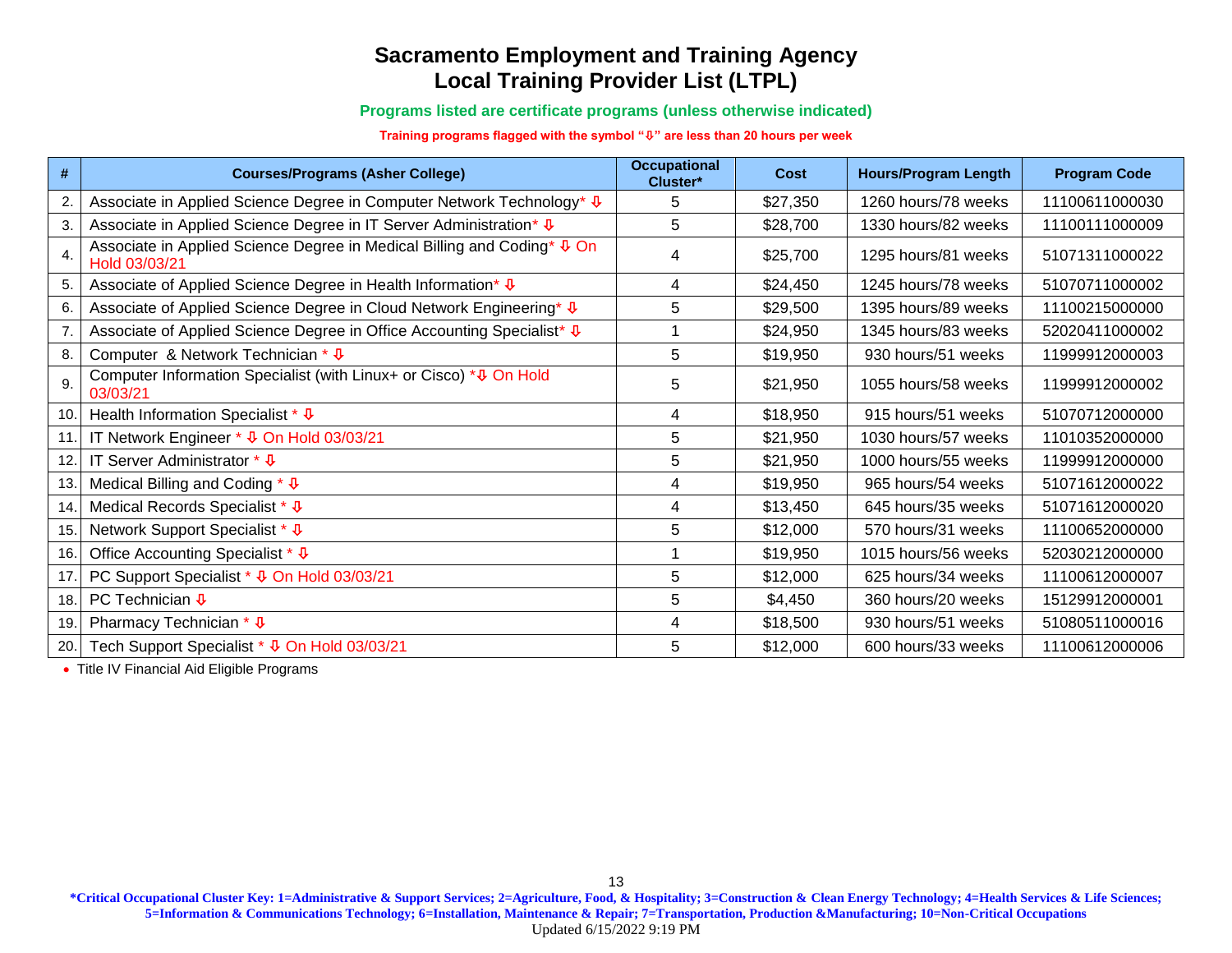**Programs listed are certificate programs (unless otherwise indicated)**

#### **Training programs flagged with the symbol "" are less than 20 hours per week**

| <b>Provider Name</b>                                                                                                                  |                                                     | <b>Contact</b>               |         | <b>Provider Code (State ID)</b> |                                                              |
|---------------------------------------------------------------------------------------------------------------------------------------|-----------------------------------------------------|------------------------------|---------|---------------------------------|--------------------------------------------------------------|
| <b>California Barbering and Cosmetology Unilateral</b><br><b>Apprenticeship Committee</b><br>4206 Power Inn Road Sacramento, CA 95826 | <b>Mr. Lasana McNealey</b><br>Phone: (916) 519-6409 | Email: lasanamc@yahoo.com    |         |                                 | CA2021                                                       |
| Website: www.cbcalci.com                                                                                                              |                                                     |                              |         |                                 | <b>Pell Grant - No</b>                                       |
| <b>Approval/Accreditation: DAS</b>                                                                                                    |                                                     |                              |         |                                 | Note: Program cost reflected includes<br>books and supplies. |
| <b>Courses/Programs (California Employers Association)</b>                                                                            |                                                     | <b>Occupational Cluster*</b> | Cost    | <b>Hours/Program</b><br>Length  | <b>Program Code</b>                                          |
| Barbering and Cosmetology Apprenticeship Program                                                                                      |                                                     | 10                           | \$5,000 | 3200 hours                      | 12041312000013                                               |

|                                                                            | <b>Provider Name</b>                                                                                                    | <b>Contact</b>                                                   | <b>Provider Code (State ID)</b> |                             |                                                                                        |                     |
|----------------------------------------------------------------------------|-------------------------------------------------------------------------------------------------------------------------|------------------------------------------------------------------|---------------------------------|-----------------------------|----------------------------------------------------------------------------------------|---------------------|
|                                                                            | <b>California Human Development Corp. (CHDC)</b><br><b>Anthony Soto Employment Training Center</b><br>2895 Teepee Drive | Lily Aman<br>Phone: (916) 371-8220 ext 8005<br>or (209) 598-7479 | <b>CA1012</b>                   |                             |                                                                                        |                     |
|                                                                            | Stockton, CA 95205                                                                                                      | Fax: (209) 235-2073                                              |                                 | <b>Pell Grant - No</b>      |                                                                                        |                     |
| Website: www.cahumandevelopment.org<br><b>Approval/Accreditation: BPPE</b> |                                                                                                                         | Email: lily.aman@cahumandevelopment.org                          |                                 |                             | Note: Program costs reflected include<br>books and supplies.<br>Costs updated 09/14/21 |                     |
|                                                                            | <b>Courses/Programs (CHDC)</b>                                                                                          | <b>Occupational Cluster*</b>                                     | <b>Cost</b>                     | <b>Hours/Program Length</b> |                                                                                        | <b>Program Code</b> |
|                                                                            | <b>Building Construction</b>                                                                                            | 3                                                                | \$5,702                         | 660 hours/18 weeks          |                                                                                        | 46041511000010      |
| 2.                                                                         | <b>Truck Driving</b>                                                                                                    |                                                                  | \$3,830                         | 300 hours/8 weeks           |                                                                                        | 49020511000046      |
| 3.                                                                         | Welding Technology/Welder                                                                                               |                                                                  | \$5,810                         | 660 hours/16 weeks          |                                                                                        | 48050811000014      |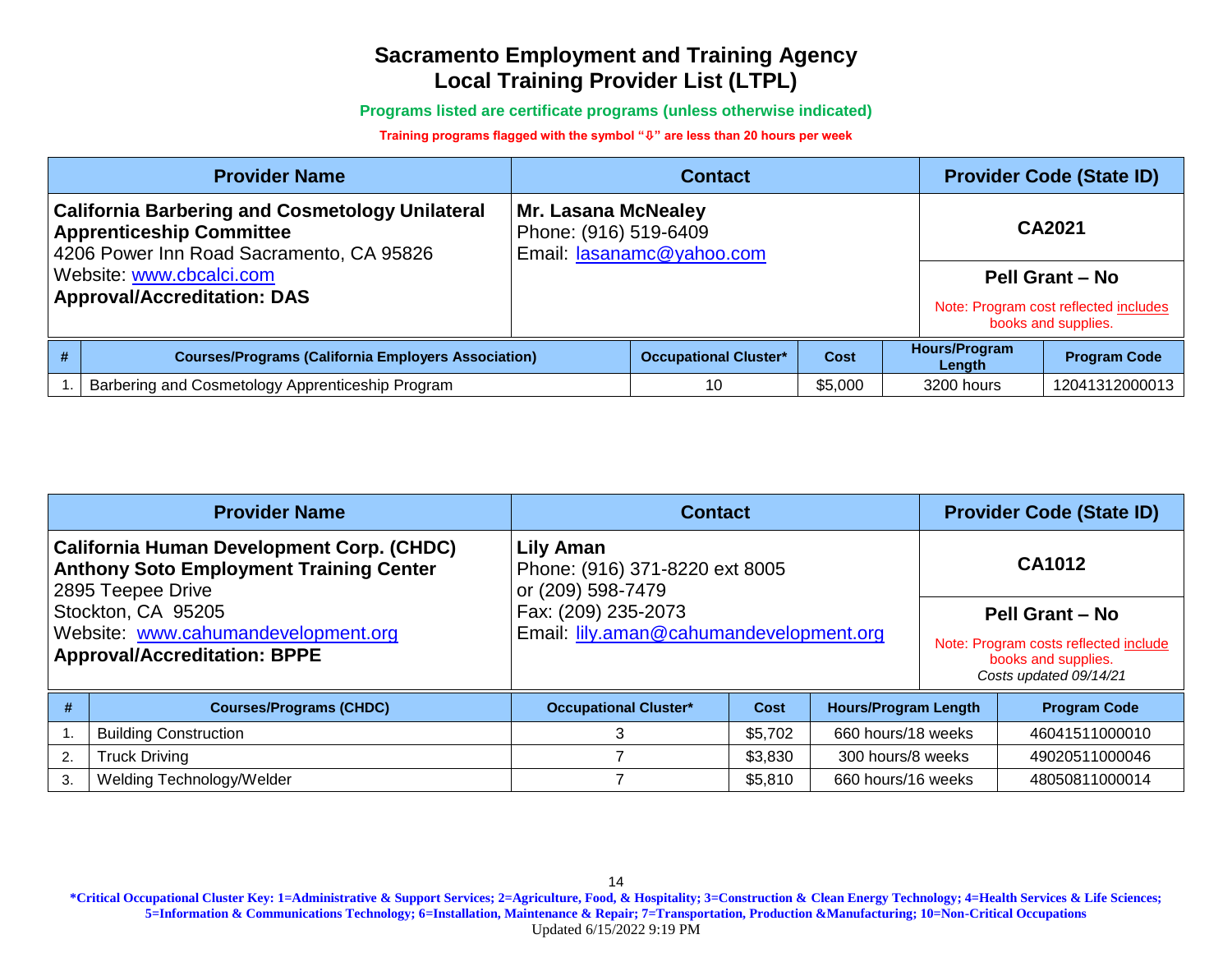**Programs listed are certificate programs (unless otherwise indicated)**

**Training programs flagged with the symbol "" are less than 20 hours per week**

|     | <b>Provider Name</b>                                                                                                                                                                                                   |                                                                  |                                                                                                               | <b>Contact</b>                |                            | <b>Provider Code (State ID)</b> |                                                                                                                |  |  |
|-----|------------------------------------------------------------------------------------------------------------------------------------------------------------------------------------------------------------------------|------------------------------------------------------------------|---------------------------------------------------------------------------------------------------------------|-------------------------------|----------------------------|---------------------------------|----------------------------------------------------------------------------------------------------------------|--|--|
|     | <b>Cosumnes River College (CRC)</b><br>8401 Center Parkway<br>Sacramento, CA 95823<br>Website: www.crc.losrios.edu<br><b>Approval/Accreditation: WASC</b><br>Note: Program costs for those individuals who receive the | <b>Ms. Traci Scott</b><br>Fax: (916) 691-7434<br>(CALL FOR APPT) | Phone: (916) 691-7012<br>Email: ScottT@crc.losrios.edu<br>Program length (semesters) listed may vary based on |                               |                            |                                 | CA1623<br><b>Pell Grant - Yes</b><br>Add \$94.75 (per semester) for<br><b>Parking Permit, Student Rep Fee,</b> |  |  |
|     | California College Promise Grant (Formerly known as the BOG<br>wavier) vary. Contact school for revised program cost.                                                                                                  |                                                                  | program course availability                                                                                   |                               |                            |                                 | <b>Universal Transit Pass &amp; Mental</b><br><b>Health Fee</b>                                                |  |  |
| #   | <b>Courses/Programs (Cosumnes River College)</b>                                                                                                                                                                       |                                                                  | <b>Occupational</b><br>Cluster*                                                                               | <b>Tuition</b><br><b>Cost</b> | <b>Book</b><br><b>Cost</b> | <b>Hours/Program Length</b>     | <b>Program Code</b>                                                                                            |  |  |
| 1.  | Accounting On Hold 03/03/21                                                                                                                                                                                            |                                                                  |                                                                                                               | \$2,510                       | \$2,625                    | 35 units/3 semesters            | 52030112000037                                                                                                 |  |  |
| 2.  | Accounting (A.S.) On Hold 03/03/21                                                                                                                                                                                     |                                                                  |                                                                                                               | \$4,260                       | \$4,500                    | 60 units/5 semesters            | 52030115000006                                                                                                 |  |  |
| 3.  | Accounting Clerk On Hold 03/03/21                                                                                                                                                                                      |                                                                  | $\overline{\phantom{a}}$                                                                                      | \$1,658                       | \$1,725                    | 23 units/2 semesters            | 52030212000054                                                                                                 |  |  |
| 4.  | Accounting, Advanced On Hold 03/03/21                                                                                                                                                                                  |                                                                  | 1                                                                                                             | \$2,510                       | \$2,625                    | 35 units/3 semesters            | 52030112000036                                                                                                 |  |  |
| 5.  | Accounting, Taxation On Hold 03/03/21                                                                                                                                                                                  |                                                                  | $\overline{\phantom{a}}$                                                                                      | \$1,566                       | \$1,575                    | 21 units/2 semesters            | 52160112000002                                                                                                 |  |  |
| 6.  | Advertising/Public Relations (A.A.) On Hold 03/03/21                                                                                                                                                                   |                                                                  | -1                                                                                                            | \$4,260                       | \$4,500                    | 60 units/5 semesters            | 09090015000000                                                                                                 |  |  |
| 7.  | Agriculture Business * On Hold 03/03/21                                                                                                                                                                                |                                                                  | $\overline{\phantom{a}}$                                                                                      | \$3,270                       | \$3,375                    | 45 units/4 semesters            | 01010212000001                                                                                                 |  |  |
| 8.  | Agriculture Business (A.S.) * On Hold 03/03/21                                                                                                                                                                         |                                                                  | $\overline{\phantom{a}}$                                                                                      | \$4,260                       | \$4,500                    | 60 units/5 semesters            | 01000015000003                                                                                                 |  |  |
| 9.  | Agriculture Business (A.S.T.) * On Hold 03/03/21                                                                                                                                                                       |                                                                  | 1                                                                                                             | \$4,260                       | \$4,500                    | 60 units/5 semesters            | 01010215000001                                                                                                 |  |  |
| 10. | Architectural Technology On Hold 03/03/21                                                                                                                                                                              |                                                                  | 5                                                                                                             | \$2,395                       | \$2,438                    | 32 units/3 semesters            | 04090112000000                                                                                                 |  |  |
| 11. | Architecture (A.S.) On Hold 03/03/21                                                                                                                                                                                   |                                                                  | $\overline{\phantom{a}}$                                                                                      | \$4,260                       | \$4,500                    | 60 units/5 semesters            | 04020115000000                                                                                                 |  |  |
| 12. | Automatic Transmissions and Transaxles On Hold 03/03/21                                                                                                                                                                |                                                                  | 3                                                                                                             | \$1,244                       | \$1,050                    | 14 units/2 semesters            | 47060011000002                                                                                                 |  |  |
| 13. | Automotive Brakes On Hold 03/03/21                                                                                                                                                                                     |                                                                  | 3                                                                                                             | \$1,382                       | \$1,275                    | 17 units/2 semesters            | 47060012000000                                                                                                 |  |  |
| 14. | Automotive Electrical Systems On Hold 03/03/21                                                                                                                                                                         |                                                                  | 3                                                                                                             | \$1,382                       | \$1,275                    | 17 units/2 semesters            | 47060012000001                                                                                                 |  |  |
| 15. | Automotive Emission Control On Hold 03/03/21                                                                                                                                                                           |                                                                  | 3                                                                                                             | \$1,612                       | \$1,650                    | 22 units/2 semesters            | 47060012000002                                                                                                 |  |  |
| 16. | Automotive Engine Performance On Hold 03/03/21                                                                                                                                                                         |                                                                  | 3                                                                                                             | \$2,188                       | \$2,100                    | 28 units/3 semesters            | 47060012000003                                                                                                 |  |  |
| 17. | Automotive Engine Repair On Hold 03/03/21                                                                                                                                                                              |                                                                  | 3                                                                                                             | \$1,198                       | \$975                      | 13 units/2 semesters            | 47060412000073                                                                                                 |  |  |
| 18. | Automotive Heating and Air Conditioning On Hold 03/03/21                                                                                                                                                               |                                                                  | 3                                                                                                             | \$1,382                       | \$1,275                    | 17 units/2 semesters            | 47060012000004                                                                                                 |  |  |
| 19. | Automotive Mechanics Technology On Hold 03/03/21                                                                                                                                                                       |                                                                  | 3                                                                                                             | \$3,132                       | \$3,150                    | 42 units/4 semesters            | 47060412000071                                                                                                 |  |  |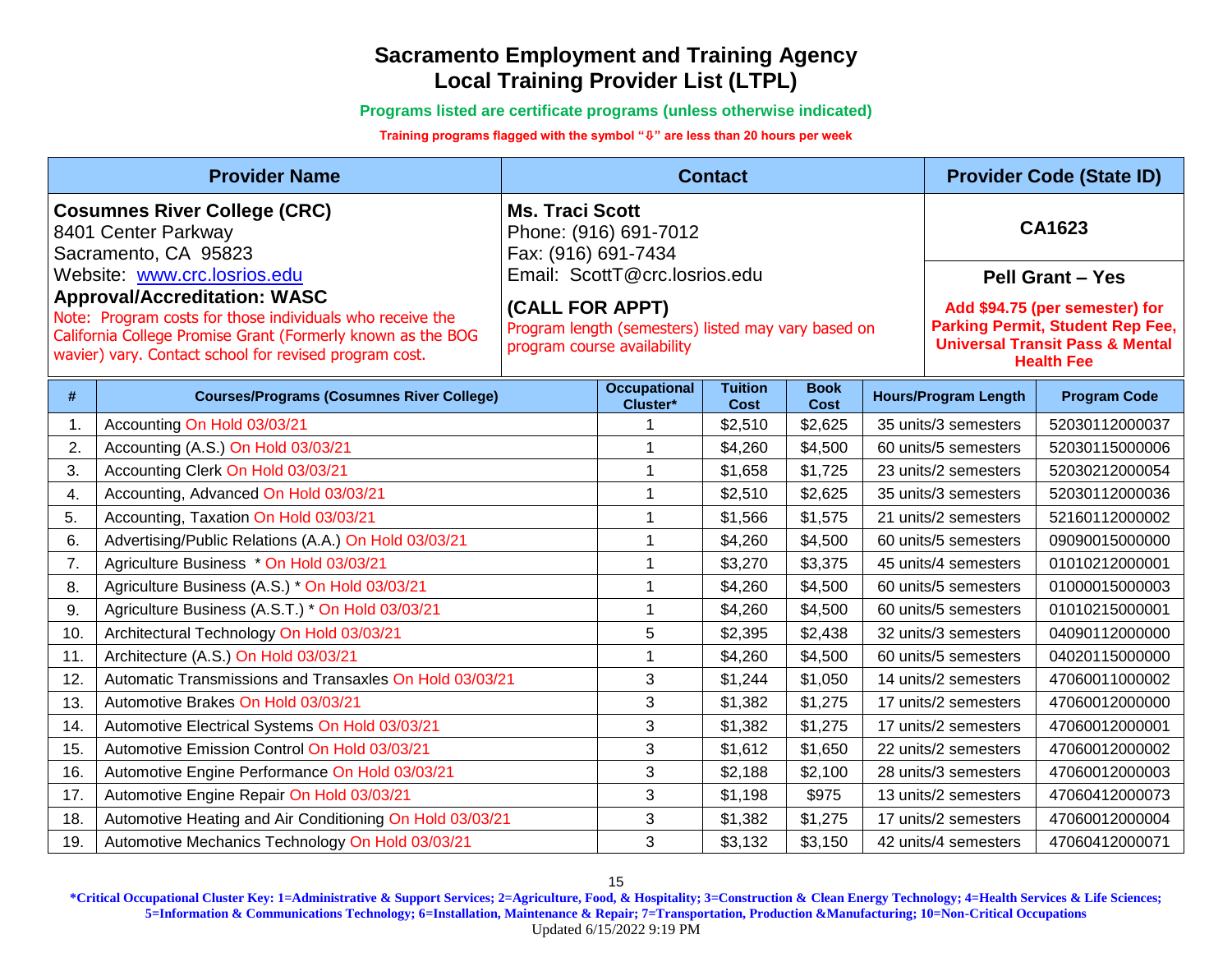**Programs listed are certificate programs (unless otherwise indicated)**

**Training programs flagged with the symbol "" are less than 20 hours per week**

| #   | <b>Courses/Programs (Cosumnes River College)</b>                                       | <b>Occupational</b><br>Cluster* | <b>Tuition</b><br><b>Cost</b> | <b>Book</b><br>Cost | <b>Hours/Program Length</b> | <b>Program Code</b> |
|-----|----------------------------------------------------------------------------------------|---------------------------------|-------------------------------|---------------------|-----------------------------|---------------------|
| 20. | Automotive Mechanics Technology (A.S.) On Hold 03/03/21                                | 3                               | \$4,260                       | \$4,500             | 60 units/5 semesters        | 47060415000011      |
| 21. | Automotive Suspension and Steering On Hold 03/03/21                                    | 3                               | \$1,382                       | \$1,275             | 17 units/2 semesters        | 47060012000005      |
| 22. | Broadcast Journalism (A.A.) On Hold 03/03/21                                           | 1                               | \$4,260                       | \$4,500             | 60 units/5 semesters        | 09040215000000      |
| 23. | Building Information Design (BIM) On Hold 03/03/21                                     | 1                               | \$1,612                       | \$1,650             | 22 units/2 semesters        | 15130312000004      |
| 24. | Building Information Modeling (BIM) (A.S.) On Hold 03/03/21                            | 1                               | \$4,260                       | \$4,500             | 60 units/5 semesters        | 15130315000001      |
| 25. | Building Inspection Technology On Hold 03/03/21                                        | 1                               | \$2,418                       | \$2,475             | 33 units/3 semesters        | 46040312000004      |
| 26. | Building Inspection Technology (A.S.) On Hold 03/03/21                                 | 1                               | \$4,260                       | \$4,500             | 60 units/5 semesters        | 46040315000000      |
| 27. | Business Administration (A.A.T.) * On Hold 03/03/21                                    | 1                               | \$4,260                       | \$4,500             | 60 units/5 semesters        | 52020115000026      |
| 28. | Business, General (A.A.)                                                               | 1                               | \$4,260                       | \$4,500             | 60 units/5 semesters        | 52020115000020      |
| 29. | Business, Small Business Management/Entrepreneurship On Hold<br>03/03/21               | 1                               | \$1,428                       | \$1,350             | 18 units/2 semesters        | 52070312000007      |
| 30. | Business, Small Business Management/Entrepreneurship (A.A.) On<br>Hold 03/03/21        | 1                               | \$4,260                       | \$4,500             | 60 units/5 semesters        | 52070315000000      |
| 31. | Chemical Dependency Studies (A.A.) On Hold 03/03/21                                    | 4                               | \$4,260                       | \$4,500             | 60 units/5 semesters        | 51150115000003      |
| 32. | Chemical Dependency Studies On Hold 03/03/21                                           | 4                               | \$2,786                       | \$3,075             | 41 units/3 semesters        | 51150112000013      |
| 33. | Commercial and Studio Photography * On Hold 03/03/21                                   | 10                              | \$2,510                       | \$2,625             | 35 units/3 semesters        | 50040612000000      |
| 34. | Community Nutrition Specialist On Hold 03/03/21                                        | $\overline{2}$                  | \$1,336                       | \$1,200             | 16 units/2 semesters        | 12050412000005      |
| 35. | Computer Information Science - Computer Programmer, SQL On Hold<br>03/03/21            | 5                               | \$1,474                       | \$1,425             | 19 units/2 semesters        | 11020112000018      |
| 36. | Computer Information Science - Database Analyst - SQL On Hold<br>03/03/21              | 5                               | \$1,244                       | \$1,050             | 14 units/2 semesters        | 11020112000017      |
| 37. | Computer Information Science - Database Design On Hold 03/03/21                        | 5                               | \$1,474                       | \$1,425             | 16 units/2 semesters        | 11020112000021      |
| 38. | Computer Information Science - Information Technology On Hold<br>03/03/21              | 5                               | \$2,372                       | \$2,400             | 32 units/3 semesters        | 11010312000020      |
| 39. | Computer Information Science - Information Technology (A.S.)                           | 5                               | \$4,260                       | \$4,500             | 60 units/5 semesters        | 11010315000011      |
| 40. | Computer Information Science - Linux Systems Administrator LF On<br>Hold 03/03/21      | 5                               | \$1,313                       | \$1,163             | 16 units/2 semesters        | 11100112000026      |
| 41. | Computer Information Science - Mgmt. Information Systems (A.S.) **<br>On Hold 03/03/21 | 5                               | \$4,260                       | \$4,500             | 60 units/5 semesters        | 52120115000000      |
| 42. | Computer Information Science - Network Helpdesk Tech On Hold<br>03/03/21               | 5                               | \$1,520                       | \$1,500             | 20 units/2 semesters        | 11100112000025      |
| 43. | Computer Information Science - Object Oriented Software Develop.**<br>On Hold 03/03/21 | 5                               | \$1,520                       | \$1,500             | 20 units/2 semesters        | 15120412000003      |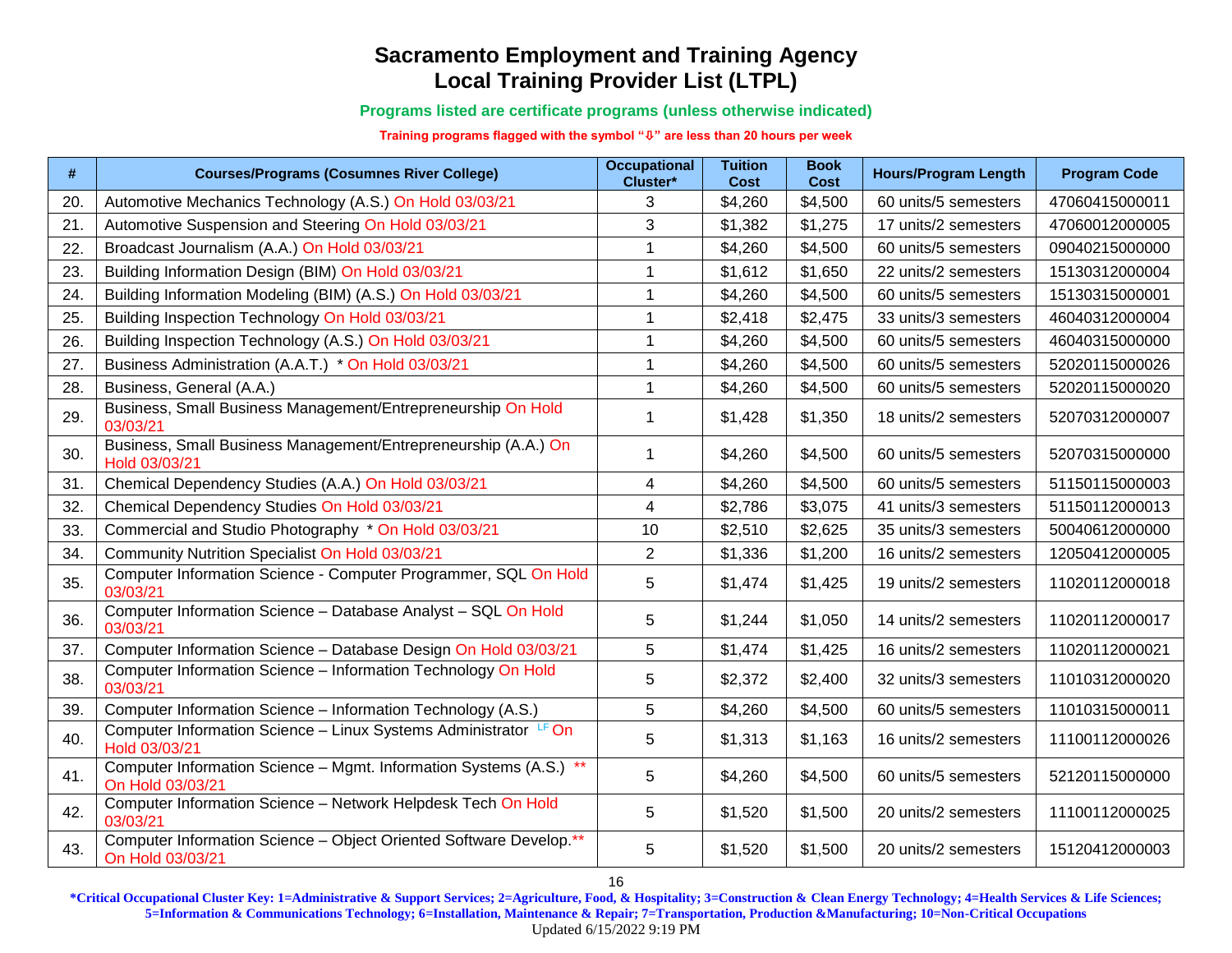#### **Programs listed are certificate programs (unless otherwise indicated)**

#### **Training programs flagged with the symbol "" are less than 20 hours per week**

| #   | <b>Courses/Programs (Cosumnes River College)</b>                                      | <b>Occupational</b><br>Cluster* | <b>Tuition</b><br><b>Cost</b> | <b>Book</b><br><b>Cost</b> | <b>Hours/Program Length</b> | <b>Program Code</b> |
|-----|---------------------------------------------------------------------------------------|---------------------------------|-------------------------------|----------------------------|-----------------------------|---------------------|
| 44. | Computer Information Science - Programming in C/C++ On Hold<br>03/03/21               | 5                               | \$1,474                       | \$1,425                    | 19 units/2 semesters        | 15120412000002      |
| 45. | Computer Information Science - Relational Database Administration<br>On Hold 03/03/21 | 5                               | \$1,474                       | \$1,425                    | 19 units/2 semesters        | 11020112000019      |
| 46. | Computer Information Science - Web Programming ** On Hold<br>03/03/21                 | 5                               | \$2,994                       | \$2,925                    | 39 units/4 semesters        | 11020112000020      |
| 47. | Computer Information Science - Web Publishing **                                      | 5                               | \$1,612                       | \$1,650                    | 22 units/2 semesters        | 11080112000024      |
| 48. | Computer Information Science-Information Systems Security On Hold<br>03/03/21         | 5                               | \$1,704                       | \$1,800                    | 24 units/2 semesters        | 11100312000008      |
| 49. | Computer Information Science-Information Systems Security (A.S.)<br>On Hold 03/03/21  | 5                               | \$4,260                       | \$4,500                    | 34 units/4 semesters        | 11100315000000      |
| 50. | Computer Information Science-Server Administrator On Hold 03/03/21                    | 5                               | \$1,796                       | \$1,950                    | 26 units/3 semesters        | 11100112000024      |
| 51. | Computer Information Science-Server Administrator (A.S.) ** On Hold<br>03/03/21       | 5                               | \$4,260                       | \$4,500                    | 60 units/5 semesters        | 11100115000004      |
| 52. | Computer Information Science-Web Developer (A.S.)                                     | 5                               | \$4,260                       | \$4,500                    | 60 units/5 semesters        | 11080115000000      |
| 53. | Construction                                                                          | 3                               | \$1,750                       | \$1,875                    | 25 units/2 semesters        | 46000012000015      |
| 54. | Construction (A.S.)                                                                   | 3                               | \$4,260                       | \$4,500                    | 60 units/5 semesters        | 46020115000000      |
| 55. | <b>Construction Management Technology</b>                                             | 3                               | \$1,658                       | \$1,725                    | 23 units/2 semesters        | 52200112000004      |
| 56. | Construction Management Technology (A.S.)                                             | 3                               | \$4,260                       | \$4,500                    | 60 units/5 semesters        | 52200115000001      |
| 57. | <b>Construction Pre-Apprenticeship Program</b>                                        | 3                               | \$1,198                       | \$975                      | 13 units/2 semesters        | 46000012000016      |
| 58. | Construction, Building Performance & Energy Assessment (A.S.) LF<br>On Hold 03/03/21  | 3                               | \$4,260                       | \$4,500                    | 60 units/5 semesters        | 46999915000000      |
| 59. | Construction, Building Performance and Energy Assessment LF                           | 3                               | \$806                         | \$825                      | 11 units/1 semester         | 46999912000007      |
| 60. | <b>Culinary Arts Management (AA/AS)</b>                                               | $\overline{2}$                  | \$1,810                       | \$2,619                    | 33 units/4 semesters        | 12050415000001      |
| 61. | <b>Culinary Arts Management, Basic Culinary Services</b>                              | $\overline{2}$                  | \$898                         | \$975                      | 13 units/2 semesters        | 12050412000004      |
| 62. | Culinary Arts Management, Cooking and Supervision LF                                  | $\overline{2}$                  | \$1,704                       | \$1,800                    | 24 units/3 semesters        | 12050412000002      |
| 63. | Culinary Arts Management, School Foodservice Specialist LF                            | $\overline{2}$                  | \$2,188                       | \$2,100                    | 28 units/3 semesters        | 12050412000003      |
| 64. | Diagnostic Medical Sonography                                                         | 4                               | \$4,260                       | \$4,500                    | 60 units/5 semesters        | 51091012000007      |
| 65. | Diagnostic Medical Sonography (A.S.) ** LF                                            | 4                               | \$4,260                       | \$4,500                    | 60 units/5 semesters        | 51091015000004      |
| 66. | Digital Media On Hold 03/03/21                                                        | 5                               | \$1,474                       | \$1,425                    | 18 units/2 semesters        | 09070212000010      |
| 67. | Digital Media (A.S.) On Hold 03/03/21                                                 | 5                               | \$4,260                       | \$4,500                    | 60 units/5 semesters        | 09070215000004      |
| 68. | Early Childhood Education - Associate Teacher LF                                      | 1                               | \$1,336                       | \$1,200                    | 16 units/2 semesters        | 13121012000011      |

17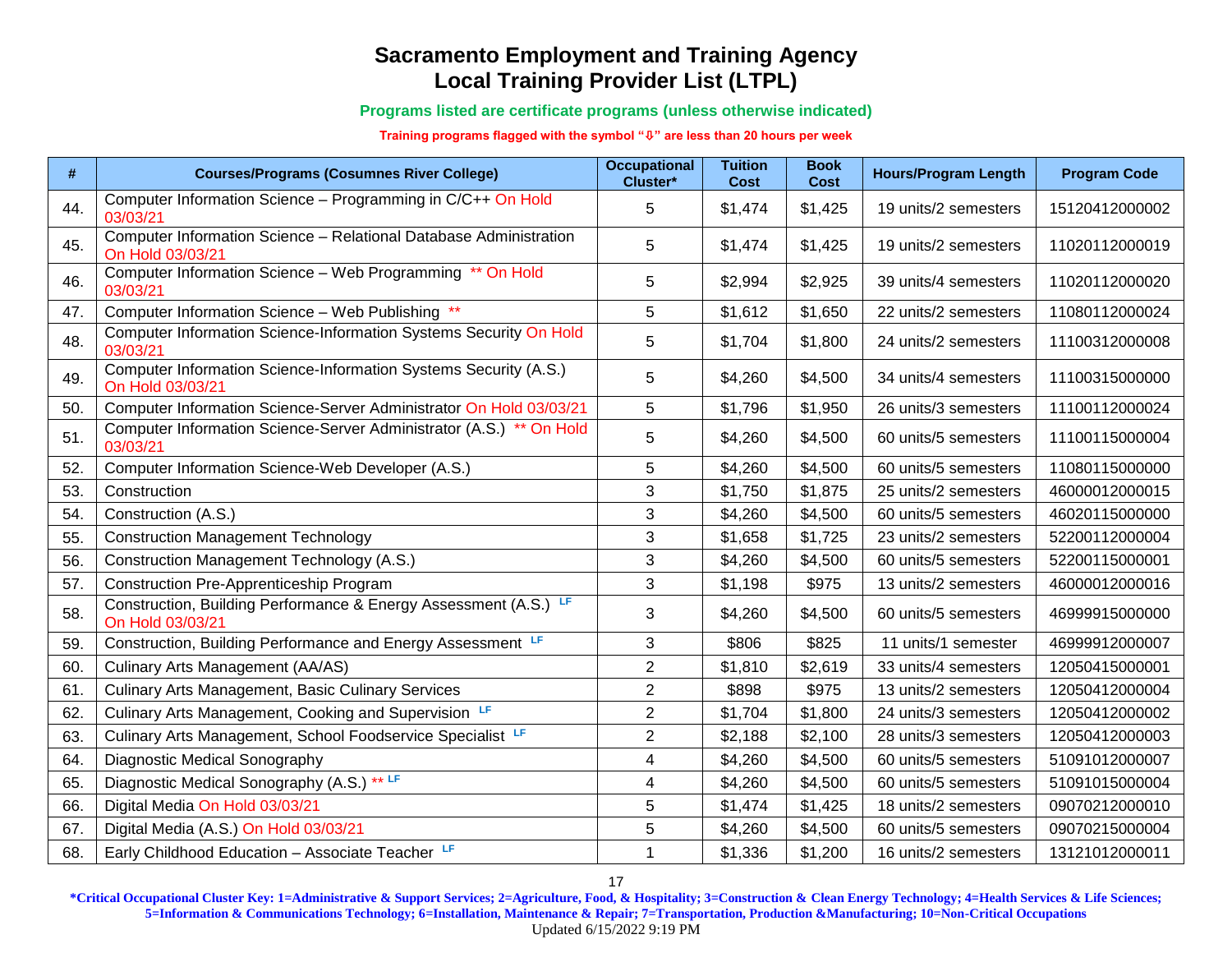**Programs listed are certificate programs (unless otherwise indicated)**

**Training programs flagged with the symbol "" are less than 20 hours per week**

| #   | <b>Courses/Programs (Cosumnes River College)</b>                             | <b>Occupational</b><br>Cluster* | <b>Tuition</b><br><b>Cost</b> | <b>Book</b><br>Cost | <b>Hours/Program Length</b> | <b>Program Code</b> |
|-----|------------------------------------------------------------------------------|---------------------------------|-------------------------------|---------------------|-----------------------------|---------------------|
| 69. | Early Childhood Education - Infant Specialist On Hold 03/03/21               |                                 | \$1,474                       | \$1,425             | 19 units/2 semesters        | 19070812000004      |
| 70. | Early Childhood Education - Master Teacher LF                                | 1                               | \$2,602                       | \$2,775             | 37units/4 semesters         | 13121012000013      |
| 71. | Early Childhood Education - School Age Child and Education                   | 1                               | \$1,520                       | \$1,500             | 20 units/2 semesters        | 19070812000005      |
| 72. | Early Childhood Education - Site Supervisor (A.A.) LF On Hold<br>03/03/21    | 1                               | \$4,260                       | \$4,500             | 60 units/5 semesters        | 13049915000000      |
| 73. | Early Childhood Education - Teacher LF                                       | 1                               | \$2,234                       | \$2,175             | 23 units/3 semesters        | 13121012000012      |
| 74. | Early Childhood Education (A.A.) LF                                          | 1                               | \$4,260                       | \$4,500             | 60 units/5 semesters        | 13121015000008      |
| 75. | Emergency Medical Technician (EMT) LF*On Hold 03/03/21                       | 4                               | \$645                         | \$563               | 8 units/1 semester          | 51090412000044      |
| 76. | Entrepreneurship On Hold 03/03/21                                            | 10                              | \$714                         | \$675               | 9 units/1 semester          | 52070312000008      |
| 77. | Equine Science (A.S.) On Hold 03/03/21                                       | 10                              | \$4,260                       | \$4,500             | 60 units/5 semesters        | 01050715000000      |
| 78. | Field Data Mapping/Geographic Information Systems (GIS) On Hold<br>03/03/21  | 5                               | \$852                         | \$900               | 12 units/1 semester         | 45070212000004      |
| 79  | Film/Digital Cinema Production On Hold 03/03/21                              | 10                              | \$2,280                       | \$2,250             | 30 units/3 semesters        | 50060212000011      |
| 80. | Finance (A.A.) On Hold 03/03/21                                              | 1                               | \$4,260                       | \$4,500             | 60 units/5 semesters        | 52080115000000      |
| 81. | Fine Art Photography On Hold 03/03/21                                        | 10                              | \$1,520                       | \$1,500             | 20 units/2 semesters        | 50060512000005      |
| 82. | Fire Prevention (A.S)                                                        | 1                               | \$4,260                       | \$4,500             | 60 units/5 semesters        | 43020100000000      |
| 83. | Fire Technology (A.S.) On Hold 03/03/21                                      | 1                               | \$4,260                       | \$4,500             | 60 units/5 semesters        | 43020315000003      |
| 84. | Firefighter Suppression Specialist On Hold 03/03/21                          | 1                               | \$2,395                       | \$2,438             | 32.5 units/3 semesters      | 43020112000005      |
| 85. | Firefighter Training On Hold 03/03/21                                        | 1                               | \$2,395                       | \$2,438             | 33 units/3 semesters        | 43020312000010      |
| 86. | General Agriculture On Hold 03/03/21                                         | $\overline{2}$                  | \$1,290                       | \$1,125             | 15 units/2 semesters        | 01000012000002      |
| 87. | General Agriculture (A.S.) On Hold 03/03/21                                  | $\overline{2}$                  | \$4,260                       | \$4,500             | 60 units/5 semesters        | 01000015000002      |
| 88. | Green Buildings: Environmental Design, Energy Management On<br>Hold 03/03/21 | 3                               | \$1,290                       | \$1,125             | 15 units /2 semesters       | 99070212000000      |
| 89. | Health Care - IT Implementation Support Specialist * On Hold<br>03/03/21     | 4                               | \$2,395                       | \$2,438             | 33 units/3 semesters        | 51070622000004      |
| 90. | Health Care - IT Technical Support Specialist On Hold 03/03/21               | 4                               | \$1,819                       | \$1,988             | 27 units/2 semesters        | 51070622000005      |
| 91  | Health Care - IT Trainer On Hold 03/03/21                                    | 4                               | \$1,474                       | \$1,425             | 19 units/2 semesters        | 51070622000006      |
| 92. | Health Information Coding Specialist On Hold 03/03/21                        | 4                               | \$2,142                       | \$2,050             | 27 units/3 semesters        | 51071352000002      |
| 93. | Health Information Technology (A.S.) ** On Hold 03/03/21                     | 4                               | \$4,260                       | \$4,500             | 60 units/5 semesters        | 51070755000000      |
| 94  | Horticulture - Landscape Technology On Hold 03/03/21                         | $\overline{c}$                  | \$1,474                       | \$1,425             | 19 units/2 semesters        | 01060512000005      |
| 95. | Horticulture - Landscape Technology (A.S.) On Hold 03/03/21                  | $\overline{2}$                  | \$4,260                       | \$4,500             | 60 units/5 semesters        | 01060515000000      |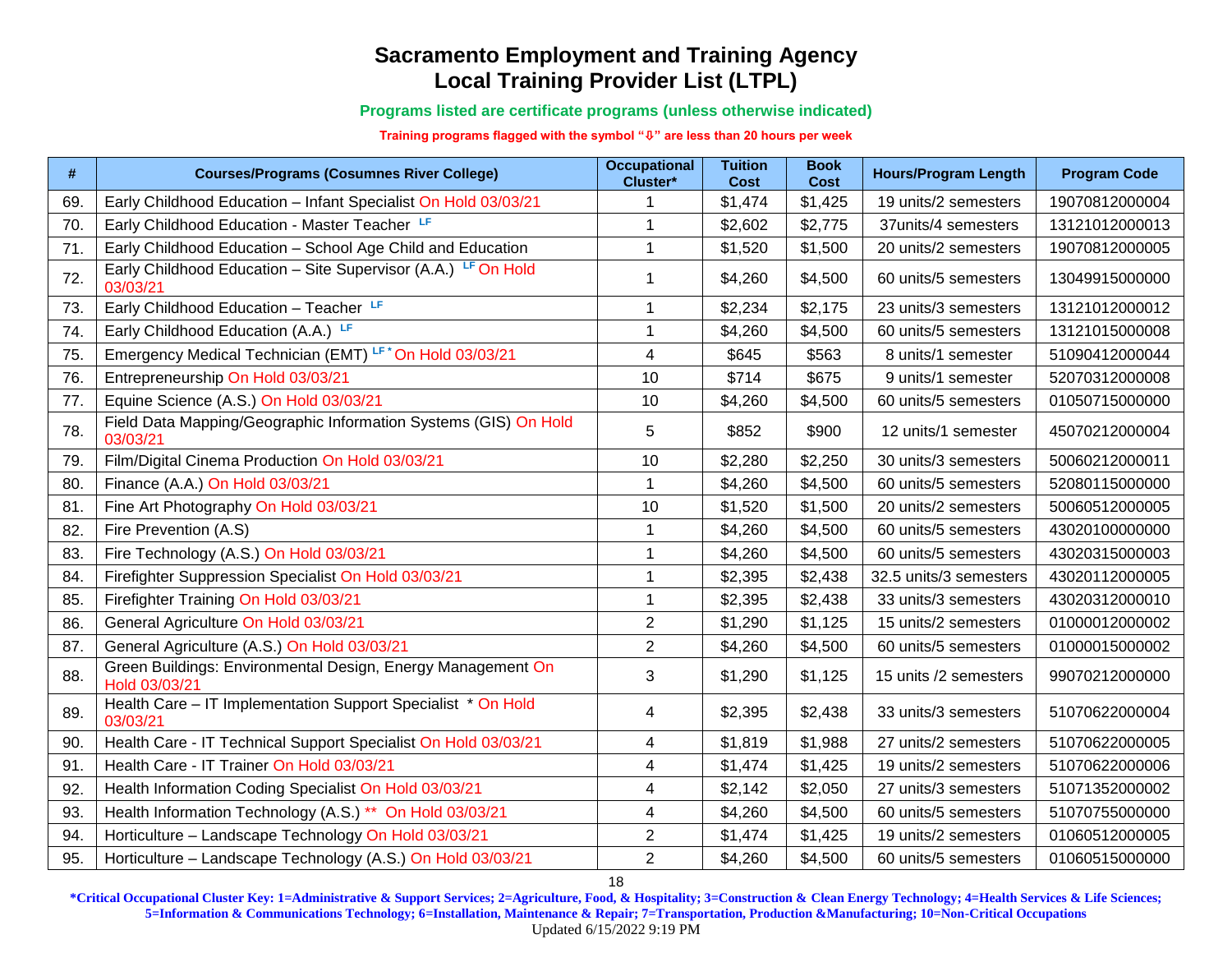**Programs listed are certificate programs (unless otherwise indicated)**

**Training programs flagged with the symbol "" are less than 20 hours per week**

| #    | <b>Courses/Programs (Cosumnes River College)</b>                                       | <b>Occupational</b><br>Cluster* | <b>Tuition</b><br><b>Cost</b> | <b>Book</b><br><b>Cost</b> | <b>Hours/Program Length</b> | <b>Program Code</b> |
|------|----------------------------------------------------------------------------------------|---------------------------------|-------------------------------|----------------------------|-----------------------------|---------------------|
| 96.  | Horticulture - Nursery Management (A.S.) On Hold 03/03/21                              | 2                               | \$4,260                       | \$4,500                    | 60 units/5 semesters        | 01060615000000      |
| 97.  | Human Services, General                                                                | 4                               | \$2,372                       | \$2,400                    | 32 units/3 semesters        | 44000012000015      |
| 98.  | Human Services, General (A.A.)                                                         | 4                               | \$4,260                       | \$4,500                    | 60 units/5 semesters        | 44000015000008      |
| 99.  | Interior Building Architecture On Hold 03/03/21                                        | 3                               | \$2,050                       | \$1,875                    | 25 units/3 semesters        | 04050112000000      |
| 100. | Interior Building Architecture (A.S.) On Hold 03/03/21                                 | 3                               | \$4,260                       | \$4,500                    | 60 units/5 semesters        | 04050115000000      |
| 101. | Journalism (A.A.) * On Hold 03/03/21                                                   | 10                              | \$4,260                       | \$4,500                    | 60 units/5 semesters        | 09040115000001      |
| 102. | Journalism for Transfer (A.A.T.) * On Hold 03/03/21                                    | 10                              | \$4,260                       | \$4,500                    | 60 units/5 semesters        | 09040115000000      |
| 103. | Management (A.A.) *                                                                    | 10                              | \$4,260                       | \$4,500                    | 60 units/5 semesters        | 52020115000027      |
| 104. | Management in Business *                                                               | 10                              | \$1,566                       | \$1,575                    | 21 units/2 semesters        | 52020112000029      |
| 105. | Marketing On Hold 03/03/21                                                             | 10                              | \$1,428                       | \$1,350                    | 18 units/2 semesters        | 52140112000014      |
| 106. | Marketing (A.A.) * On Hold 03/03/21                                                    | 10                              | \$4,260                       | \$4,500                    | 60 units/5 semesters        | 52140125000000      |
| 107. | Medical Assisting - Administrative * On Hold 03/03/21                                  | 4                               | \$2,188                       | \$2,100                    | 28 units/3 semesters        | 51071612000035      |
| 108. | Medical Assisting (A.S.) LF                                                            | 4                               | \$4,260                       | \$4,500                    | 60 units/5 semesters        | 51080115000007      |
| 109. | Medical Assisting LF                                                                   | 4                               | \$2,050                       | \$1,875                    | 25 units/3 semesters        | 51080112000082      |
| 110. | Medical Insurance Billing On Hold 03/03/21                                             | 4                               | \$2,188                       | \$2,100                    | 28 units/3 semesters        | 51071412000009      |
| 111. | Nursery Operations On Hold 03/03/21                                                    | 4                               | \$2,142                       | \$2,025                    | 27 units/3 semesters        | 01060612000002      |
| 112. | Nutrition and Dietetics (A.S.T) On Hold 03/03/21                                       | $\overline{2}$                  | \$4,260                       | \$4,500                    | 60 units/5 semesters        | 19050415000002      |
| 113. | Nutrition and Foods (A.S.) * On Hold 03/03/21                                          | $\overline{2}$                  | \$4,260                       | \$4,500                    | 60 units/5 semesters        | 19050115000001      |
| 114. | Pharmacy Technology (A.S.) LF*                                                         | 4                               | \$4,260                       | \$4,500                    | 60 units/5 semesters        | 51080515000002      |
| 115. | Photography On Hold 03/03/21                                                           | 10                              | \$1,428                       | \$1,350                    | 18 units/2 semesters        | 50060512000009      |
| 116. | Photography (A.A) On Hold 03/03/21                                                     | 10                              | \$4,260                       | \$4,500                    | 60 units/5 semesters        | 50060515000001      |
| 117. | Plant-Based Nutrition and Sustainable Agriculture On Hold 03/03/21                     | $\overline{2}$                  | \$1,198                       | \$975                      | 13 units/2 semesters        | 19050112000002      |
| 118. | Portraiture and Wedding Photography * On Hold 03/03/21                                 | 10                              | \$2,280                       | \$2,250                    | 30 units/3 semesters        | 50060512000006      |
| 119. | Professional Applications for Geographic Information Systems (GIS)<br>On Hold 03/03/21 | 10                              | \$1,336                       | \$1,200                    | 16 units/2 semesters        | 45070212000003      |
| 120. | Radio Production On Hold 03/03/21                                                      | 10                              | \$1,428                       | \$1,350                    | 18 units/2 semesters        | 10020212000000      |
| 121. | Radio Production (A.A.) On Hold 03/03/21                                               | 10                              | \$4,260                       | \$4,500                    | 60 units/5 semesters        | 10020215000001      |
| 122. | Real Estate (A.A.) LF * On Hold 03/03/21                                               | 10                              | \$4,260                       | \$450                      | 60 units/5 semesters        | 52150115000002      |
| 123. | Real Estate Broker <sup>LF</sup> On Hold 03/03/21                                      | 10                              | \$1,704                       | \$1,800                    | 24 units/2 semesters        | 52150112000011      |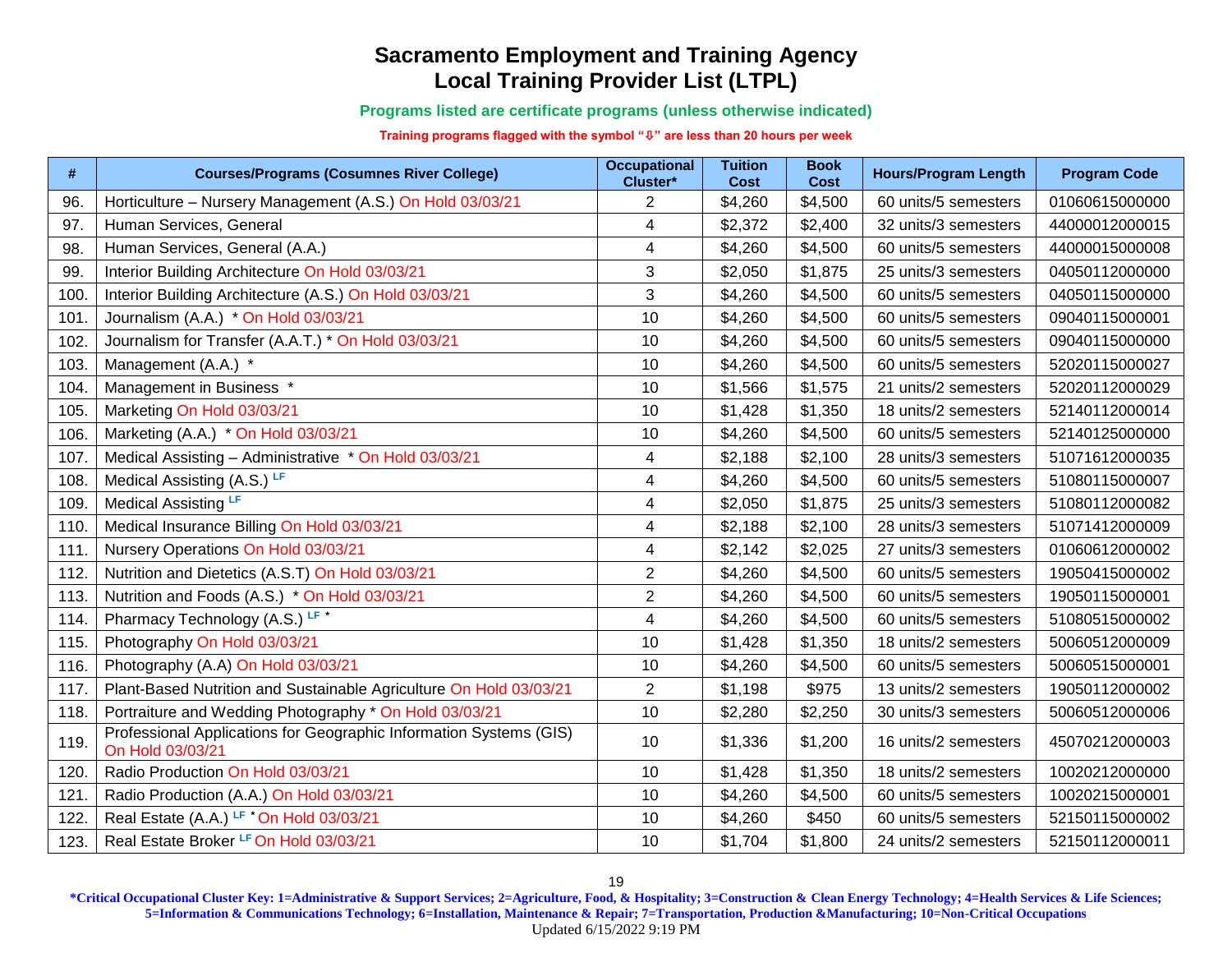**Programs listed are certificate programs (unless otherwise indicated)**

**Training programs flagged with the symbol "" are less than 20 hours per week**

| #    | <b>Courses/Programs (Cosumnes River College)</b>                               | <b>Occupational</b><br>Cluster* | Tuition<br><b>Cost</b> | <b>Book</b><br><b>Cost</b> | <b>Hours/Program Length</b> | <b>Program Code</b> |
|------|--------------------------------------------------------------------------------|---------------------------------|------------------------|----------------------------|-----------------------------|---------------------|
| 124. | Real Estate Sales LF On Hold 03/03/21                                          | 10                              | \$714                  | \$675                      | 9 units/1 semester          | 52150112000012      |
| 125. | Restaurant and Food Service Entrepreneurship (A.A)                             | 2                               | \$4,260                | \$4,500                    | 60 units/5 semesters        | 52090515000000      |
| 126. | Small Engine Repair On Hold 03/03/21                                           | 6                               | \$1,198                | \$975                      | 13 units/2 semesters        | 47060012000007      |
| 127. | Solar Installers                                                               | 3                               | \$1,106                | \$120                      | 12 units/2 semesters        | 99100600000000      |
| 128. | Sustainable Irrigation and Water Management Technology * On Hold<br>03/03/21   | 2                               | \$1,336                | \$1,200                    | 16 units/3 semesters        | 99050112000001      |
| 129. | Sustainable Landscaping & Irrigation Systems Design On Hold<br>03/03/21        | $\overline{2}$                  | \$2,142                | \$2,025                    | 27 units/3 semesters        | 99050112000002      |
| 130. | Sustainable Landscaping & Irrigation Systems Design (A.S.) On Hold<br>03/03/21 | 2                               | \$4,260                | \$4,500                    | 60 units/5 semesters        | 99050115000000      |
| 131. | Television Production On Hold 03/03/21                                         | 10                              | \$1,428                | \$1,350                    | 18 units/2 semesters        | 10020212000001      |
| 132. | Television Production (A.A.) On Hold 03/03/21                                  | 10                              | \$4,260                | \$4,500                    | 60 units/5 semesters        | 10020215000002      |
| 133. | Veterinary Technology (A.S.) ** LF                                             | 4                               | \$4,260                | \$4,500                    | 60 units/5 semesters        | 51080815000002      |
| 134. | Veterinary Technology **                                                       | 4                               | \$3,846                | \$3,825                    | 40 units/4 semesters        | 51080812000005      |
| 135. | Welding Code Specialist LF On Hold 03/03/21                                    | 3                               | \$852                  | \$900                      | 12 units/1 semester         | 15061412000001      |
| 136. | Welding Fabricator Specialist LF On Hold 03/03/21                              | 3                               | \$668                  | \$600                      | 8 units/1 semester          | 15061412000002      |
| 137. | Welding Technology (A.S.) LF On Hold 03/03/21                                  | 3                               | \$4,260                | \$4,500                    | 60 units/5 semesters        | 48050811000049      |
| 138. | Welding Technology LF On Hold 03/03/21                                         | 3                               | \$1,382                | \$1,275                    | 17 units/2 semesters        | 15061412000003      |

**\* Program requires pre-requisite class or placement through assessment testing** 

**\*\* Additional supplies or materials may be required**

**LFProgram has additional licensing fees**

| <b>Provider Name</b>                                                                                                               | <b>Contact</b>                                                     | <b>Provider Code (State ID)</b>                                                                   |
|------------------------------------------------------------------------------------------------------------------------------------|--------------------------------------------------------------------|---------------------------------------------------------------------------------------------------|
| <b>Curam College of Nursing</b><br>6520-44th Street, Suite 312<br>Sacramento, CA 95823                                             | Dr. Wayne Williams<br>Phone: (916) 427-4400<br>Fax: (916) 676-4865 | <b>CA154</b>                                                                                      |
| Website: www.curamcollege.com                                                                                                      | Email: npecllc@yahoo.com                                           | <b>Pell Grant - No</b>                                                                            |
| Approval/Accreditation: BPPE, Department of<br>Public Health, Department of Health Services.<br><b>Board of Vocational Nursing</b> | Note: Programs have day and evening classes                        | Note: Program costs reflected include<br>books and supplies.<br>Program Costs updated: 04/24/2022 |

20

**\*Critical Occupational Cluster Key: 1=Administrative & Support Services; 2=Agriculture, Food, & Hospitality; 3=Construction & Clean Energy Technology; 4=Health Services & Life Sciences; 5=Information & Communications Technology; 6=Installation, Maintenance & Repair; 7=Transportation, Production &Manufacturing; 10=Non-Critical Occupations**

Updated 6/15/2022 9:19 PM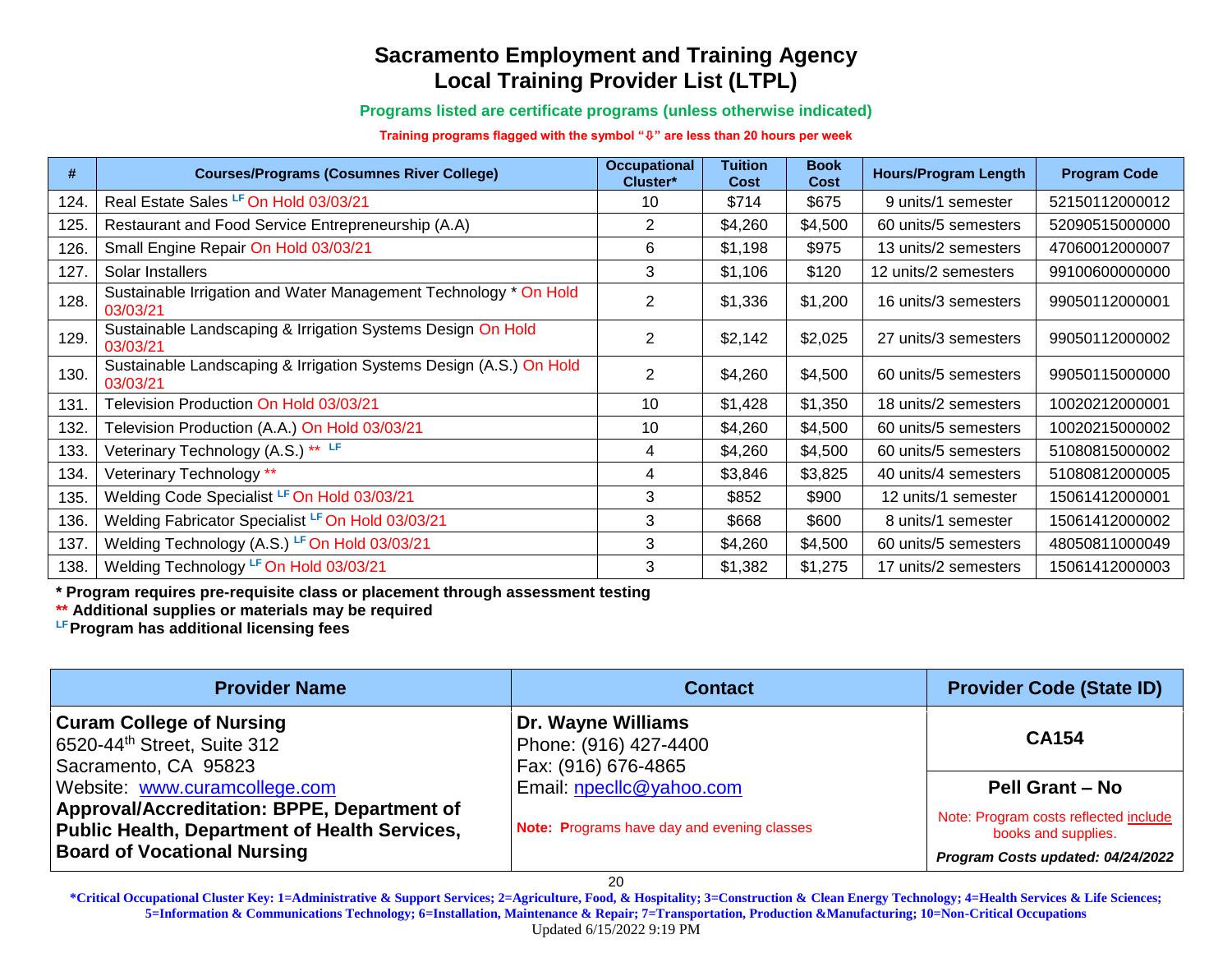**Programs listed are certificate programs (unless otherwise indicated)**

**Training programs flagged with the symbol "" are less than 20 hours per week**

| #  | <b>Courses/Programs (Curam College of Nursing)</b> | <b>Occupational Cluster*</b> | <b>Cost</b> | <b>Hours/Program Length</b> | <b>Program Code</b> |
|----|----------------------------------------------------|------------------------------|-------------|-----------------------------|---------------------|
|    | Blood Withdrawal/Venipuncture Certification**      |                              | \$225       | 6 hours/1 day               | 51100911000019      |
| 2. | Home Health Aide Training Program                  |                              | \$535       | 40 hours/1 week             | 51260211000008      |
| 3  | Intravenous Therapy Certification**                |                              | \$325       | 30 hours/1 week             | 51100911000037      |
| 4. | Maternal/Child Nursing*                            |                              | \$1,605     | 45 hours/2 weeks            | 51399911000016      |
| 5. | Nursing Assistant Training Program                 |                              | \$1,605     | 160 hours/4 weeks           | 51390211000041      |
| 6. | Pediatric Nursing*                                 |                              | \$1,605     | 45 hours/2 weeks            | 51390111000017      |
|    | <b>Pharmacology for Nurses</b>                     |                              | \$525       | 54 hours/2 weeks            | 26100100000000      |
| 8. | <b>Vocational Nursing Program</b>                  |                              | \$25,210    | 1720 hours/43 weeks         | 51399911000010      |

• Requires CNA certification prior to enrollment.

\*\* Requires LVN licensure prior to enrollment.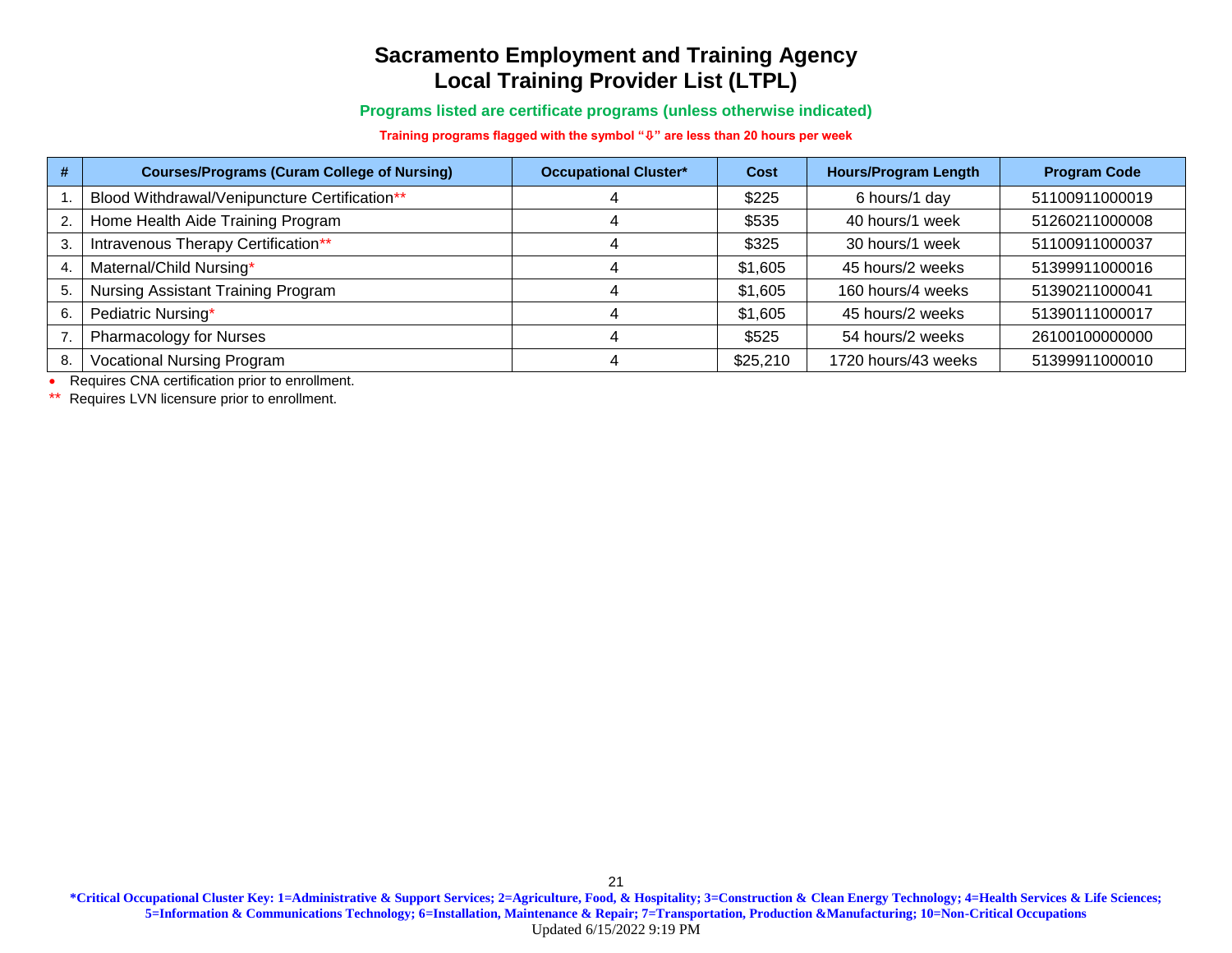**Programs listed are certificate programs (unless otherwise indicated)**

**Training programs flagged with the symbol "" are less than 20 hours per week**

|                                                                                                                                                                                 | <b>Provider Name</b>                                    | <b>Contact</b>                                                         |        |                             |                                                     | <b>Provider Code (State ID)</b> |  |
|---------------------------------------------------------------------------------------------------------------------------------------------------------------------------------|---------------------------------------------------------|------------------------------------------------------------------------|--------|-----------------------------|-----------------------------------------------------|---------------------------------|--|
| <b>Dronitek Drone Flight Academy</b><br><b>Citrus Heights, CA</b><br>Training sites vary (see website)<br>Website: www.dronitek.com<br><b>Approval/Accreditation: BPPE, FAA</b> |                                                         | <b>Greg Karr</b><br>Phone: (916) 847-7703<br>Email: gregk@dronitek.com |        |                             | CA3271<br>Pell Grant - No<br>Costs updated 09/14/21 |                                 |  |
| #                                                                                                                                                                               | <b>Courses/Programs (Dronitek Drone Flight Academy)</b> | <b>Occupational Cluster*</b>                                           | Cost   | <b>Hours/Program Length</b> |                                                     | <b>Program Code</b>             |  |
|                                                                                                                                                                                 | Drone UAS Advanced Cinematography                       |                                                                        | \$1490 | 16 hours/2 days             |                                                     | 49010212000006                  |  |
| 3.                                                                                                                                                                              | Drone UAS Advanced Flight Operations and Safety         |                                                                        | \$1490 | 16 hours/2 days             |                                                     | 49010200000000                  |  |
| 5.                                                                                                                                                                              | Drone UAS Commercial Remote Pilot                       |                                                                        | \$1490 | 16 hours/2 days             |                                                     | 49010212000000                  |  |
| 6.                                                                                                                                                                              | Drone UAS Maintenance and Repair                        |                                                                        | \$490  | 8 hours/1 day               |                                                     | 49010212000004                  |  |
| 9.                                                                                                                                                                              | Drone UAS Mapping & Modeling                            |                                                                        | \$1490 | 16 hours/2 days             |                                                     | 49010212000001                  |  |
| 10.                                                                                                                                                                             | Drone UAS Precision Agriculture                         |                                                                        | \$890  | 8 hours/1 day               |                                                     | 49010212000003                  |  |
| 11.                                                                                                                                                                             | Drone UAS Structure Inspection                          |                                                                        | \$1490 | 16 hours/2 days             |                                                     | 49010212000002                  |  |
| 12.                                                                                                                                                                             | Entrepreneurship and Business Development               |                                                                        | \$1490 | 16 hours/2 days             |                                                     | 52079912000011                  |  |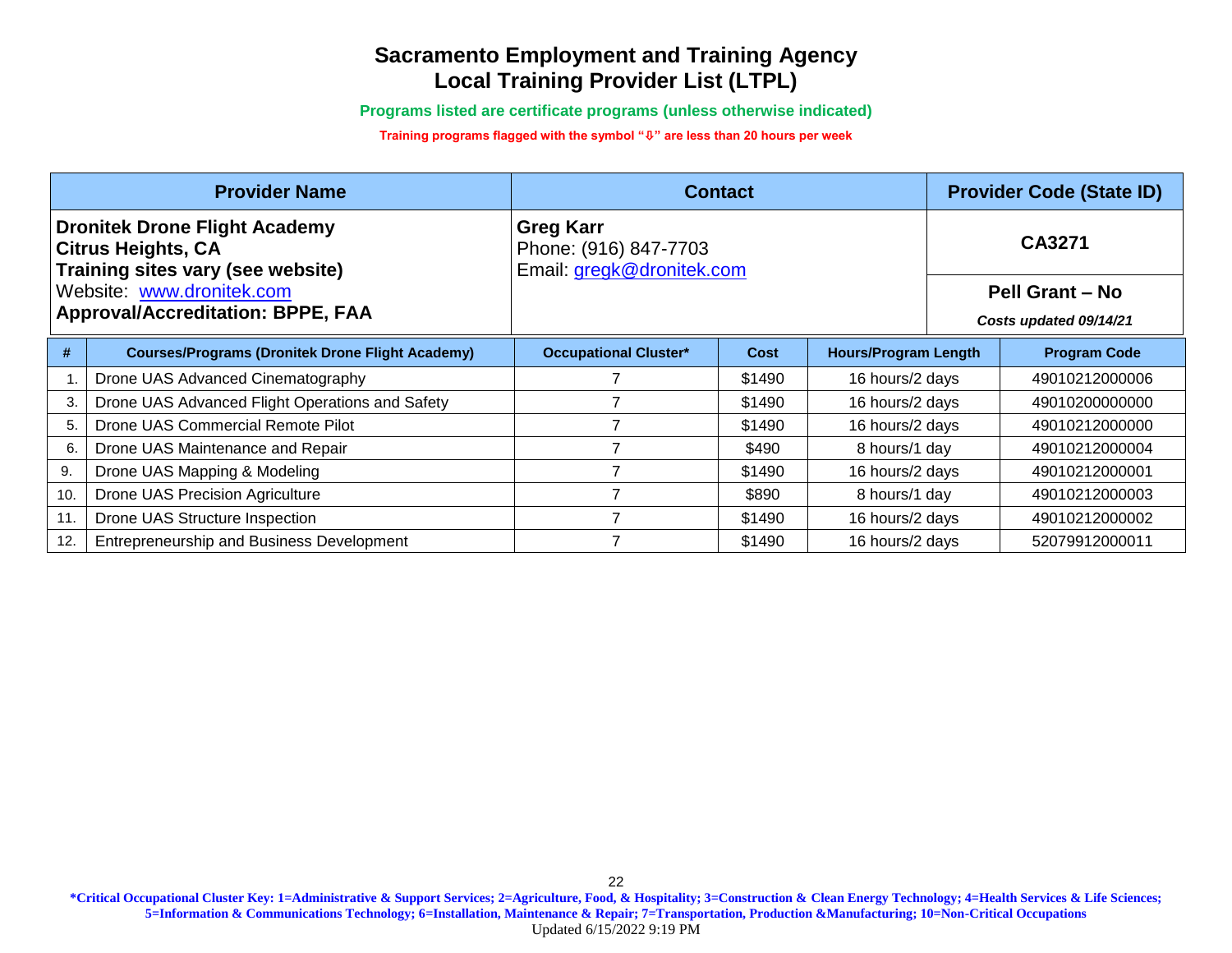**Programs listed are certificate programs (unless otherwise indicated)**

#### **Training programs flagged with the symbol "" are less than 20 hours per week**

|                                                                                                    | <b>Provider Name</b>                                                                 |                              | <b>Contact</b>                                                                  |                             |  |                                                              |  |
|----------------------------------------------------------------------------------------------------|--------------------------------------------------------------------------------------|------------------------------|---------------------------------------------------------------------------------|-----------------------------|--|--------------------------------------------------------------|--|
| Elk Grove Adult & Community Education - Career<br><b>Technical Education</b><br>8401-A Gerber Road |                                                                                      | Fax: (916) 689-5752          | Mr. Dan Davis or Ms. Therese Schultz<br>Phone: (916) 686-7724 or (916) 793-2282 |                             |  | <b>CA187</b>                                                 |  |
| Sacramento, CA 95828<br>Website: www.egusd.net                                                     |                                                                                      | Email: TMSchult@egusd.net    |                                                                                 |                             |  | Pell Grant - No                                              |  |
| <b>Approval/Accreditation: WASC</b>                                                                |                                                                                      |                              |                                                                                 |                             |  | Note: Program costs reflected include<br>books and supplies. |  |
|                                                                                                    |                                                                                      |                              |                                                                                 |                             |  | Program Costs updated: 06/15/2022                            |  |
| #                                                                                                  | <b>Courses/Programs (Elk Grove Adult &amp; Community</b><br><b>Education</b> )       | <b>Occupational Cluster*</b> | <b>Cost</b>                                                                     | <b>Hours/Program Length</b> |  | <b>Program Code</b>                                          |  |
|                                                                                                    | <b>Billing and Coding</b>                                                            | 4                            | \$1,500                                                                         | 841 hours/12 weeks          |  | 51071612000001                                               |  |
| $\overline{2}$                                                                                     | Certified Custodial Supervisor (C.C.S) ON HOLD<br>06/15/22                           | 6                            | \$315                                                                           | 64 hours/8 weeks            |  | 46040100000010                                               |  |
| 3.                                                                                                 | Certified Custodial Technician (C.C.T.) Program<br>(Basic- Level I) ON HOLD 06/15/22 | 6                            | \$275                                                                           | 90 hours/10 weeks           |  | 52090112000005                                               |  |
|                                                                                                    | Certified Custodial Technician - Advanced- Level II<br><b>ON HOLD 06/15/22</b>       | 6                            | \$315                                                                           | 60 hours/6 weeks            |  | 46040100000006                                               |  |
| 5.                                                                                                 | Medical Administrative Assistant with Billing and<br>Coding                          | 4                            | \$2,500                                                                         | 1447 hours/12 weeks         |  | 51071612000005                                               |  |
| 6.                                                                                                 | Medical Assistant <b>↓</b>                                                           | 4                            | \$2,500                                                                         | 884 hours/22 weeks          |  | 51071012000002                                               |  |
|                                                                                                    | <b>Medical Office Specialist</b>                                                     | 4                            | \$1,500                                                                         | 1144 hours/12 weeks         |  | 51071012000002                                               |  |
| 8.                                                                                                 | Paraeducator Training Certificate $\Phi$                                             | 10                           | \$45                                                                            | 60 hours/10 weeks           |  | 13150112000005                                               |  |
| 9.                                                                                                 | Phlebotomy Training Program ON HOLD 06/15/22                                         | 4                            | \$3,000                                                                         | 77 hours/8 weeks            |  | 51100914000011                                               |  |

**\*** - Additional fees may be applicable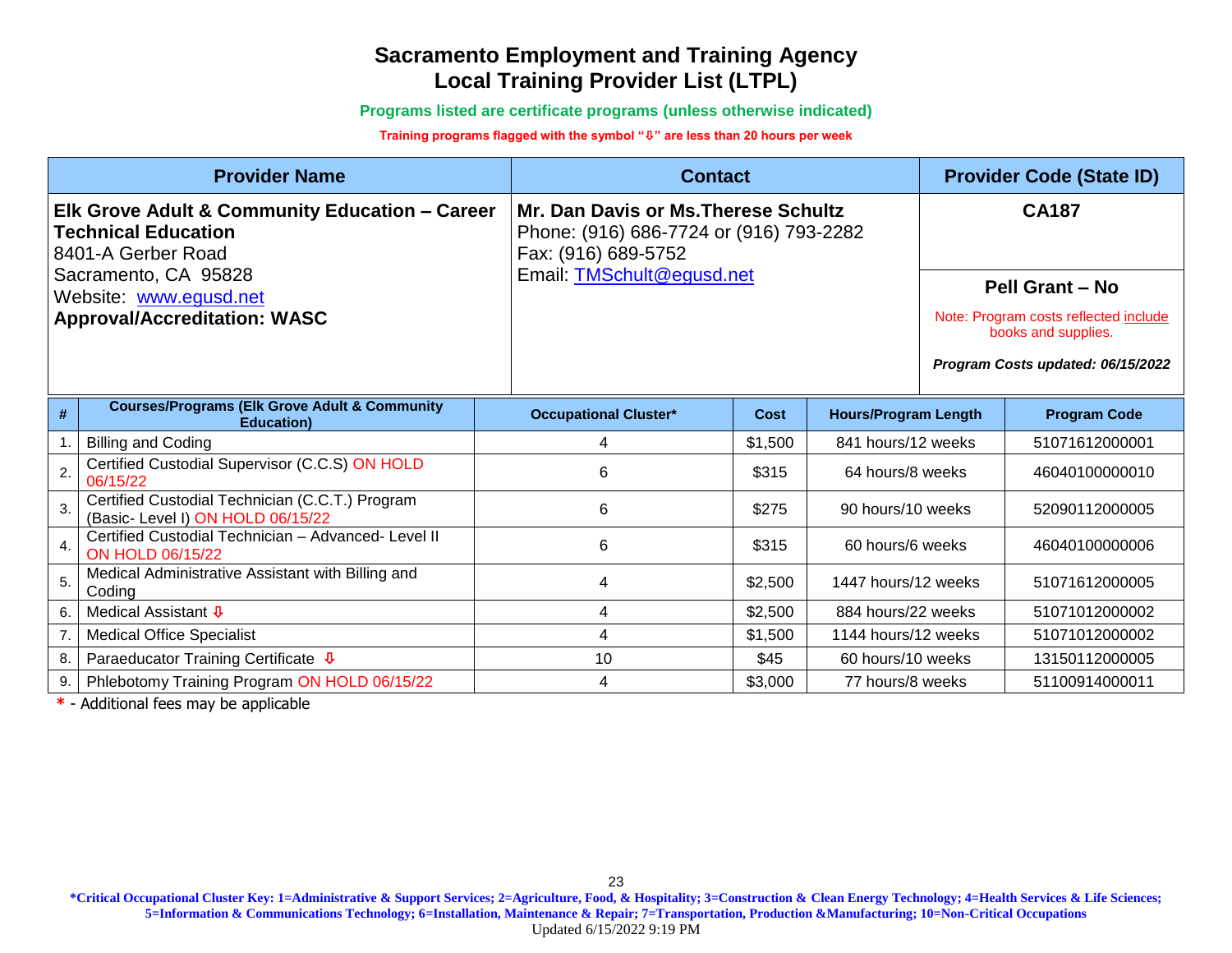**Programs listed are certificate programs (unless otherwise indicated)**

**Training programs flagged with the symbol "" are less than 20 hours per week**

| <b>Provider Name</b>                                                               |                                                      | <b>Contact</b>                                                            |         | <b>Provider Code (State ID)</b> |                                                          |                     |  |
|------------------------------------------------------------------------------------|------------------------------------------------------|---------------------------------------------------------------------------|---------|---------------------------------|----------------------------------------------------------|---------------------|--|
| <b>Fair Oaks Massage Institute</b><br>4136 Pennsylvania Ave<br>Fair Oaks, CA 95628 |                                                      | <b>Ms. Madonna Polley</b><br>Phone: (916) 965-4063<br>Fax: (916) 965-8056 |         |                                 | <b>CA191</b>                                             |                     |  |
| https://www.fairoaksmassageschool.com/<br><b>Approval/Accreditation: BPPE</b>      |                                                      | Email:<br>fairoaksmassageschool@gmail.com                                 |         |                                 | <b>Pell Grant - No</b><br>Program costs updated 01/30/22 |                     |  |
| #                                                                                  | <b>Courses/Programs (Federico Beauty Institute)</b>  | <b>Occupational Cluster*</b>                                              | Cost    |                                 | <b>Hours/Program Length</b>                              | <b>Program Code</b> |  |
|                                                                                    | Advanced Holistic Massage Therapist ON HOLD 01/30/22 | 10                                                                        | \$9,000 |                                 | 620 hours/50 weeks                                       | 51350111000015      |  |
| 2.                                                                                 | <b>Holistic Massage Practitioner</b>                 | 10                                                                        | \$4,000 |                                 | 250 hours/12 weeks                                       | 51350111000009      |  |
| 3.                                                                                 | <b>Holistic Massage Therapist</b>                    | 10                                                                        | \$9,529 |                                 | 500 hours/24 weeks                                       | 51350111000010      |  |

|    | <b>Provider Name</b>                                                                | <b>Contact</b>                                                          |          | <b>Provider Code (State ID)</b> |                                       |                                                                                                                                                                                                                                                           |  |
|----|-------------------------------------------------------------------------------------|-------------------------------------------------------------------------|----------|---------------------------------|---------------------------------------|-----------------------------------------------------------------------------------------------------------------------------------------------------------------------------------------------------------------------------------------------------------|--|
|    | <b>Federico Beauty Institute</b><br>1515 Sports Drive, #100<br>Sacramento, CA 95834 | <b>Ms. Kristie Cook</b><br>Phone: (916) 929-4242<br>Fax: (916) 929-5033 |          |                                 | <b>CA186</b>                          |                                                                                                                                                                                                                                                           |  |
|    | www.federico.edu<br><b>Approval/Accreditation: BPPE</b><br><b>ON HOLD 1/28/20</b>   | Email: kcook@federico.edu                                               |          |                                 |                                       | <b>Pell Grant - Yes</b><br>Note: Other possible costs: \$20 Credit Check<br>fee if applying for financial aid, \$20 refundable<br>locker deposit, \$59 State Board Exam Fee,<br>\$50 State Board Rent-a-Kit, Black & White<br>Clothing & close-toed shoes |  |
| #  | <b>Courses/Programs (Federico Beauty Institute)</b>                                 | <b>Occupational Cluster*</b>                                            | Cost     |                                 | <b>Hours/Program Length</b>           | <b>Program Code</b>                                                                                                                                                                                                                                       |  |
|    | Barbering                                                                           | 10                                                                      | \$20,185 |                                 | 1500 hours/44 weeks                   | 12040211000000                                                                                                                                                                                                                                            |  |
| 2. | Cosmetology                                                                         | 10                                                                      | \$21,685 |                                 | 1600 hours/53 weeks<br>12040111000002 |                                                                                                                                                                                                                                                           |  |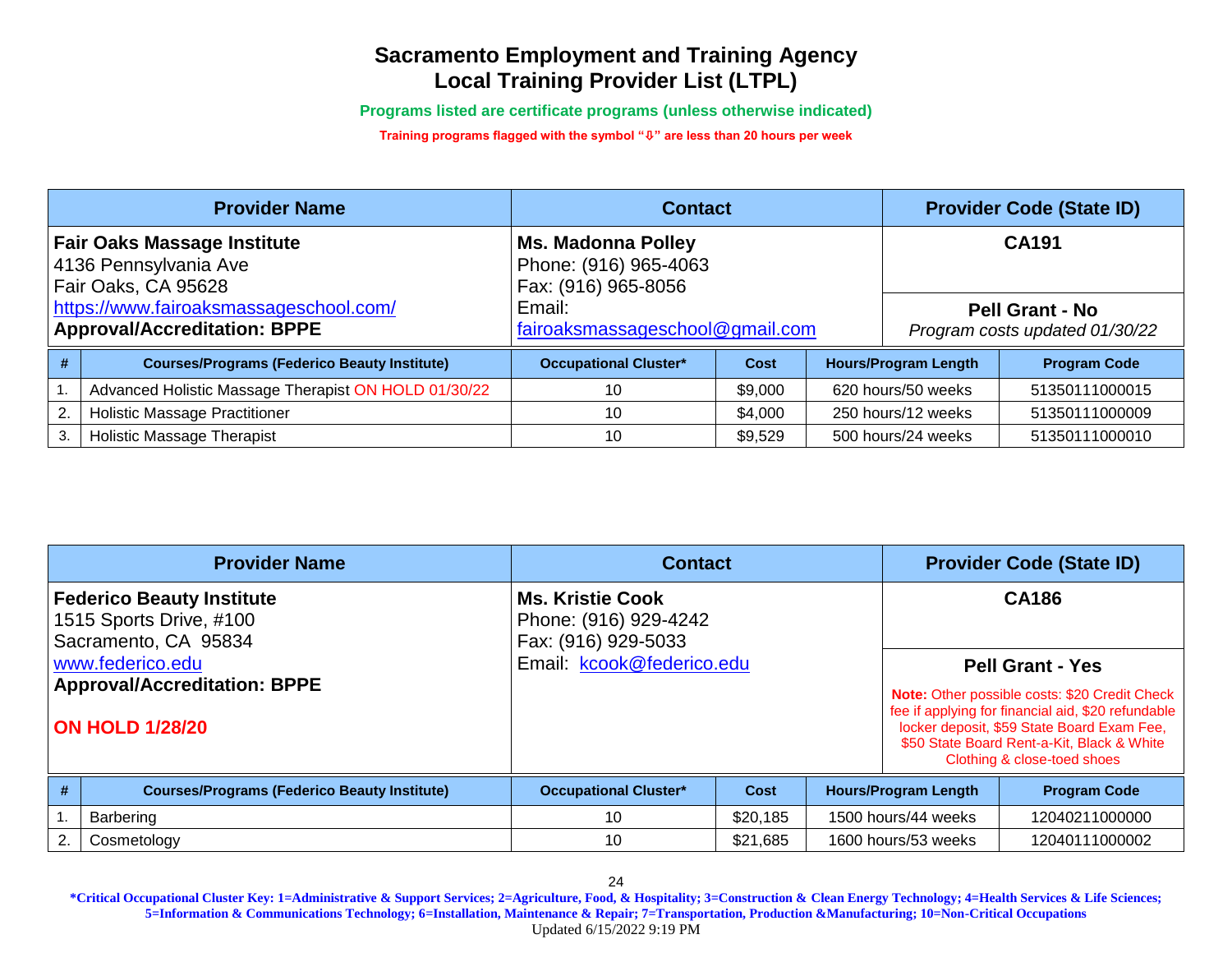**Programs listed are certificate programs (unless otherwise indicated)**

**Training programs flagged with the symbol "" are less than 20 hours per week**

| <b>Courses/Programs (Federico Beauty Institute)</b> | Occupational Cluster* | Cost     | Hours/Program Length | <b>Program Code</b> |
|-----------------------------------------------------|-----------------------|----------|----------------------|---------------------|
| Esthetician                                         |                       | \$10,235 | 600 hours/20 weeks   | 12040911000001      |

|                                                                                     | <b>Provider Name</b>                                   |  |                                                                            | <b>Contact</b>       |                             | <b>Provider Code (State ID)</b> |                                  |  |
|-------------------------------------------------------------------------------------|--------------------------------------------------------|--|----------------------------------------------------------------------------|----------------------|-----------------------------|---------------------------------|----------------------------------|--|
| <b>Folsom Cordova Adult School</b><br>10850 Gadsten Way<br>Rancho Cordova, CA 95670 |                                                        |  | <b>Mrs. Rhonda Balmain</b><br>Phone: (916) 294-9106<br>Fax: (916) 294-2490 |                      |                             |                                 | <b>CA759</b>                     |  |
| Website: www.fcusd.org                                                              |                                                        |  | Email: rkoff-balmain@fcusd.org                                             |                      |                             |                                 | Pell Grant - No                  |  |
| Approval/Accreditation: WASC, Dept. of Ed.                                          |                                                        |  |                                                                            |                      |                             |                                 | Program Costs updated: 4-29-2019 |  |
| #                                                                                   | <b>Courses/Programs (Folsom Cordova Adult School)</b>  |  | <b>Occupational</b><br>Cluster*                                            | Cost                 | <b>Hours/Program Length</b> |                                 | <b>Program Code</b>              |  |
|                                                                                     | Instructional Assistant/Paraeducator                   |  |                                                                            | Call for information | 60 hours/10 weeks           |                                 | 13150111000004                   |  |
| 2.                                                                                  | Office Technologies with Quick Books $\overline{\Psi}$ |  |                                                                            | \$1,199              | 225 hours/15 weeks          |                                 | 52030211000047                   |  |
| 3.                                                                                  | Phlebotomy $\sqrt{\Phi}$                               |  |                                                                            | \$3,100              | 84 hours/12 weeks           |                                 | 51100900000005                   |  |
| $\mathbf{4}$                                                                        | QuickBooks ↓                                           |  |                                                                            | \$325                | 45 hours/3 weeks            |                                 | 52030211000046                   |  |
| 5.                                                                                  | Welding Technology $\overline{\Psi}$                   |  | 3                                                                          | \$2,915              | 272 hours/17 weeks          |                                 | 48050811000021                   |  |

|   | <b>Provider Name</b>                                                                                                                                                               | <b>Contact</b>                                                                       |                        |                             |  | <b>Provider Code (State ID)</b> |                                                                                                                                             |  |
|---|------------------------------------------------------------------------------------------------------------------------------------------------------------------------------------|--------------------------------------------------------------------------------------|------------------------|-----------------------------|--|---------------------------------|---------------------------------------------------------------------------------------------------------------------------------------------|--|
|   | <b>Folsom Lake College</b><br>10 College Parkway<br>Folsom, CA 95630                                                                                                               | <b>Mrs. Vicky Maryatt</b><br>Phone: (916) 608-6925<br>Email: MaryatV@flc.losrios.edu |                        |                             |  |                                 | <b>CA2470</b>                                                                                                                               |  |
|   | Website: www.flc.losrios.edu<br><b>Approval/Accreditation: WASC</b>                                                                                                                | (CALL FOR APPT)                                                                      |                        |                             |  |                                 | <b>Pell Grant - Yes</b><br>Add \$94.75 (per semester) for                                                                                   |  |
|   | Note: Program costs for those individuals who receive the California<br>College Promise Grant (Formerly known as the BOG wavier) vary.<br>Contact school for revised program cost. | Program length (semesters) listed may vary based<br>on program course availability   |                        |                             |  |                                 | <b>Parking Permit, Student Rep Fee,</b><br><b>Universal Transit Pass &amp; Mental</b><br><b>Health Fee</b><br>Program costs updated 10/2/19 |  |
| # | <b>Courses/Programs (Folsom Lake College)</b>                                                                                                                                      | <b>Occupational</b><br>Cluster*                                                      | <b>Tuition</b><br>Cost | <b>Book</b><br><b>Costs</b> |  | <b>Hours/Program Length</b>     | <b>Program Code</b>                                                                                                                         |  |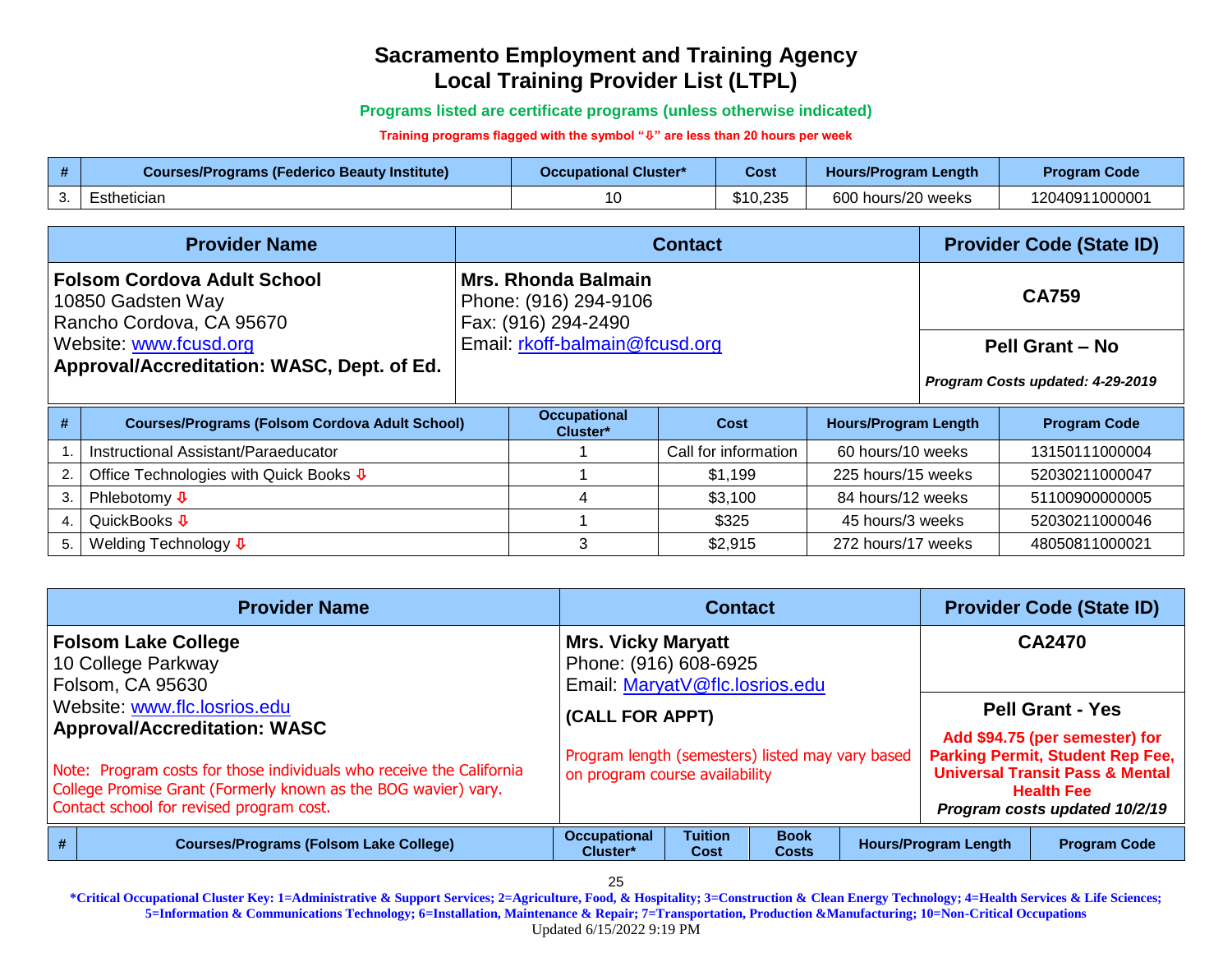**Programs listed are certificate programs (unless otherwise indicated)**

**Training programs flagged with the symbol "" are less than 20 hours per week**

| $\pmb{\#}$ | <b>Courses/Programs (Folsom Lake College)</b>                                   | <b>Occupational</b><br>Cluster* | <b>Tuition</b><br>Cost | <b>Book</b><br><b>Costs</b> | <b>Hours/Program Length</b> | <b>Program Code</b> |
|------------|---------------------------------------------------------------------------------|---------------------------------|------------------------|-----------------------------|-----------------------------|---------------------|
| 1.         | Accounting**                                                                    |                                 | \$1,750                | \$1,875                     | 19 units/2 semesters        | 52030112000038      |
| 2.         | Accounting - Computer Applications**                                            |                                 | \$1,428                | \$1,350                     | 19 units/2 semesters        | 52030112000039      |
| 3.         | Accounting (A.A.) *                                                             |                                 | \$4,260                | \$4,500                     | 60 units/5 semesters        | 52030115000008      |
| 4.         | Administration of Justice (A.A.) On Hold 03/03/21                               | 1                               | \$4,260                | \$4,500                     | 60 units/5 semesters        | 43010415000003      |
| 5.         | Administration of Justice (A.S.T.)                                              |                                 | \$4,260                | \$4,500                     | 60 units/5 semesters        | 43010415000004      |
| 6.         | <b>Business Administration (A.S.T.)</b>                                         |                                 | \$4,260                | \$4,500                     | 60 units/5 semesters        | 52020115000021      |
| 7.         | Business, General (A.A.) On Hold 03/03/21                                       | 1                               | \$4,260                | \$4,500                     | 60 units/5 semesters        | 52020115000022      |
| 8.         | Business, General Transfer (A.A.)                                               | 1                               | \$4,260                | \$4,500                     | 60 units/5 semesters        | 52020122000014      |
| 9.         | Business, International Entrepreneurship/Global Exporting * On<br>Hold 03/03/21 | 10                              | \$1,658                | \$1,725                     | 23 units/2 semesters        | 52110112000001      |
| 10.        | Business, Office Technician On Hold 03/03/21                                    | 1                               | \$1,658                | \$1,725                     | 23 units/2 semesters        | 52040822000001      |
| 11.        | Business, Small Business Management/Entrepreneurship (A.A.) *                   | 1                               | \$4,260                | \$4,500                     | 60 units/5 semesters        | 52070315000001      |
| 12.        | Business, Small Business Management/Entrepreneurship *                          | 1                               | \$2,188                | \$2,100                     | 28 units/3 semesters        | 52070312000009      |
| 13.        | Commercial Music: Live Sound Technician * On Hold 03/03/21                      | 10                              | \$1,497                | \$1,463                     | 20 units/2 semesters        | 10020312000003      |
| 14.        | Commercial Music: Music Entrepreneurship * On Hold 03/03/21                     | 10                              | \$829                  | \$863                       | 11.5 units/1 semester       | 50100312000001      |
| 15.        | Computed Tomography LF On Hold 03/03/21                                         | 4                               | \$852                  | \$900                       | 12 units/1 semester         | 51092012000001      |
| 16.        | Computer Information Science - Computer Programming                             | 5                               | \$1,566                | \$1,575                     | 21 units/2 semesters        | 15120412000004      |
| 17.        | Computer Information Science - Mobile Programming                               | 5                               | \$1,290                | \$1,125                     | 15 units/2 semesters        | 11020111000017      |
| 18.        | Computer Science (A.A.) On Hold 03/03/21                                        | 5                               | \$2,948                | \$2,850                     | 38 units/4 semesters        | 11070115000002      |
| 19.        | <b>Digital Fabrication</b>                                                      | 5                               | \$576                  | \$450                       | 6 units/1 semester          | 15130112000008      |
| 20.        | Early Childhood Education - Assistant Teacher                                   | 1                               | \$576                  | \$450                       | 6 units/1 semester          | 13121011000013      |
| 21.        | Early Childhood Education - Associate Teacher                                   | 1                               | \$898                  | \$975                       | 13 units/2 semesters        | 13121012000015      |
| 22.        | Early Childhood Education - Infant Specialist On Hold 03/03/21                  | 1                               | \$1,612                | \$1,650                     | 22 units/2 semesters        | 13121012000016      |
| 23.        | Early Childhood Education - Master Teacher * LF                                 | 1                               | \$3,938                | \$3,975                     | 53 units/5 semesters        | 13121012000017      |
| 24.        | Early Childhood Education - School Age Specialist * On Hold<br>03/03/21         |                                 | \$2,234                | \$2,175                     | 29 units/3 semesters        | 13121012000018      |
| 25.        | Early Childhood Education - Site Supervisor On Hold 03/03/21                    | $\mathbf 1$                     | \$2,602                | \$2,775                     | 37 units/3 semesters        | 13121012000019      |
| 26.        | Early Childhood Education - Site Supervisor (A.A.) On Hold<br>03/03/21          |                                 | \$4,260                | \$4,500                     | 60 units/5 semesters        | 13121015000011      |
| 27.        | Early Childhood Education - Teacher LF                                          | 1                               | \$3,270                | \$3,375                     | 45 units/4 semesters        | 13121012000014      |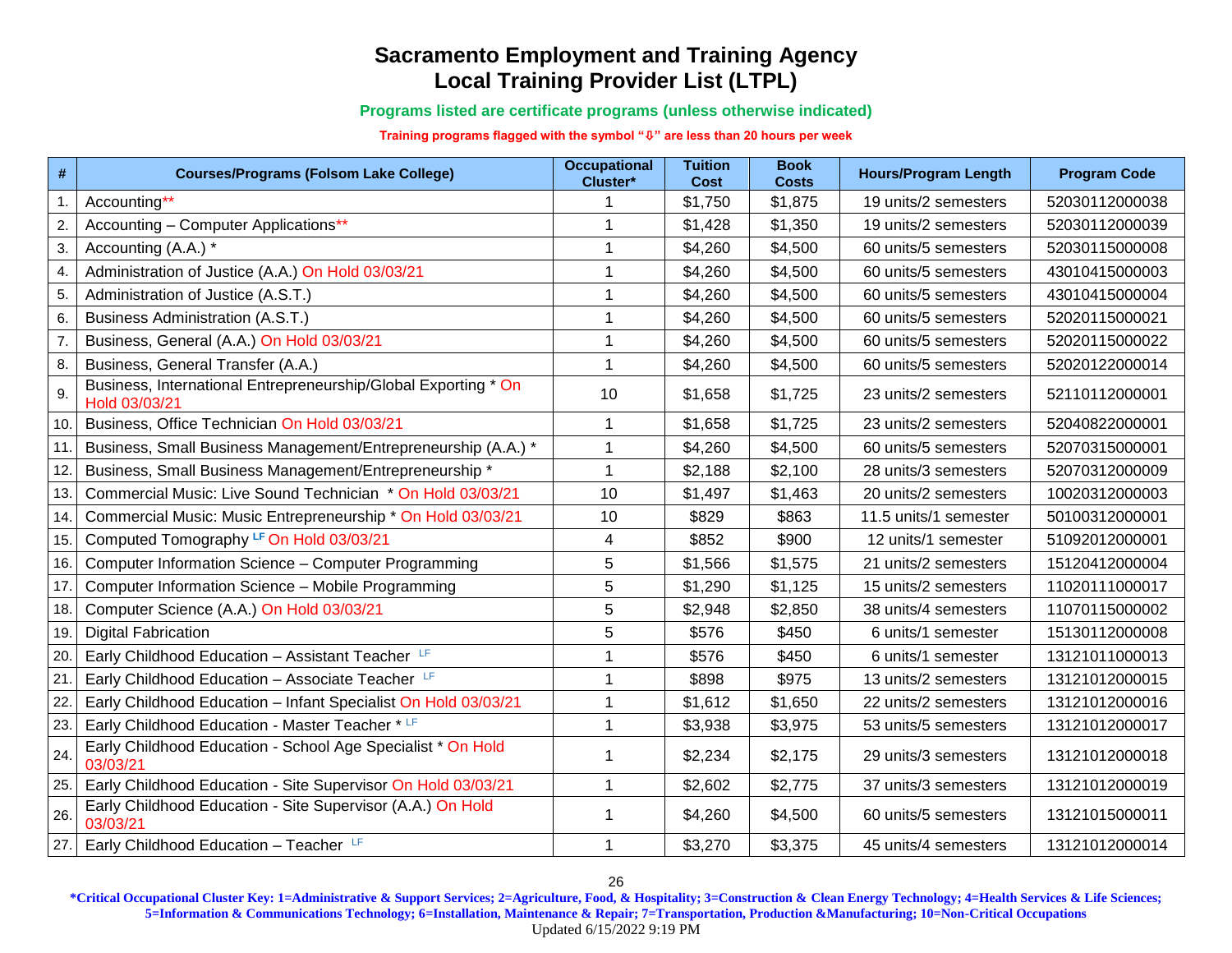**Programs listed are certificate programs (unless otherwise indicated)**

**Training programs flagged with the symbol "" are less than 20 hours per week**

| $\#$ | <b>Courses/Programs (Folsom Lake College)</b>                        | <b>Occupational</b><br>Cluster* | <b>Tuition</b><br><b>Cost</b> | <b>Book</b><br><b>Costs</b> | <b>Hours/Program Length</b> | <b>Program Code</b> |
|------|----------------------------------------------------------------------|---------------------------------|-------------------------------|-----------------------------|-----------------------------|---------------------|
| 28.  | Early Childhood Education (A.A.) LF On Hold 03/03/21                 |                                 | \$4,260                       | \$4,500                     | 60 units/5 semesters        | 13121015000009      |
| 29.  | Early Childhood Education (A.S.T.)                                   |                                 | \$4,260                       | \$4,500                     | 60 units/5 semesters        | 13121015000010      |
| 30.  | <b>Emergency Medical Studies LF</b>                                  | 4                               | \$1,543                       | \$1,538                     | 22 units/2 semesters        | 51090412000043      |
| 31.  | Geographic Information Systems (GIS) On Hold 03/03/21                | 10                              | \$1,336                       | \$1,200                     | 16 units/2 semesters        | 45070212000006      |
| 32.  | Information Technology (A.S.) *                                      |                                 | \$4,260                       | \$4,500                     | 60 units/5 semesters        | 11010315000013      |
| 33.  | Magnetic Resonance Imaging (MRI) LF On Hold 03/03/21                 | 4                               | \$852                         | \$900                       | 12 units/1 semester         | 51092012000002      |
| 34.  | Medical Laboratory Technician (A.S.) * LF                            | 4                               | \$4,260                       | \$4,500                     | 60 units/5 semesters        | 51100415000000      |
| 35.  | Nutrition and Dietetics (A.S.T)                                      | 4                               | \$9,234                       | \$4,500                     | 60 units/5 semesters        | 19050415000001      |
| 36.  | Physical Computing and the Internet of Things On Hold 03/03/21       | 5                               | \$576                         | \$450                       | 6 units/1 semester          | 14420112000001      |
| 37.  | Project Management - Distance Learning                               | 3                               | \$1,428                       | \$1,350                     | 18 units/2 semesters        | 52021152000001      |
| 38.  | <b>Public Management/Civil Service</b>                               |                                 | \$1,474                       | \$1,425                     | 19 units/2 semesters        | 52021112000019      |
| 39.  | Public Management/Civil Service (A.A)                                |                                 | \$4,260                       | \$4,500                     | 60 units/5 semesters        | 52021155000000      |
| 40.  | Real Estate Sales <sup>LF</sup>                                      |                                 | \$714                         | \$675                       | 9 units/1 semester          | 52150112000010      |
| 41.  | Small Vineyard and Winery Management (A.S.)                          | $\mathbf{2}$                    | \$4,260                       | \$4,500                     | 60 units/5 semesters        | 01030915000003      |
| 42.  | Social Work - Human Services, General                                | $\overline{4}$                  | \$2,418                       | \$2,475                     | 33 units/3 semesters        | 44000012000013      |
| 43.  | Social Work - Human Services, General (A.A.) On Hold 03/03/21        | 4                               | \$4,260                       | \$4,500                     | 60 units/5 semesters        | 44000015000007      |
| 44.  | Social Work - Human Services, Gerontology On Hold 03/03/21           | $\overline{4}$                  | \$2,418                       | \$2,475                     | 33 units/3 semesters        | 30110112000000      |
| 45.  | Social Work - Human Services, Gerontology (A.A.) On Hold<br>03/03/21 | 4                               | \$4,260                       | \$4,500                     | 60 units/5 semesters        | 30110115000000      |
| 46.  | Social Work - Human Services, Home Caregiver On Hold 03/03/21        | $\overline{4}$                  | \$852                         | \$900                       | 12 units/1 semester         | 51260212000023      |
| 47.  | Theatre Arts, Technical * On Hold 03/03/21                           | 10                              | \$1,658                       | \$1,725                     | 23 units/2 semesters        | 50050812000000      |
| 48.  | Vascular Interventional Radiology (VIR) ** LF On Hold 03/03/21       | 4                               | \$852                         | \$900                       | 12 units/1 semester         | 51092012000003      |
| 49.  | Water/Wastewater Management On Hold 03/03/21                         | 3                               | \$2,234                       | \$2,175                     | 29 units/3 semesters        | 15050612000010      |

**\* Program requires pre-requisite class or placement through assessment testing** 

**\*\* Additional supplies or materials may be required**

**LFProgram has additional licensing fees**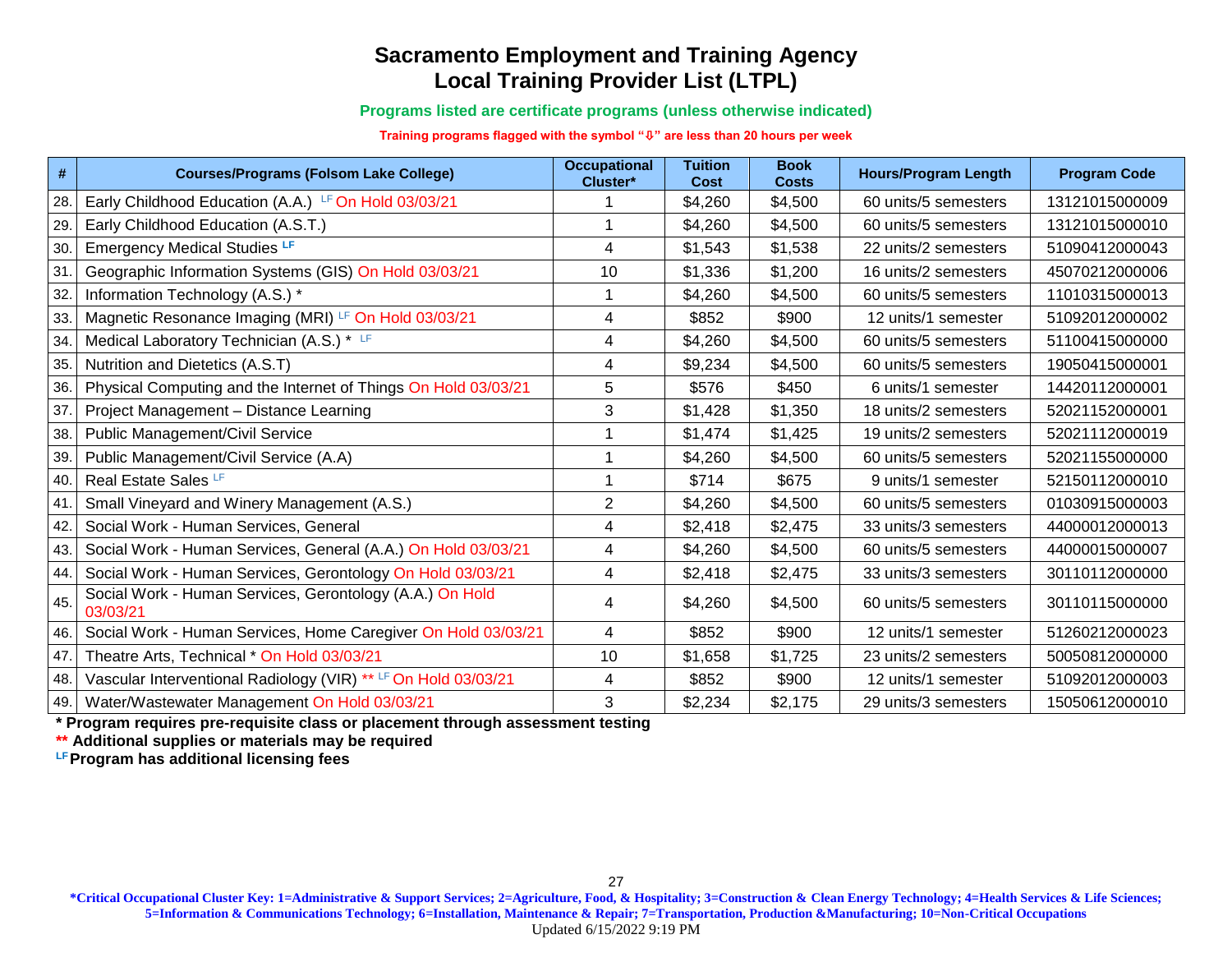**Programs listed are certificate programs (unless otherwise indicated)**

**Training programs flagged with the symbol "" are less than 20 hours per week**

|                          | <b>Provider Name</b>                                                                          | <b>Contact</b>             |                                              |             |                             | <b>Provider Code (State ID)</b> |                                                                                                |
|--------------------------|-----------------------------------------------------------------------------------------------|----------------------------|----------------------------------------------|-------------|-----------------------------|---------------------------------|------------------------------------------------------------------------------------------------|
|                          | <b>Gurnick Academy of Medical Arts</b><br>8810 Cal Center Dr., 3rd Fl.<br>Sacramento CA 95826 | <b>Mrs. Gena Miller</b>    | Phone: (916) 596-2937<br>Fax: (916) 588-2061 |             |                             |                                 | <b>CA42</b>                                                                                    |
| Website: www.gurnick.edu |                                                                                               | Email: gmiller@gurnick.edu |                                              |             |                             | <b>Pell Grant - Yes</b>         |                                                                                                |
|                          | <b>Approval/Accreditation: BPPE</b>                                                           |                            |                                              |             |                             |                                 | Note: Program costs reflected include<br>books and supplies.<br>Program Costs Updated 10/27/21 |
| #                        | <b>Courses/Programs (Gurnick Academy of Medical Arts)</b>                                     |                            | <b>Occupational</b><br>Cluster*              | <b>Cost</b> | <b>Hours/Program Length</b> |                                 | <b>Program Code</b>                                                                            |
|                          | Associate of Science in Magnetic Resonance Imaging                                            |                            | 4                                            | \$49,368    | 1896 hours/72 weeks         |                                 | 51092012000000                                                                                 |
| 2.                       | Associate of Science in Radiologic Technology                                                 |                            | 4                                            | \$59,412.60 | 2956 hours/24 months        |                                 | 51091111000002                                                                                 |
| 3.                       | Associate of Science in Ultrasound Technology                                                 |                            | 4                                            | \$58,608.30 | 2396 hours/96 weeks         |                                 | 51091015000002                                                                                 |
|                          | Medical Assistant (Certificate)                                                               |                            | 4                                            | \$15,064.21 | 941 hours/30 weeks          |                                 | 51089911000023                                                                                 |

|   | <b>Provider Name</b>                                                                                                                       | <b>Contact</b>                                                                          | <b>Provider Code (State ID)</b> |                             |                                                                                                   |
|---|--------------------------------------------------------------------------------------------------------------------------------------------|-----------------------------------------------------------------------------------------|---------------------------------|-----------------------------|---------------------------------------------------------------------------------------------------|
|   | Hoss Lee Academy Inc.<br>200 Whyte Avenue<br>Roseville, CA 95661<br>Website: www.hossleeacademy.com<br><b>Approval/Accreditation: BPPE</b> | Ms. Lisa Lee<br>Phone: (916) 726-5577<br>Fax: (916) 726-3213<br>Email: info@hosslee.com |                                 |                             | CA1422<br><b>Pell Grant - Yes</b><br>Note: Program costs reflected include<br>books and supplies. |
| # | <b>Courses/Programs (Hoss Lee Academy)</b>                                                                                                 | <b>Occupational Cluster*</b>                                                            | Cost                            | <b>Hours/Program Length</b> | <b>Program Code</b>                                                                               |

28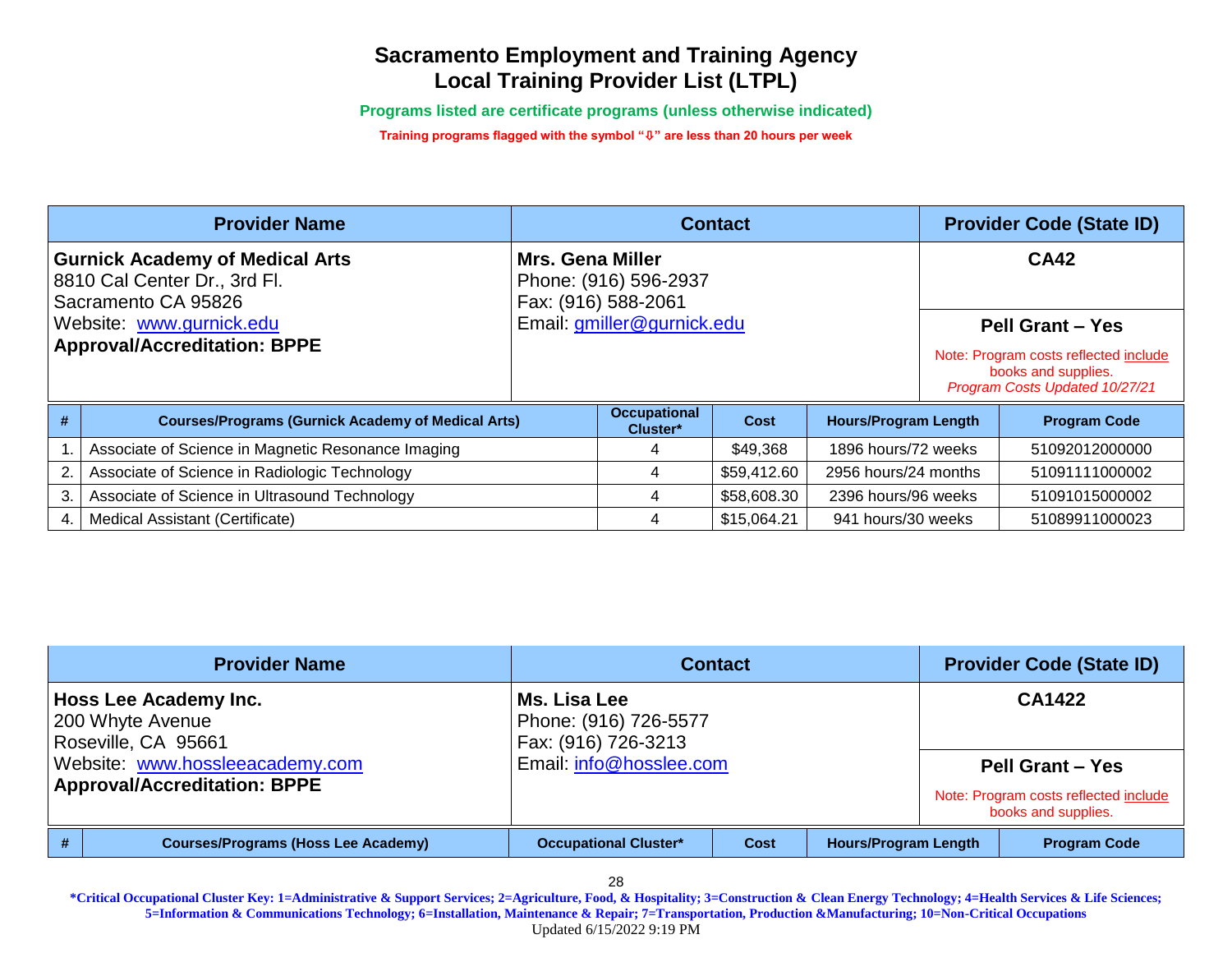**Programs listed are certificate programs (unless otherwise indicated)**

**Training programs flagged with the symbol "" are less than 20 hours per week**

| Courses/Programs (Hoss Lee Academy) | <b>Occupational Cluster*</b> | Cost        | <b>Hours/Program Length</b> | <b>Program Code</b> |
|-------------------------------------|------------------------------|-------------|-----------------------------|---------------------|
| Cosmetology                         | 10                           | \$18,434.64 | 1600 hours/46 weeks         | 12040111000008      |
| Esthetics ON HOLD 06/28/21          | 10                           | \$10,449    | 600 hours/18 weeks          | 12040911000006      |

| <b>Provider Name</b>                                                                                 |                                       | <b>Contact</b>                                                            |          |                             | <b>Provider Code (State ID)</b> |                                                                                         |
|------------------------------------------------------------------------------------------------------|---------------------------------------|---------------------------------------------------------------------------|----------|-----------------------------|---------------------------------|-----------------------------------------------------------------------------------------|
| <b>I-TAP</b><br><b>Independent Training &amp; Apprenticeship Program</b><br>9856 Business Park Drive |                                       | <b>Ms. Carolyn Nutter</b><br>Phone: (916) 332-3332<br>Fax: (916) 332-2191 |          |                             |                                 | CA1560                                                                                  |
| Sacramento, CA 95827<br>Website: www.i-tap.com<br><b>Approval/Accreditation: BPPE Exempt/DAS</b>     |                                       | Email: cnutter@i-tap.com                                                  |          |                             |                                 | <b>Pell Grant - Yes</b><br>Note: Program cost reflected includes<br>books and supplies. |
| #                                                                                                    | <b>Courses/Programs (I-TAP)</b>       | <b>Occupational Cluster*</b>                                              | Cost     | <b>Hours/Program Length</b> |                                 | <b>Program Code</b>                                                                     |
|                                                                                                      | <b>Commercial Electrician Trainee</b> | 3                                                                         | \$17,545 | 640 hours/26 weeks          |                                 | 46030214000000                                                                          |

|                                                                                                     | <b>Provider Name</b>                                             | <b>Contact</b>                                                          | <b>Provider Code (State ID)</b> |                             |                        |                                                                                               |
|-----------------------------------------------------------------------------------------------------|------------------------------------------------------------------|-------------------------------------------------------------------------|---------------------------------|-----------------------------|------------------------|-----------------------------------------------------------------------------------------------|
| Medical Career College of Northern California<br>1220 Melody Lane, Suite 140<br>Roseville, CA 95678 |                                                                  | <b>Ms. Diane Morgan</b><br>Phone: (916) 721-7106<br>Fax: (916) 721-7105 |                                 |                             | CA2218                 |                                                                                               |
| Website: www.medicalcareercollege.net                                                               |                                                                  | Email: mccnc2000@yahoo.com                                              |                                 |                             | <b>Pell Grant - No</b> |                                                                                               |
| <b>Approval/Accreditation: BPPE</b>                                                                 |                                                                  |                                                                         |                                 |                             |                        | Note: Program cost reflected includes<br>books and supplies.<br>Program costs updated 11/5/19 |
| #                                                                                                   | <b>Courses/Programs (Medical Career College of Northern Ca.)</b> | <b>Occupational Cluster*</b>                                            | Cost                            | <b>Hours/Program Length</b> |                        | <b>Program Code</b>                                                                           |
|                                                                                                     | Limited Permit X-ray Technician $\Phi$                           | 4                                                                       | \$16,475                        | 600 hours/78 weeks          |                        | 51091112000003                                                                                |
| $\mathbf{2}$                                                                                        | Medical Assisting with Limited Permit X-ray Technician $\Phi$    |                                                                         | \$25,195                        | 1060 hours/78 weeks         |                        | 51091112000004                                                                                |

29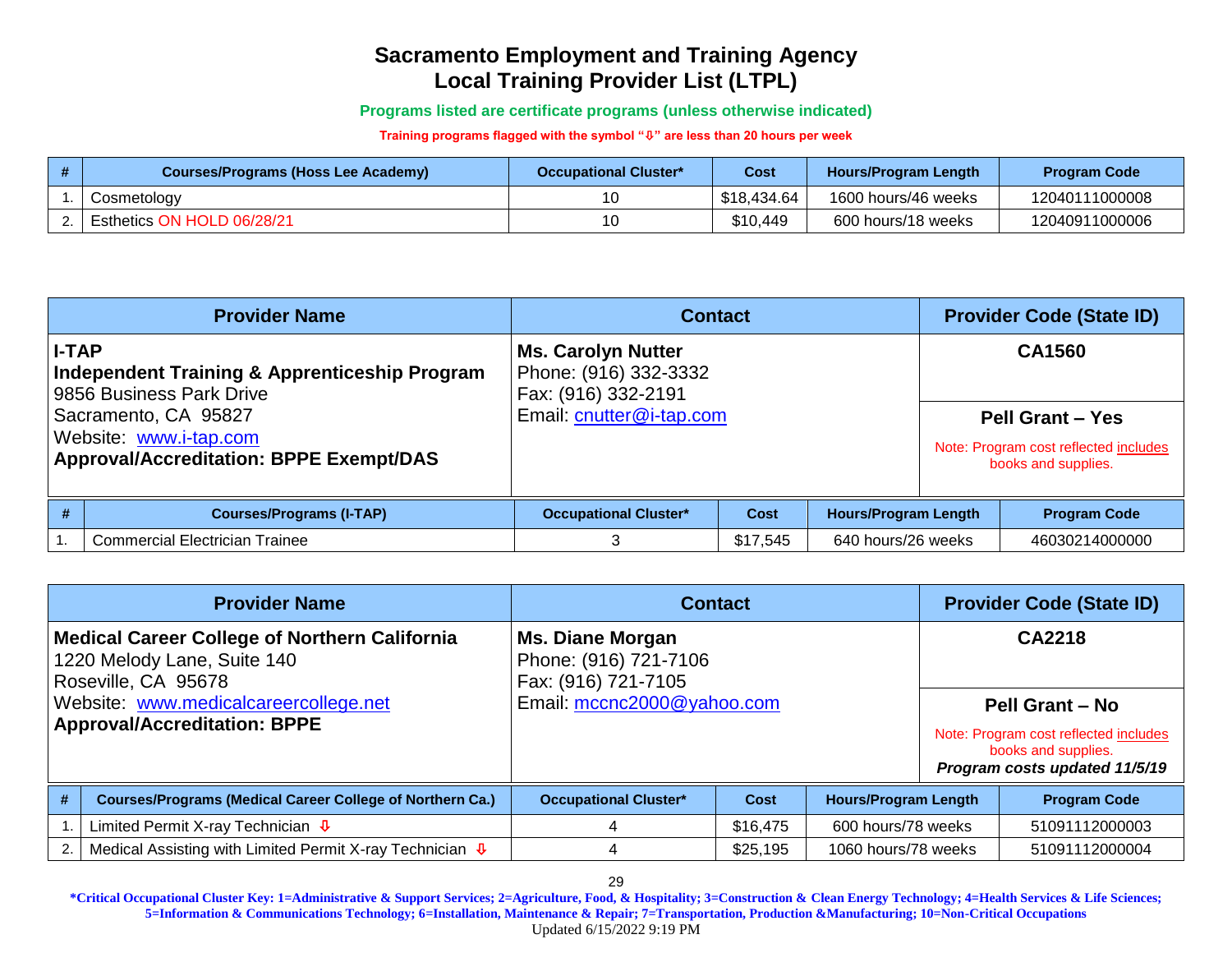**Programs listed are certificate programs (unless otherwise indicated)**

**Training programs flagged with the symbol "" are less than 20 hours per week**

| <b>Provider Name</b>                                                                                                                    |                                                             |                                                                                                          | <b>Contact</b> | <b>Provider Code (State ID)</b> |                                                                                                                                                                                                |                     |  |
|-----------------------------------------------------------------------------------------------------------------------------------------|-------------------------------------------------------------|----------------------------------------------------------------------------------------------------------|----------------|---------------------------------|------------------------------------------------------------------------------------------------------------------------------------------------------------------------------------------------|---------------------|--|
| <b>MTI College</b><br>5221 Madison Avenue<br>Sacramento, CA 95841<br>Website: www.mticollege.com<br><b>Approval/Accreditation: WASC</b> |                                                             | <b>Ms. Amy Dreager</b><br>Phone: (916) 339-4325<br>Fax: (916) 339-0305<br>Email: adreager@mticollege.edu |                |                                 | <b>CA288</b><br><b>Pell Grant - Yes</b><br>Note: Program costs reflected include<br>books and supplies. All programs are<br>Title IV Financial Aid Eligible.<br>Program Costs updated: 11/9/21 |                     |  |
|                                                                                                                                         | <b>Courses/Programs (MTI College)</b>                       | <b>Occupational Cluster*</b>                                                                             | <b>Cost</b>    | <b>Hours/Program Length</b>     |                                                                                                                                                                                                | <b>Program Code</b> |  |
| -1.                                                                                                                                     | Accounting Assistant $\overline{\Psi}$                      |                                                                                                          | \$7,631        | 540 hours/24 weeks              |                                                                                                                                                                                                | 52030212000018      |  |
| $\overline{2}$                                                                                                                          | Accounting Technician ↓                                     | 1                                                                                                        | \$17,450       | 1140 hours/42 weeks             |                                                                                                                                                                                                | 52030212000019      |  |
| 3.                                                                                                                                      | Business Administration (year 2) $\sqrt{1}$                 | 1                                                                                                        | \$15,368       | 440 hours/48 weeks              |                                                                                                                                                                                                | 52020415000002      |  |
| $\overline{4}$ .                                                                                                                        | Computer Technician <b>↓</b>                                | 5                                                                                                        | \$7,149        | 570 hours/24 weeks              |                                                                                                                                                                                                | 11100612000000      |  |
| 5.                                                                                                                                      | Information Technology- Cloud Administrator Diploma         | 5                                                                                                        | \$16,240       | 1000 hours/48 weeks             |                                                                                                                                                                                                | 11100112000010      |  |
| 6.                                                                                                                                      | Information Technology Network Administration (year 1)      | 5                                                                                                        | \$19,213       | 1250 hours/42 weeks             |                                                                                                                                                                                                | 11100615000000      |  |
| 7.                                                                                                                                      | Information Technology Network Administration (year 2)      | 5                                                                                                        | \$17,924       | 1020 hours/54 weeks             |                                                                                                                                                                                                | 11100115000000      |  |
| 8.                                                                                                                                      | Information Technology- System Administrator                | 5                                                                                                        | \$22,840       | 890 hours/72 weeks              |                                                                                                                                                                                                | 11100100000016      |  |
| 9.                                                                                                                                      | Legal Administrative Assistant ↓                            | 1                                                                                                        | \$15,628       | 880 hours/36 weeks              |                                                                                                                                                                                                | 22030112000004      |  |
| 10.                                                                                                                                     | Legal Receptionist/Document Administrator $\overline{\Psi}$ | 1                                                                                                        | \$7,301        | 620 hours/30 weeks              |                                                                                                                                                                                                | 22030112000003      |  |
| 11                                                                                                                                      | Medical Assistant <b>↓</b>                                  | 4                                                                                                        | \$16,220       | 1160 hours/42 weeks             |                                                                                                                                                                                                | 51080112000026      |  |
| 12.                                                                                                                                     | Medical Assistant with Phlebotomy $\overline{\Psi}$         | 4                                                                                                        | \$19,515       | 1320 hours/54 weeks             |                                                                                                                                                                                                | 51100912000010      |  |
| 13.                                                                                                                                     | Medical Billing/Coding Specialist ↓                         | $\overline{4}$                                                                                           | \$18,840       | 1190 hours/42 weeks             |                                                                                                                                                                                                | 51071412000003      |  |
| 14.                                                                                                                                     | Paralegal Studies (year 1) $\sqrt{4}$                       |                                                                                                          | \$19,728       | 1240 hours/60 weeks             |                                                                                                                                                                                                | 22030115000001      |  |
| 15.                                                                                                                                     | Paralegal Studies (year 2) $\sqrt[4]{v}$                    |                                                                                                          | \$18,063       | 965 hours/48 weeks              |                                                                                                                                                                                                | 22030215000001      |  |

30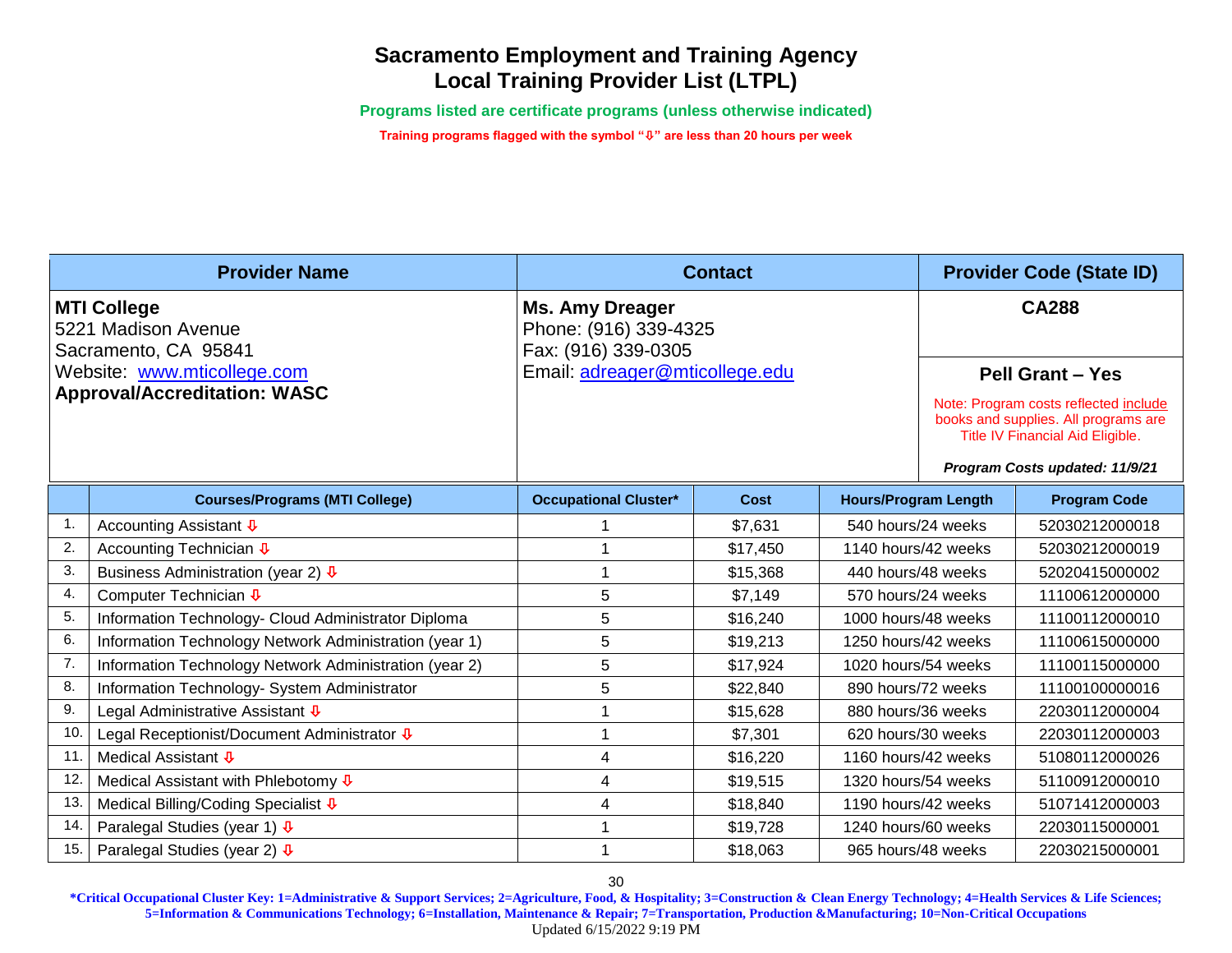**Programs listed are certificate programs (unless otherwise indicated)**

**Training programs flagged with the symbol "" are less than 20 hours per week**

|       | <b>Courses/Programs (MTI College)</b>            | <b>Occupational Cluster*</b> | Cost     | <b>Hours/Program Length</b> | <b>Program Code</b> |
|-------|--------------------------------------------------|------------------------------|----------|-----------------------------|---------------------|
| 16. l | Paul Mitchell Cosmetology                        | 10                           | \$21,962 | 2400 hours/48 weeks         | 12040114000007      |
| 17.1  | Phlebotomy $\sqrt{\Psi}$ (not Title IV eligible) |                              | \$5.410  | 100 hours/12 weeks          | 51100912000009      |
| 18. l | <b>Technical Support Specialist</b>              |                              | \$17,902 | 1100 hours/42 weeks         | 11100612000005      |

| <b>Provider Name</b>                                                                                                                                    |                                                      | <b>Contact</b>                                                                                                  | <b>Provider Code (State ID)</b> |                             |  |                                                                                                 |
|---------------------------------------------------------------------------------------------------------------------------------------------------------|------------------------------------------------------|-----------------------------------------------------------------------------------------------------------------|---------------------------------|-----------------------------|--|-------------------------------------------------------------------------------------------------|
| <b>MTS Training Academy</b><br>3560 Western Avenue<br>Sacramento, CA 95811<br>Website: www.bustransportation.com<br><b>Approval/Accreditation: BPPE</b> |                                                      | <b>Mr. Keith Judkins</b><br>Phone: (707) 643-4625<br>Fax: (707) 643-1906<br>Email: keithj@bustransportation.com |                                 |                             |  | CA322<br><b>Pell Grant - No</b><br>Note: Program costs reflected include<br>books and supplies. |
| #                                                                                                                                                       | <b>Courses/Programs (MTS Training Academy)</b>       | <b>Occupational Cluster*</b>                                                                                    | <b>Cost</b>                     | <b>Hours/Program Length</b> |  | <b>Program Code</b>                                                                             |
|                                                                                                                                                         | Class A or Class B Air Brake Training* $\sqrt{\Phi}$ |                                                                                                                 | \$4,385                         | 30 hours/3 weeks            |  | 49020511000106                                                                                  |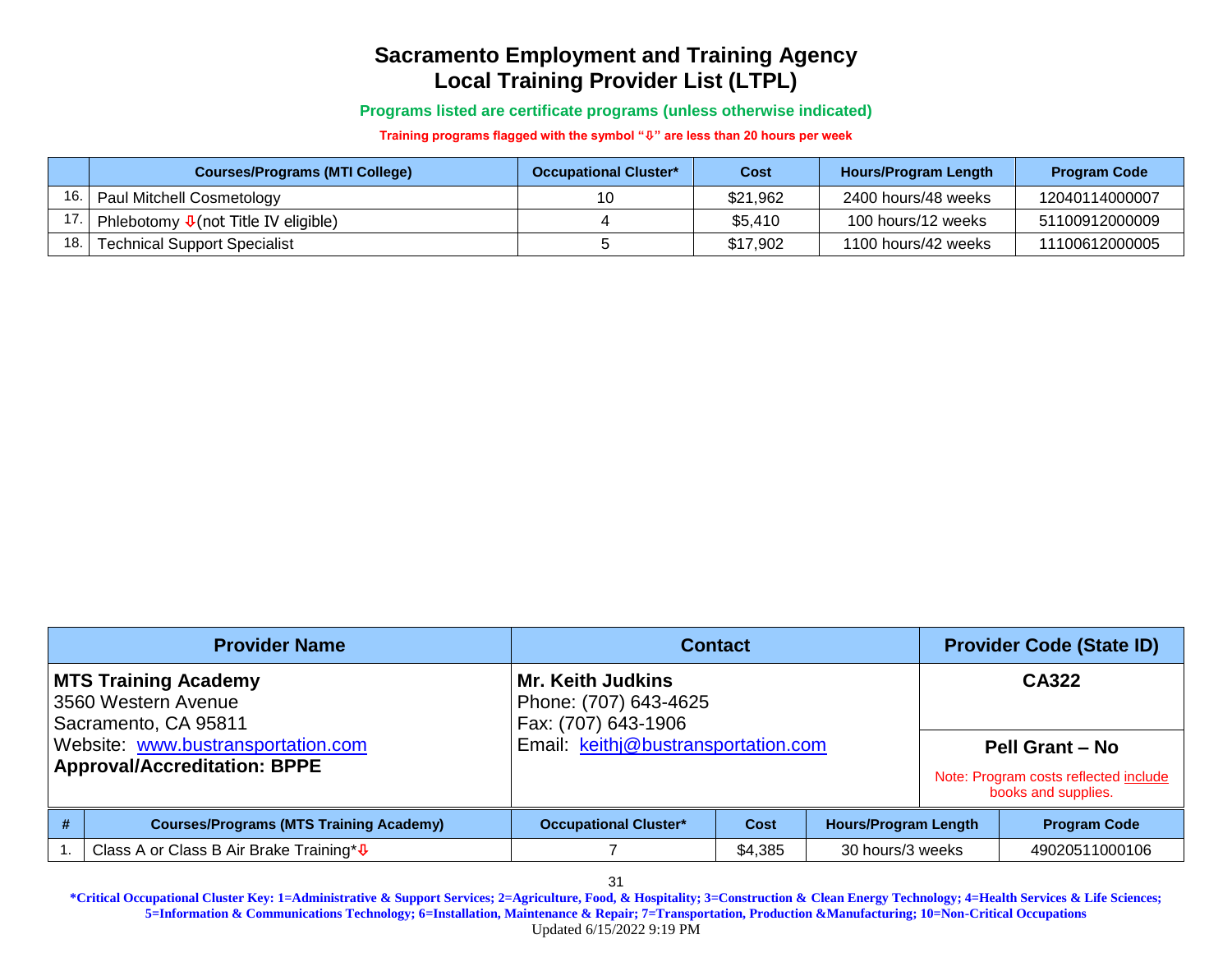**Programs listed are certificate programs (unless otherwise indicated)**

**Training programs flagged with the symbol "" are less than 20 hours per week**

|    | Class A or Class B Passenger Endorsement Training* $\sqrt{\Phi}$ | \$4,385 | 30 hours/3 weeks   | 49020514000060 |
|----|------------------------------------------------------------------|---------|--------------------|----------------|
|    | Class B w/ School Bus or VTT Certificate                         | \$6,446 | 80 hours/8 weeks   | 49020511000038 |
|    | Class B Bus Driver $\overline{\Psi}$                             | \$5,894 | 95 hours/6 weeks   | 49020511000039 |
|    | Class A Truck Driver                                             | \$6,019 | 160 hours/6 weeks  | 49020511000040 |
| 8. | Class A Truck Driver w/ Passenger Endorsement                    | \$7.419 | 180 hours/8 weeks  | 49020517000005 |
|    | Class A Truck Driver w/ School Bus or VTT Certificate            | \$7,951 | 200 hours/12 weeks | 49020514000061 |

\*Requires CDL Class A or B as prerequisite

| <b>Provider Name</b>                                                                                 |                                                                               | <b>Contact</b>                                                            | <b>Provider Code (State ID)</b> |                    |  |                                                                                        |
|------------------------------------------------------------------------------------------------------|-------------------------------------------------------------------------------|---------------------------------------------------------------------------|---------------------------------|--------------------|--|----------------------------------------------------------------------------------------|
|                                                                                                      | My Beauty & Barber College<br>6100 Mack Road, Suite F<br>Sacramento, CA 95823 | Ms. Leslie Nguyen-Pickett<br>Phone: (916) 395-1972<br>Fax: (916) 395-1468 |                                 |                    |  | <b>CA298</b>                                                                           |
| Website: www.mybeautycollege.com<br><b>Approval/Accreditation: BPPE</b><br><b>ON HOLD 01/26/2021</b> |                                                                               | Email: mybeautycollege@gmail.com                                          |                                 |                    |  | <b>Pell Grant - No</b><br>Note: Program costs reflected include<br>books and supplies. |
|                                                                                                      | <b>Courses/Programs (My Beauty College)</b>                                   | <b>Hours/Program Length</b><br><b>Occupational Cluster*</b><br>Cost       |                                 |                    |  | <b>Program Code</b>                                                                    |
|                                                                                                      | <b>Barber Crossover</b>                                                       | 10                                                                        | \$4,000                         | 400 hours/10 weeks |  | 12040211000005                                                                         |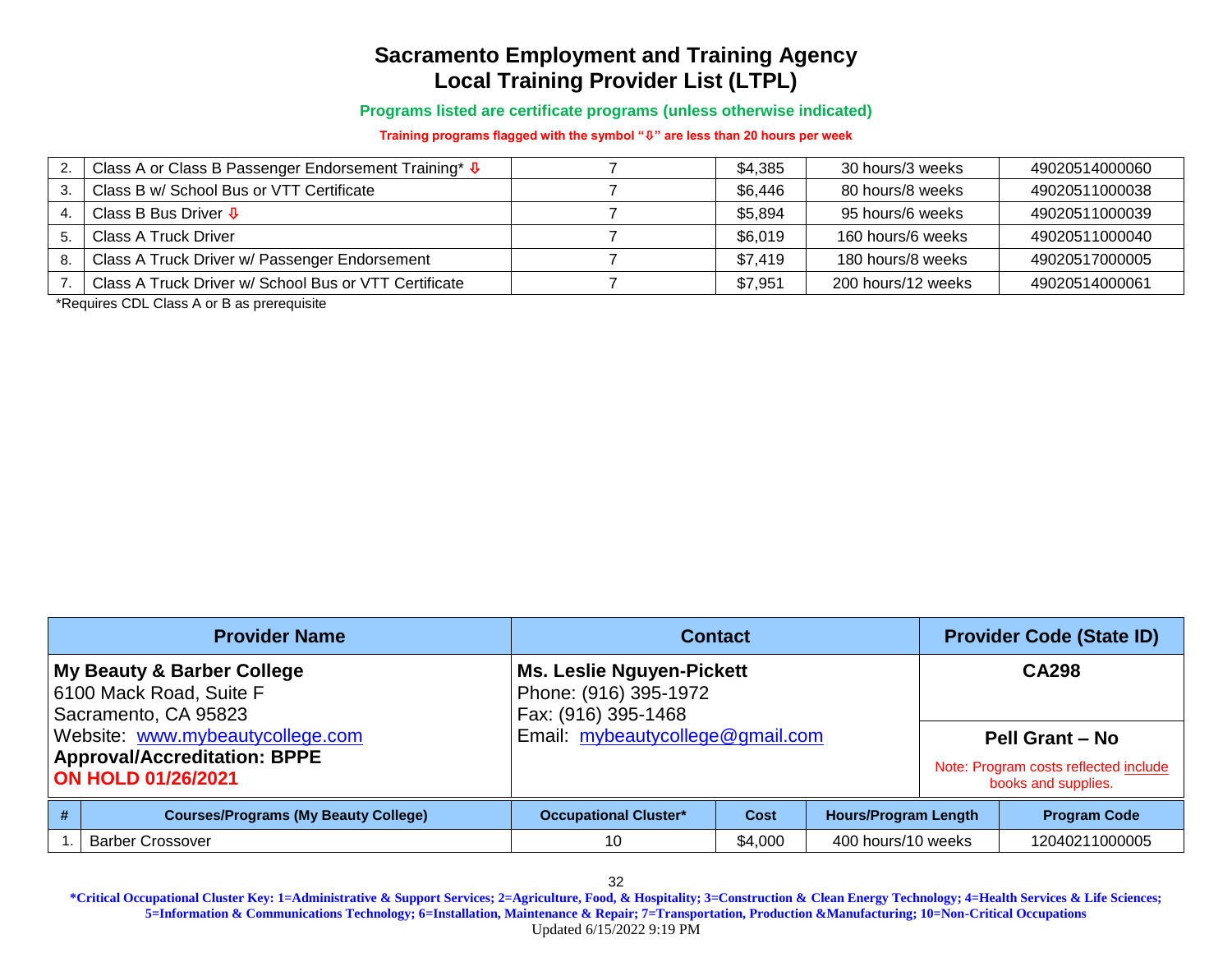**Programs listed are certificate programs (unless otherwise indicated)**

**Training programs flagged with the symbol "" are less than 20 hours per week**

| <b>Courses/Programs (My Beauty College)</b> | <b>Occupational Cluster*</b> | Cost     | Hours/Program Length | <b>Program Code</b> |
|---------------------------------------------|------------------------------|----------|----------------------|---------------------|
| Barbering                                   | 10                           | \$18,200 | 1500 hours/43 weeks  | 12040211000001      |
| Cosmetology                                 | 10                           | \$18,700 | 1600 hours/46 weeks  | 12040112000029      |
| Esthetician                                 | 10                           | \$8,900  | 600 hours/18 weeks   | 12040912000014      |
| Manicuring                                  | 10                           | \$2,100  | 400 hours/10 weeks   | 12041011000000      |

|                                                                                          | <b>Provider Name</b>                                 | <b>Contact</b>                                                                    | <b>Provider Code (State ID)</b> |                             |        |                                                                                                |  |
|------------------------------------------------------------------------------------------|------------------------------------------------------|-----------------------------------------------------------------------------------|---------------------------------|-----------------------------|--------|------------------------------------------------------------------------------------------------|--|
| <b>National Career Education (NCE)</b><br>6249 Sunrise Blvd.<br>Citrus Heights, CA 95610 |                                                      | Mr. Shawn Tucker or Mr. Dennis Wood<br>Phone: (800) 915-3593<br>Fax: 916-642-1159 |                                 |                             | CA1463 |                                                                                                |  |
| Website: www.nceschool.edu                                                               |                                                      | Email: shawn.tucker@ibt.edu or                                                    |                                 |                             |        | <b>Pell Grant - Yes</b>                                                                        |  |
| <b>Approval/Accreditation: BPPE</b>                                                      |                                                      | dennis@denniswood.com                                                             |                                 |                             |        | Note: Program costs reflected include<br>books and supplies.<br>Program costs updated 07/06/21 |  |
| #                                                                                        | <b>Courses/Programs (National Career Education)</b>  | <b>Occupational Cluster*</b>                                                      | <b>Cost</b>                     | <b>Hours/Program Length</b> |        | <b>Program Code</b>                                                                            |  |
|                                                                                          | Commercial Refrigeration, Heating & Air Conditioning | 6                                                                                 | \$15,182.50                     | 840 hours/42 weeks          |        | 47020112000029                                                                                 |  |
| 2.                                                                                       | Electrician Technician                               | 3                                                                                 | \$15,728                        | 840 hours/42 weeks          |        | 46030211000031                                                                                 |  |
| 3.                                                                                       | Lab Assistant/EKG Technician/Phlebotomist            | 4                                                                                 | \$14,217                        | 720 hours/36 weeks          |        | 51100912000029                                                                                 |  |
| 4.                                                                                       | <b>Medical Assistant</b>                             |                                                                                   | \$13,236.50                     | 720 hours/36 weeks          |        | 51089912000011                                                                                 |  |
| 5.                                                                                       | <b>Optical/Optometric Assistant</b>                  |                                                                                   | \$13,271.50                     | 720 hours/36 weeks          |        | 51180200000000                                                                                 |  |

| <b>Provider Name</b>                                            | <b>Contact</b>                                    | <b>Provider Code (State ID)</b> |
|-----------------------------------------------------------------|---------------------------------------------------|---------------------------------|
| <b>National Holistic Institute</b><br>1610 Arden Way, Suite 110 | Ms. Mikayla Mayorga<br>Phone: (916) 568-6422 x131 | <b>CA58</b>                     |

**\*Critical Occupational Cluster Key: 1=Administrative & Support Services; 2=Agriculture, Food, & Hospitality; 3=Construction & Clean Energy Technology; 4=Health Services & Life Sciences; 5=Information & Communications Technology; 6=Installation, Maintenance & Repair; 7=Transportation, Production &Manufacturing; 10=Non-Critical Occupations** Updated 6/15/2022 9:19 PM

33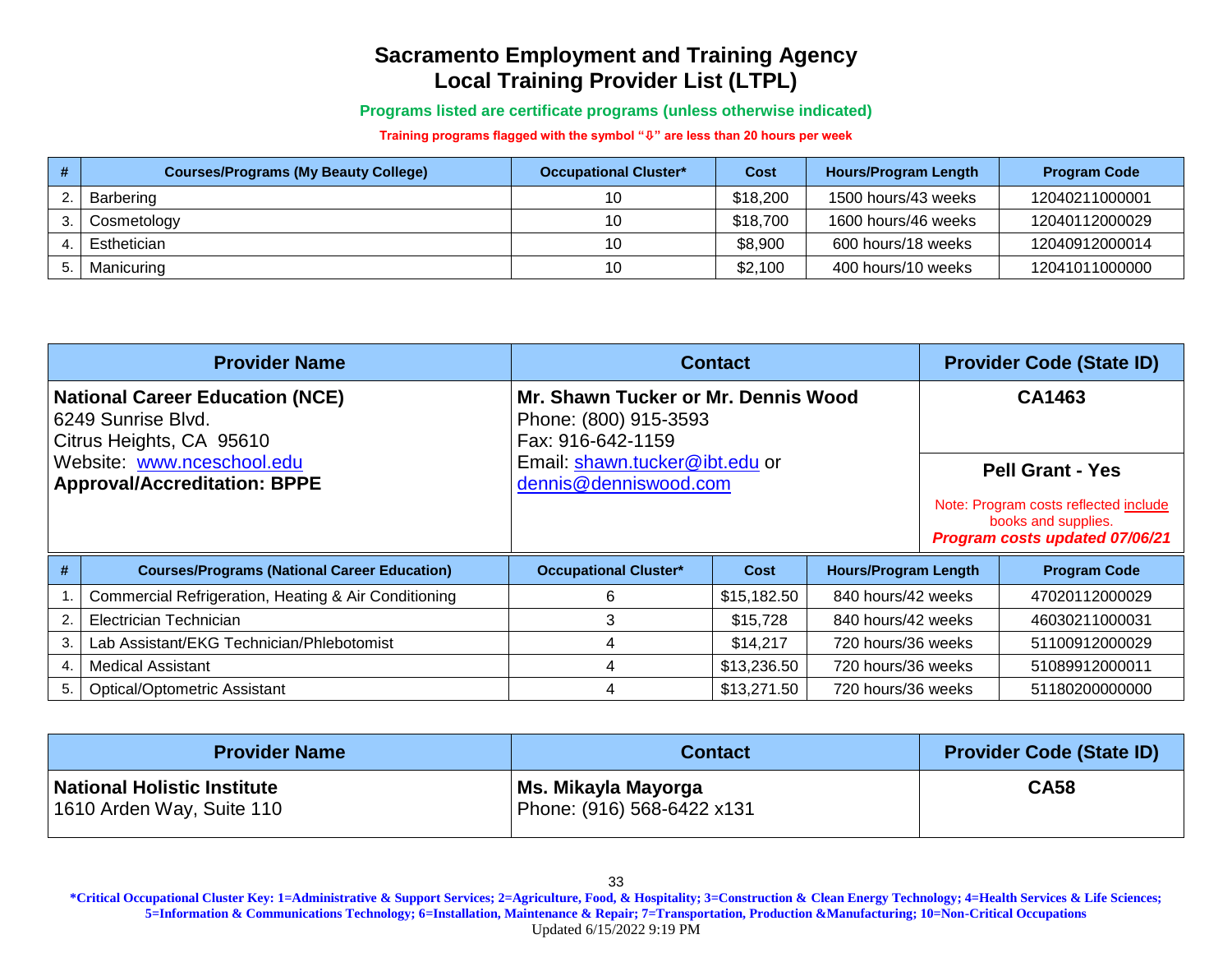**Programs listed are certificate programs (unless otherwise indicated)**

**Training programs flagged with the symbol "" are less than 20 hours per week**

| Sacramento, CA 95815<br>Website: www.nhi.edu<br><b>Approval/Accreditation: BPPE/ACCET</b><br><b>ON HOLD 10/27/21</b> |                                                                | Fax: (510) 469-0883<br>Email: mayorgam@nhi.edu |             |                             | <b>Pell Grant - Yes</b><br>Note: Program costs reflected include<br>books and supplies. |                     |
|----------------------------------------------------------------------------------------------------------------------|----------------------------------------------------------------|------------------------------------------------|-------------|-----------------------------|-----------------------------------------------------------------------------------------|---------------------|
| #                                                                                                                    | <b>Courses/Programs (National Holistic Institute)</b>          | <b>Occupational Cluster*</b>                   | <b>Cost</b> | <b>Hours/Program Length</b> |                                                                                         | <b>Program Code</b> |
|                                                                                                                      | Advanced Neuromuscular Massage Therapist & ON HOLD<br>10/27/21 |                                                | \$8,333     | 450 hours/25-30 weeks       |                                                                                         | 51350112000016      |
|                                                                                                                      | Massage Therapist & Health Educator ON HOLD 10/27/21           |                                                | \$12,000    | 800 hours/32-48 weeks       |                                                                                         | 51350112000000      |

|                                                                                                                                                                                           | <b>Provider Name</b>                                      | <b>Contact</b>                                                        |                                         |          |                                | <b>Provider Code (State ID)</b>                              |                                 |  |
|-------------------------------------------------------------------------------------------------------------------------------------------------------------------------------------------|-----------------------------------------------------------|-----------------------------------------------------------------------|-----------------------------------------|----------|--------------------------------|--------------------------------------------------------------|---------------------------------|--|
| <b>New Horizons Career Development Solutions</b><br>1750 Creekside Oaks Dr., Suite 150<br>Sacramento, CA 95833<br>Website: www.nhlearninggroup.com<br><b>Approval/Accreditation: BPPE</b> |                                                           | <b>Katrina Foster</b><br>Phone: (916) 609-4741<br>Fax: (916) 692-7924 |                                         |          |                                |                                                              | <b>CA202</b>                    |  |
|                                                                                                                                                                                           |                                                           | Email: kfoster@nhlearninggroup.com                                    |                                         |          |                                |                                                              | <b>Pell Grant - No</b>          |  |
|                                                                                                                                                                                           |                                                           |                                                                       |                                         |          |                                | Note: Program costs reflected include<br>books and supplies. |                                 |  |
|                                                                                                                                                                                           |                                                           |                                                                       |                                         |          |                                |                                                              | Program Costs Updated: 10/27/21 |  |
| #                                                                                                                                                                                         | <b>New Horizons Career Development Solutions</b>          |                                                                       | <b>Occupational</b><br>Cost<br>Cluster* |          | <b>Hours/Program</b><br>Length | <b>Program Code</b>                                          |                                 |  |
|                                                                                                                                                                                           | 20411 Administering Windows Server 2012                   |                                                                       | 5                                       | \$2,475  |                                | 35 hours/1 week                                              | 11050111000024                  |  |
| 2.                                                                                                                                                                                        | 20412 Configuring Advanced Windows Server 2012 Services ↓ |                                                                       | 5                                       | \$2,000  | 35 hours/2 weeks               |                                                              | 11050111000025                  |  |
| 3.                                                                                                                                                                                        | A+, Network+ and MCSA Windows 8 ON HOLD 06/29/20          |                                                                       | 5                                       | \$6,695  |                                | 350 hours/18 weeks                                           | 11100112000018                  |  |
| 4.                                                                                                                                                                                        | Adobe - Microsoft Certified Application Program           |                                                                       | 5                                       | \$10,000 |                                | 684 hours/35 weeks                                           | 50040911000014                  |  |
| 5.                                                                                                                                                                                        | Adobe Certified Expert Web Specialist ON HOLD 10/15/20    |                                                                       | 5                                       | \$6,500  |                                | 476 hours/24 weeks                                           | 11080312000000                  |  |
| 6.                                                                                                                                                                                        | Adobe Web Design with Microsoft Backend Development       |                                                                       | 5                                       | \$10,000 |                                | 602 hours/31 weeks                                           | 11080111000008                  |  |
|                                                                                                                                                                                           | Amazon Web Services Program                               |                                                                       | 5                                       | \$9,850  |                                | 258 hours/16 weeks                                           | 11100612000026                  |  |
| AWS Certification Prep Program<br>8.                                                                                                                                                      |                                                           |                                                                       | 5                                       | \$6,000  |                                | 144 hours/12 weeks                                           | 11100611000078                  |  |
| 9.                                                                                                                                                                                        | Business Skills Program ON HOLD 06/29/20                  |                                                                       | 5                                       | \$5,100  | 340 hours/17 weeks             |                                                              | 52040811000027                  |  |
| 10.                                                                                                                                                                                       | CCNA with CompTIA Network +                               |                                                                       | 5                                       | \$6,995  |                                | 320 hours/16 weeks                                           | 11100112000002                  |  |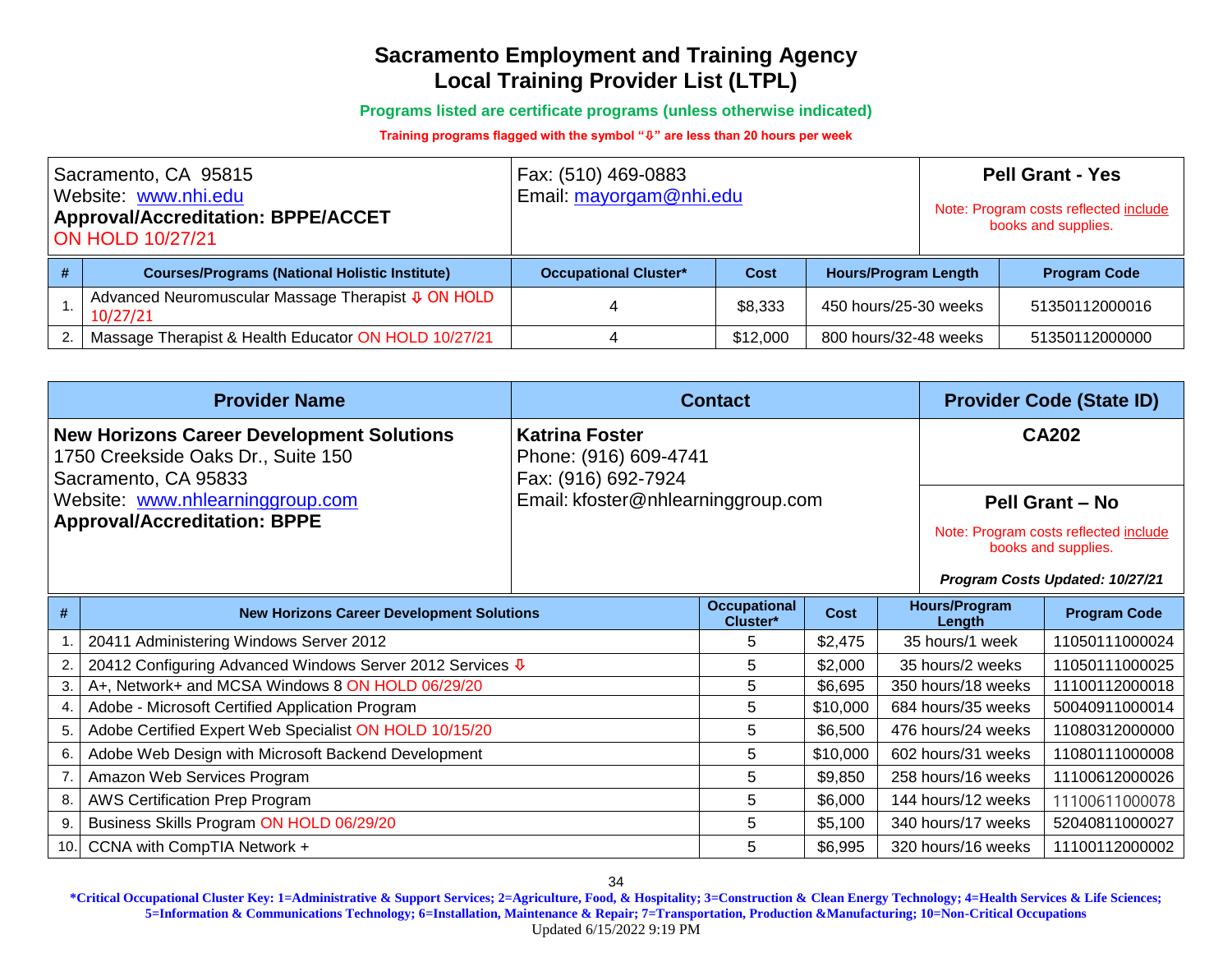**Programs listed are certificate programs (unless otherwise indicated)**

**Training programs flagged with the symbol "" are less than 20 hours per week**

| #   | <b>New Horizons Career Development Solutions</b>                                                     | <b>Occupational</b><br>Cluster* | Cost     | <b>Hours/Program</b><br>Length | <b>Program Code</b> |
|-----|------------------------------------------------------------------------------------------------------|---------------------------------|----------|--------------------------------|---------------------|
| 11. | Certified Ethical Hacker (CEH) $\overline{\Psi}$                                                     | 5                               | \$3,475  | 35 hours/2 weeks               | 11050111000158      |
| 12. | Certified Information Systems Security Professional (CISSP) V                                        | 5                               | \$3,395  | 35 hours/2 weeks               | 11100311000006      |
| 13. | Certified Information Systems Security Professional (CISSP) and ITIL                                 | 5                               | \$5,000  | 195 hours/8 weeks              | 11100311000008      |
| 14. | Cisco Certified Network Administrator (CCNA)                                                         | 5                               | \$5,695  | 210 hours/11 weeks             | 11100112000001      |
| 15. | Cisco Certified Networking Administrator Program (CCNA) with Specialization                          | 5                               | \$8,400  | 320 hours/16 weeks             | 11010111000005      |
| 16. | Cisco Professional Program (CCNP) ON HOLD 06/29/20                                                   | 5                               | \$11,300 | 525 hours/27 weeks             | 11100611000051      |
| 17. | Cisco® Implementing Cisco® Edge Network Security Solutions (SENSS) $\Phi$                            | 5                               | \$3,495  | 35 hours/1 week                | 11050111000222      |
| 18. | Cisco® Implementing Cisco® IOS Network Security 2.0 (IINS) V                                         | 5                               | \$2,975  | 35 hours/2 weeks               | 11050111000077      |
| 19. | Cisco® Implementing Cisco® Secure Access Solutions (SISAS)                                           | 5                               | \$4,495  | 35 hours/1 week                | 11050111000223      |
| 20. | Cisco® Implementing Cisco® Switched Networks v2.0 (SWITCH) $\Phi$                                    | 5                               | \$3,495  | 35 hours/2 weeks               | 11050111000078      |
| 21. | Cisco® Implementing Cisco® Threat Control Solutions v1.0 (CITCS1)                                    | 5                               | \$3,495  | 35 hours/1 week                | 11050111000224      |
| 22. | Cisco® Implementing Cisco® Unified Wireless Networking Essentials v2.0 (IUWNE) $\Phi$                | 5                               | \$2,975  | 35 hours/2 weeks               | 11050111000159      |
| 23. | Cisco® Implementing Cisco® Voice Communications and QoS v8.0 (CVOICE) ↓ ON<br>HOLD 06/29/20          | 5                               | \$3,495  | 35 hours/2 weeks               | 11050111000079      |
| 24. | Cisco® Interconnecting Cisco® Networking Devices Accelerated v2.0 (CCNAX) V                          | 5                               | \$3,495  | 35 hours/2 weeks               | 11050111000080      |
| 25. | Cisco® Interconnecting Cisco® Networking Devices Part 1v2.0 (ICND1) ON HOLD<br>06/29/20              | 5                               | \$3,295  | 35 hours/2 weeks               | 11050111000037      |
| 26. | Cisco® Interconnecting Cisco® Networking Devices Part 2 v2.0 (ICND2) ↓ ON HOLD<br>06/29/20           | 5                               | \$3,295  | 35 hours/2 weeks               | 11050111000038      |
| 27. | Cisco® Introducing Cisco® Data Center Networking v1.0 (DCICN)                                        | 5                               | \$4,495  | 35 hours/1 week                | 11050111000225      |
| 28. | Cisco® Introducing Cisco® Voice and Unified Communications Administration v8.0 ↓<br>ON HOLD 06/29/20 | 5                               | \$3,495  | 35 hours/2 weeks               | 11050111000083      |
| 29. | Cisco® IPv6 Fundamentals, Design and Deployment (IP6FD) ON HOLD 06/29/20                             | 5                               | \$1,000  | 35 hours/1 week                | 11050111000227      |
| 30. | Cisco® Troubleshooting and Maintaining Cisco® IP Networks v2.0 (TSHOOT) V                            | 5                               | \$3,495  | 35 hours/2 weeks               | 11050111000084      |
| 31. | Cisco® Troubleshooting Cisco® Unified Communications (TVOICE) ↓ ON HOLD<br>06/29/20                  | 5                               | \$3,495  | 35 hours/2 weeks               | 11050111000085      |
| 32. | Comp TIA A+, Network+, Security+ Certification ON HOLD 06/29/20                                      | 5                               | \$7,073  | 350 hours/19 weeks             | 47010411000022      |
| 33. | CompTIA A+ 2012 - Part 1 $\overline{\Psi}$                                                           | 5                               | \$2,475  | 35 hours/2 weeks               | 11050111000039      |
| 34. | CompTIA A+ 2012 - Part 2 $\sqrt{\Phi}$                                                               | 5                               | \$2,475  | 35 hours/2 weeks               | 11050111000040      |
| 35. | CompTIA A+ Certification ON HOLD 06/29/20                                                            | 5                               | \$3,900  | 140 hours/7 weeks              | 11090111000008      |
| 36. | CompTIA A+, Network+ ON HOLD 06/29/20                                                                | 5                               | \$6,100  | 245 hours/13 weeks             | 11100611000034      |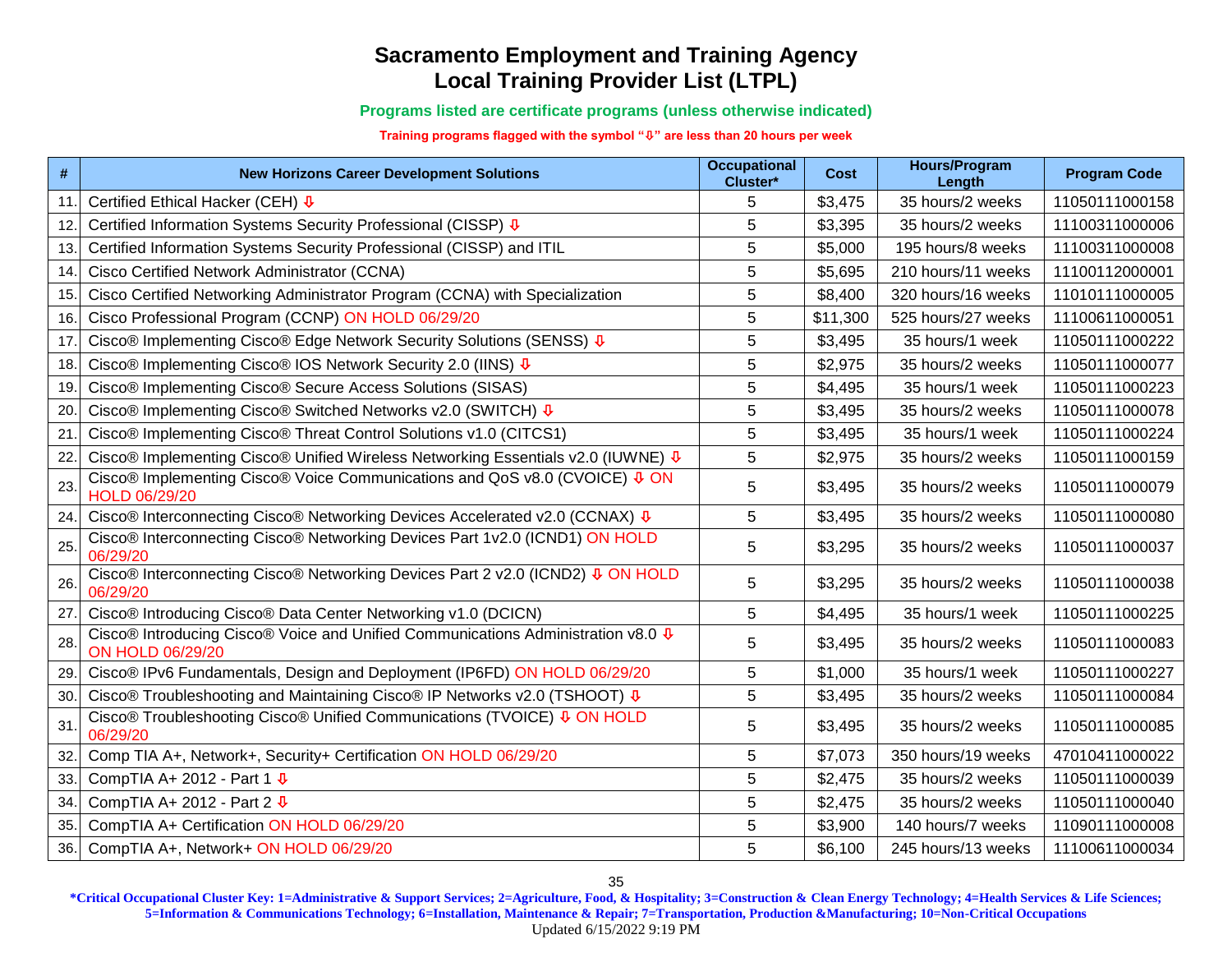**Programs listed are certificate programs (unless otherwise indicated)**

**Training programs flagged with the symbol "" are less than 20 hours per week**

| $\#$ | <b>New Horizons Career Development Solutions</b>                                                             | <b>Occupational</b><br>Cluster* | Cost    | <b>Hours/Program</b><br>Length | <b>Program Code</b> |
|------|--------------------------------------------------------------------------------------------------------------|---------------------------------|---------|--------------------------------|---------------------|
| 37.  | CompTIA A+, Network+ and MCSA Windows 8 ON HOLD 06/29/20                                                     | 5                               | \$6,695 | 350 hours/18 weeks             | 11100112000000      |
| 38.  | CompTIA A+, Network+, Security+ (8570), Cloud Essentials ON HOLD 10/27/21                                    | 5                               | \$9,400 | 371 hours/21 weeks             | 47010411000018      |
| 39.  | CompTIA Advanced Security Practitioner (CASP) ↓                                                              | 5                               | \$2,475 | 35 hours/2 weeks               | 11050111000160      |
| 40.  | CompTIA Cloud Essentials Certification ↓                                                                     | 5                               | \$1,485 | 35 hours/2 weeks               | 11050111000161      |
| 41.  | CompTIA Cloud+ <b>↓</b>                                                                                      | 5                               | \$1,485 | 35 hours/2 weeks               | 11050111000162      |
| 42.  | CompTIA CTT+ Train the Trainer ON HOLD 06/29/20                                                              | 5                               | \$1,000 | 21 hours/1 week                | 11050111000203      |
| 43.  | CompTIA Mobility+ <b>0 ON HOLD 06/29/20</b>                                                                  | 5                               | \$2,475 | 35 hours/2 weeks               | 11050111000166      |
| 44.  | CompTIA Network+ Certification (2011 Objectives)                                                             | 5                               | \$2,475 | 35 hours/2 weeks               | 11050111000042      |
| 45.  | CompTIA Project+ Certification (2009 Objectives) ↓                                                           | 5                               | \$2,475 | 35 hours/2 weeks               | 11050111000167      |
| 46.  | CompTIA Security+ Certification                                                                              | 5                               | \$2,395 | 105 hours/6 weeks              | 43011611000002      |
| 47.  | CompTIA Security+ Certification (2011 Objectives)                                                            | 5                               | \$1,000 | 35 hours/1 week                | 11050111000043      |
| 48.  | CompTIA Server+ Certification                                                                                | 5                               | \$1,000 | 35 hours/1 week                | 11050111000204      |
| 49.  | Computer Hacking Forensics Investigator (CHFI)                                                               | 5                               | \$3,995 | 160 hours/9 weeks              | 11100311000002      |
| 50.  | Computer Hacking Forensics Investigator (CHFI) v4 & ON HOLD 10/27/21                                         | 5                               | \$3,475 | 35 hours/2 weeks               | 11050111000168      |
| 51.  | Crystal Reports 2016: Part 1 $\sqrt[4]{ }$                                                                   | 5                               | \$990   | 35 hours/2 weeks               | 11050111000092      |
| 52.  | Crystal Reports 2016: Part 2 $\sqrt[4]{ }$                                                                   | 5                               | \$990   | 35 hours/2 weeks               | 11050111000093      |
| 53.  | Data Analyst (Entry Level)                                                                                   | 5                               | \$8,500 | 288 hours/11 weeks             | 52040711000042      |
| 54.  | Data Analyst Level 2                                                                                         | 5                               | \$8,400 | 324 hours/17 weeks             | 11100311000018      |
| 55.  | Desktop Application Administration Certificate Program ON HOLD 06/29/20                                      | 5                               | \$7,500 | 294 hours/17 weeks             | 52040211000011      |
| 56.  | EC Council- CEH Certified Ethical Hacker ON HOLD 06/29/20                                                    | 5                               | \$3,995 | 160 hours/8 weeks              | 43011611000003      |
| 57.  | ESL MS Office with Business Skills ON HOLD 06/29/20                                                          | 5                               | \$8,990 | 520 hours/26 weeks             | 52040811000019      |
| 58.  | Excel 2013/2016 Programming with VBA ON HOLD 06/29/20                                                        | 5                               | \$1,000 | 21 hours/1 week                | 11050111000208      |
| 59.  | Health Info Management Med Coding ON HOLD 06/29/20                                                           | 5                               | \$9,995 | 800 hours/49 weeks             | 51070711000004      |
| 60   | Information Technology Network Support Specialist Certificate Program                                        | 5                               | \$8,900 | 252 hours/14 weeks             | 11100311000015      |
| 61.  | Information Technology Network Support Specialist Certificate Program Track 2                                | 5                               | \$6,700 | 252 hours/14 weeks             | 11100611000080      |
| 62.  | Information Technology Network Support Specialist Certificate Program Track 3 ON<br>HOLD 06/29/20            | 5                               | \$8,400 | 234 hours/12 weeks             | 11090111000031      |
| 63.  | Information Technology Network Support Specialist Program: Security Administrator<br><b>ON HOLD 06/29/20</b> | 5                               | \$8,500 | 288 hours/15 weeks             | 11100612000038      |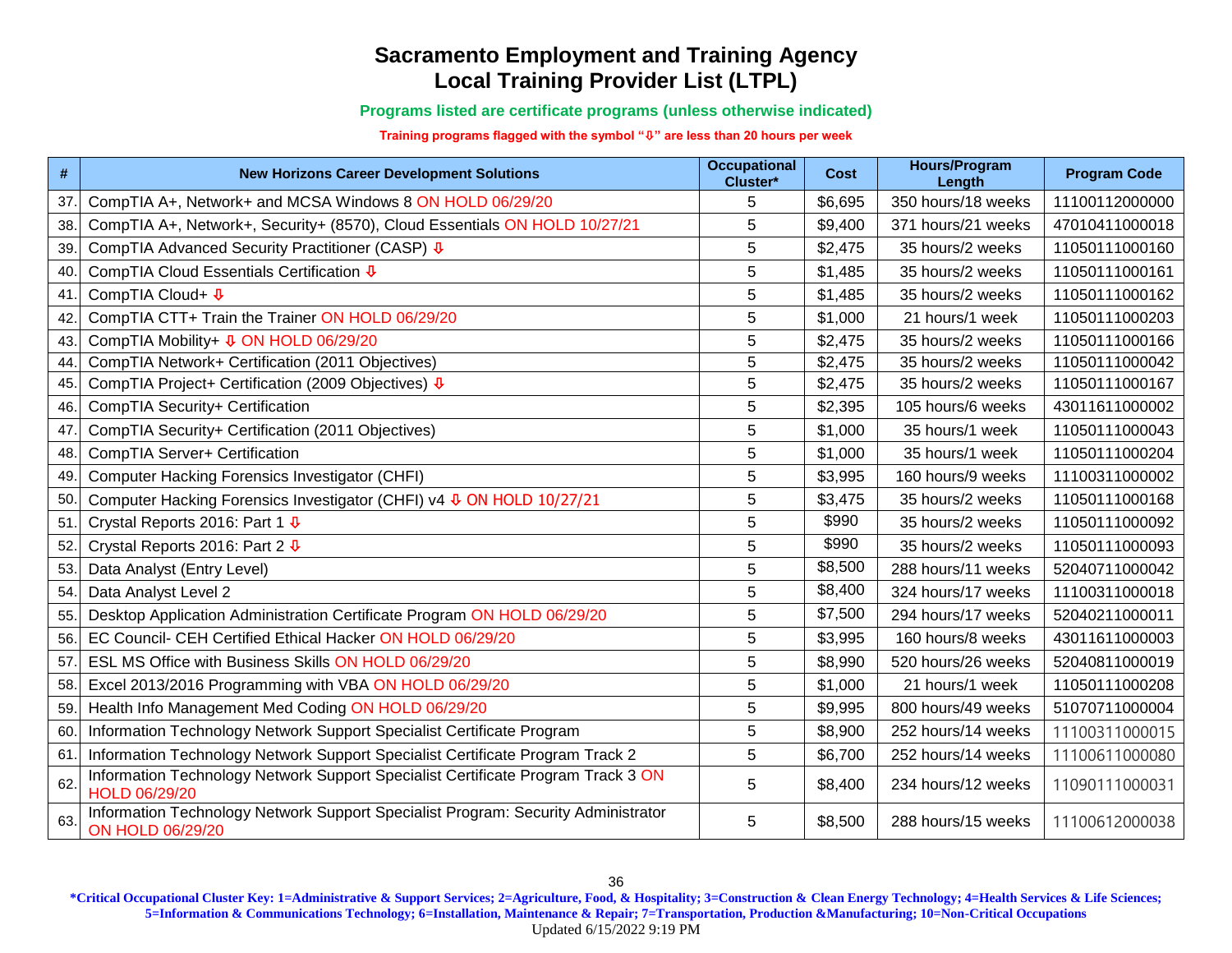#### **Programs listed are certificate programs (unless otherwise indicated)**

#### **Training programs flagged with the symbol "" are less than 20 hours per week**

| #   | <b>New Horizons Career Development Solutions</b>                                                          | <b>Occupational</b><br>Cluster* | Cost     | <b>Hours/Program</b><br>Length | <b>Program Code</b> |
|-----|-----------------------------------------------------------------------------------------------------------|---------------------------------|----------|--------------------------------|---------------------|
| 64  | Information Technology Network Support Specialist Program: Security Expert ON<br>HOLD 06/29/20            | 5                               | \$8,900  | 288 hours/16 weeks             | 11100612000039      |
| 65  | Information Technology Network Support Specialist Program: Network Cloud Admin<br><b>ON HOLD 06/29/20</b> | 5                               | \$8,300  | 270 hours/15 weeks             | 11100612000040      |
| 66. | ITIL Foundations - Business Needs and Goals ON HOLD 06/29/20                                              | 5                               | \$8,800  | 190 hours/11 weeks             | 11050111000010      |
| 67  | ITIL Foundations 2011 Edition                                                                             | 5                               | \$1,995  | 35 hours/2 weeks               | 11050111000044      |
| 68  | Junior Data Analyst ON HOLD 06/29/20                                                                      | 5                               | \$5,200  | 328 hours/16 weeks             | 11010111000006      |
| 69. | Lean Six Sigma Black Belt Boot Camp ON HOLD 06/29/20                                                      | 5                               | \$1,000  | 35 hours/1 week                | 11050111000096      |
| 70  | Lean Six Sigma Green Belt ON HOLD 06/29/20                                                                | 5                               | \$2,100  | 21 hours/2 weeks               | 11100511000001      |
| 71  | Six Sigma Lean Green Belt $\overline{\Psi}$                                                               | 5                               | \$2,100  | 35 hours/2 weeks               | 11050111000097      |
| 72  | Master Six Sigma Black Belt ON HOLD 06/29/20                                                              | 5                               | \$9,995  | 240 hours/12 weeks             | 11100611000033      |
| 73  | MCDST/MCTS - Microsoft Certified Desktop Support Technician Program                                       | 5                               | \$7,295  | 280 hours/14 weeks             | 11100611000029      |
| 74  | MCITP-Microsoft Certified IT Professional Windows Server Administrator w/ VMWare                          | 5                               | \$16,655 | 504 hours/26 weeks             | 11100111000025      |
| 75  | <b>MCSA ON HOLD 06/29/20</b>                                                                              | 5                               | \$7,860  | 315 hours/16 weeks             | 11100611000036      |
| 76  | MCSA - Microsoft Certified Solutions Associate for SQL Server                                             | 5                               | \$6,795  | 315 hours/18 weeks             | 11100111000031      |
| 77  | MCSA SQL Database Admin. W/ Business Intelligence entry level                                             | 5                               | \$6,995  | 426 hours/22 weeks             | 11080212000000      |
| 78  | MCSA-Microsoft Windows Server Junior Server Administrator                                                 | 5                               | \$7,495  | 420 hours/22 weeks             | 11100312000000      |
| 79  | MCSD - Microsoft Certified Solutions Developer Web Applications                                           | 5                               | \$7,295  | 316 hours/14 weeks             | 11100611000037      |
| 80  | MCSD - Microsoft Certified Solutions Developer Windows Store Apps                                         | 5                               | \$6,695  | 300 hours/16 weeks             | 11100611000040      |
| 81  | MCSE - Microsoft Certified Solutions Expert Communication                                                 | 5                               | \$13,000 | 525 hours/29 weeks             | 11100111000030      |
| 82  | MCSE - Microsoft Certified Solutions Expert Messaging                                                     | 5                               | \$13,000 | 525 hours/29 weeks             | 11030111000001      |
| 83  | MCSE - Microsoft Certified Solutions Expert Private Cloud                                                 | 5                               | \$13,000 | 525 hours/29 weeks             | 11050111000012      |
| 84  | MCSE - Microsoft Certified Solutions Expert Server Infrastructure                                         | 5                               | \$13,000 | 525 hours/29 weeks             | 15129911000000      |
| 85. | MCSE - Microsoft Certified Solutions Expert Server/Cloud with VMWare ON HOLD<br>10/27/21                  | 5                               | \$16,595 | 560 hours/31 weeks             | 11100111000032      |
| 86. | MCSE - Microsoft Certified Solutions Expert: Business Intelligence ON HOLD 10/27/21                       | 5                               | \$13,000 | 525 hours/29 weeks             | 11030111000002      |
| 87  | MCSE - Microsoft Certified Solutions Expert: Data Platform                                                | 5                               | \$13,000 | 525 hours/29 weeks             | 11080211000005      |
| 88  | MCSE Windows Server 2012 Infrastructure / 2012 Desktop Infrastructure ON HOLD<br>06/29/20                 | 5                               | \$18,000 | 840 hours/42 weeks             | 11050111000013      |
| 89. | MCTS - .Net Framework 2.0 Distributed Applications ON HOLD 06/29/20                                       | 5                               | \$5,200  | 252 hours/13 weeks             | 11010111000007      |
| 90. | MCTS - Microsoft Certified Tech Specialist ON HOLD 10/27/21                                               | 5                               | \$5,800  | 228 hours/12 weeks             | 11100611000042      |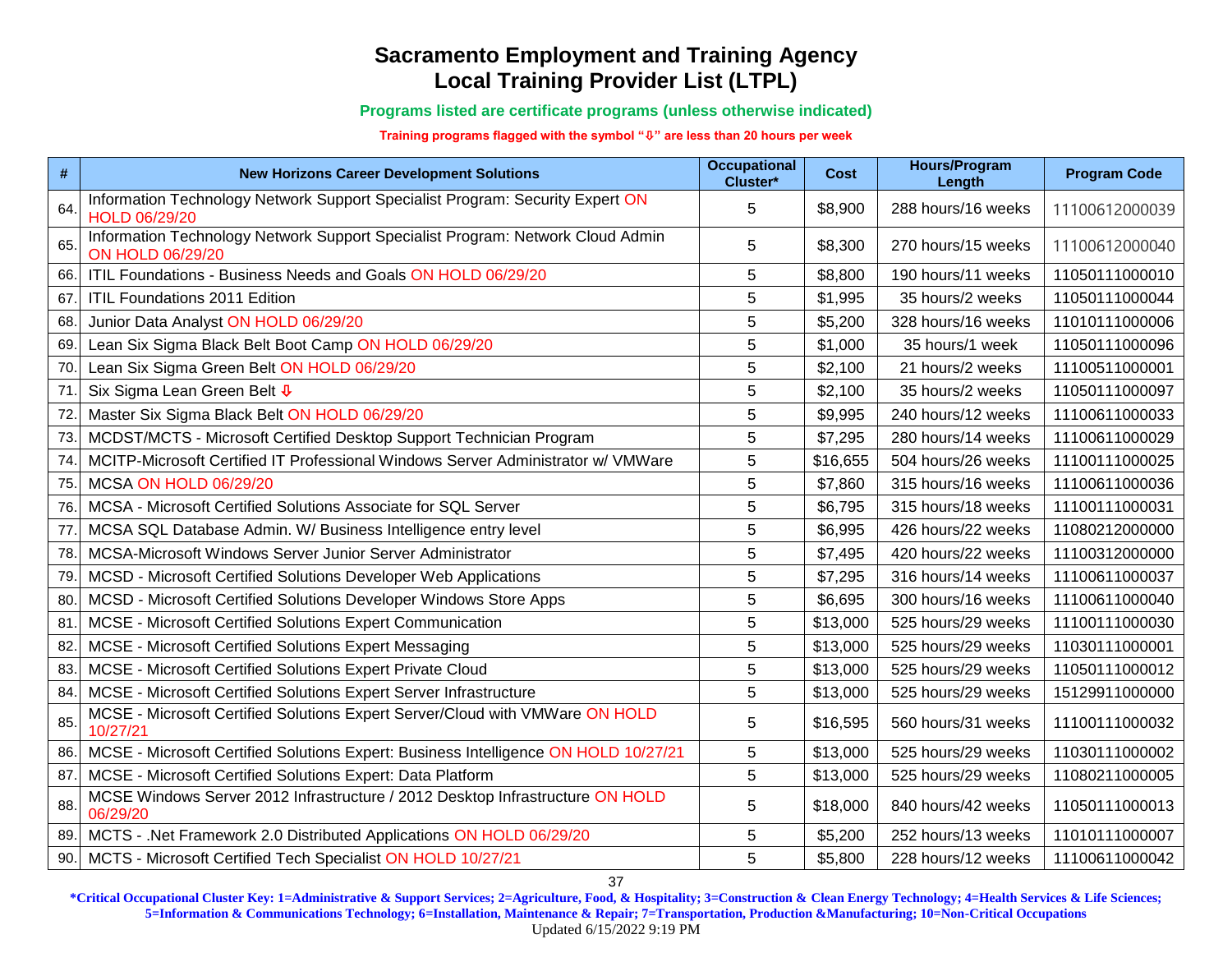**Programs listed are certificate programs (unless otherwise indicated)**

**Training programs flagged with the symbol "" are less than 20 hours per week**

| #    | <b>New Horizons Career Development Solutions</b>                                          | <b>Occupational</b><br>Cluster* | <b>Cost</b> | <b>Hours/Program</b><br>Length | <b>Program Code</b> |
|------|-------------------------------------------------------------------------------------------|---------------------------------|-------------|--------------------------------|---------------------|
| 91   | MCTS - Microsoft Certified Technology Specialist .NET Framework 2.0 Windows               | 5                               | \$6,695     | 322 hours/17 weeks             | 11100611000046      |
| 92   | MCTS - Microsoft SQL Database Administrator/Business Intelligence Analyst/Health          | 5                               | \$7,200     | 350 hours/18 weeks             | 11050111000011      |
| 93.  | MCTS - SQL Database Administrator ON HOLD 06/29/20                                        | 5                               | \$5,400     | 363 hours/19 weeks             | 11050111000002      |
| 94   | Microsoft Backend Development                                                             | 5                               | \$10,295    | 582 hours/30 weeks             | 50040911000015      |
| 95.  | Microsoft Certified Solutions Associate (MCSA) Desktop Support Technician Program         | 5                               | \$7,595     | 280 hours/14 weeks             | 52040811000020      |
| 96.  | Microsoft SQL Database Admin                                                              | 5                               | \$5,300     | 363 hours/19 weeks             | 11010111000003      |
| 97.  | MOS - Excel and Access - Along with Business Analysis Training ON HOLD 06/29/20           | 5                               | \$6,050     | 292 hours/16 weeks             | 52040111000038      |
| 98.  | Network+ and Security+ ON HOLD 06/29/20                                                   | 5                               | \$5,200     | 320 hours/12 weeks             | 11100311000007      |
| 99.  | Network+, Security+, CASP Certification                                                   | 5                               | \$7,395     | 315 hours/16 weeks             | 11100111000026      |
| 100  | Office Administrator Certificate Program ON HOLD 06/29/20                                 | 5                               | \$5,800     | 204 hours/12 weeks             | 52040811000105      |
| 101  | PowerShell ON HOLD 06/29/20                                                               | 5                               | \$2,695     | 105 hours/7 weeks              | 11100111000027      |
| 102  | Process Management Certificate Program ON HOLD 06/29/20                                   | 5                               | \$8,500     | 297 hours/ 17 weeks            | 11100512000007      |
| 103  | Project Certifications Program Path with AutoCAD ON HOLD 06/29/20                         | 5                               | \$7,375     | 306 hours/16 weeks             | 11100511000004      |
| 104  | Project Management and Process Improvement ON HOLD 06/29/20                               | 5                               | \$5,000     | 137 hours/7 weeks              | 11100511000003      |
| 105  | Project Management for Senior Managers                                                    |                                 | \$595       | 35 hours/2 weeks               | 11050111000100      |
| 106  | Project Management Fundamentals ↓                                                         | 1                               | \$395       | 7 hours/1 week                 | 11050111000101      |
| 107  | Project Management Professional & Six Sigma Black Belt Training ON HOLD 06/29/20          | 5                               | \$10,000    | 444 hours/23 weeks             | 11100511000002      |
| 108  | Project Management Professional (PMP®) Certification Preparation                          | 1                               | \$2,975     | 35 hours/2 weeks               | 11050111000102      |
| 109  | Project Management Professional Program ON HOLD 06/29/20                                  | 1                               | \$5,000     | 101 hours/6 weeks              | 11100611000047      |
| 110  | Red Hat Certified Engineer (RHCSE) ON HOLD 06/29/20                                       | 5                               | \$7,500     | 169 hours/8 weeks              | 11100611000048      |
| 111  | <b>Security Professional Program</b>                                                      | 5                               | \$8,700     | 425 hours/22 weeks             | 43011611000001      |
| 112  | SharePoint for Administrators ON HOLD 06/29/20                                            | 5                               | \$9,495     | 410 hours/23 weeks             | 11100111000028      |
| 113  | Six Sigma Black Belt ITIL Foundations ON HOLD 06/29/20                                    | 5                               | \$5,000     | 64 hours/4 weeks               | 11100611000044      |
| 114  | Six Sigma Black Belt with Project Management ON HOLD 06/29/20                             | 5                               | \$7,500     | 137 hours/7 weeks              | 52040811000024      |
| 115  | Six Sigma Lean Black Belt                                                                 | 5                               | \$3,500     | 35 hours/2 weeks               | 11100511000000      |
| 116  | Six Sigma Lean Black Belt with ITIL Foundations and CompTIA Project + ON HOLD<br>06/29/20 | 5                               | \$8,500     | 151 hours/8 weeks              | 11010311000001      |
| 117  | Six Sigma Lean Black Belt With Project Management                                         | 5                               | \$7,500     | 137 hours/7 weeks              | 52021111000006      |
| 118. | Six Sigma Lean Green Belt, Black Belt and Lean Facilitator ON HOLD 06/29/20               | 5                               | \$7,800     | 147 hours/8 weeks              | 11050111000001      |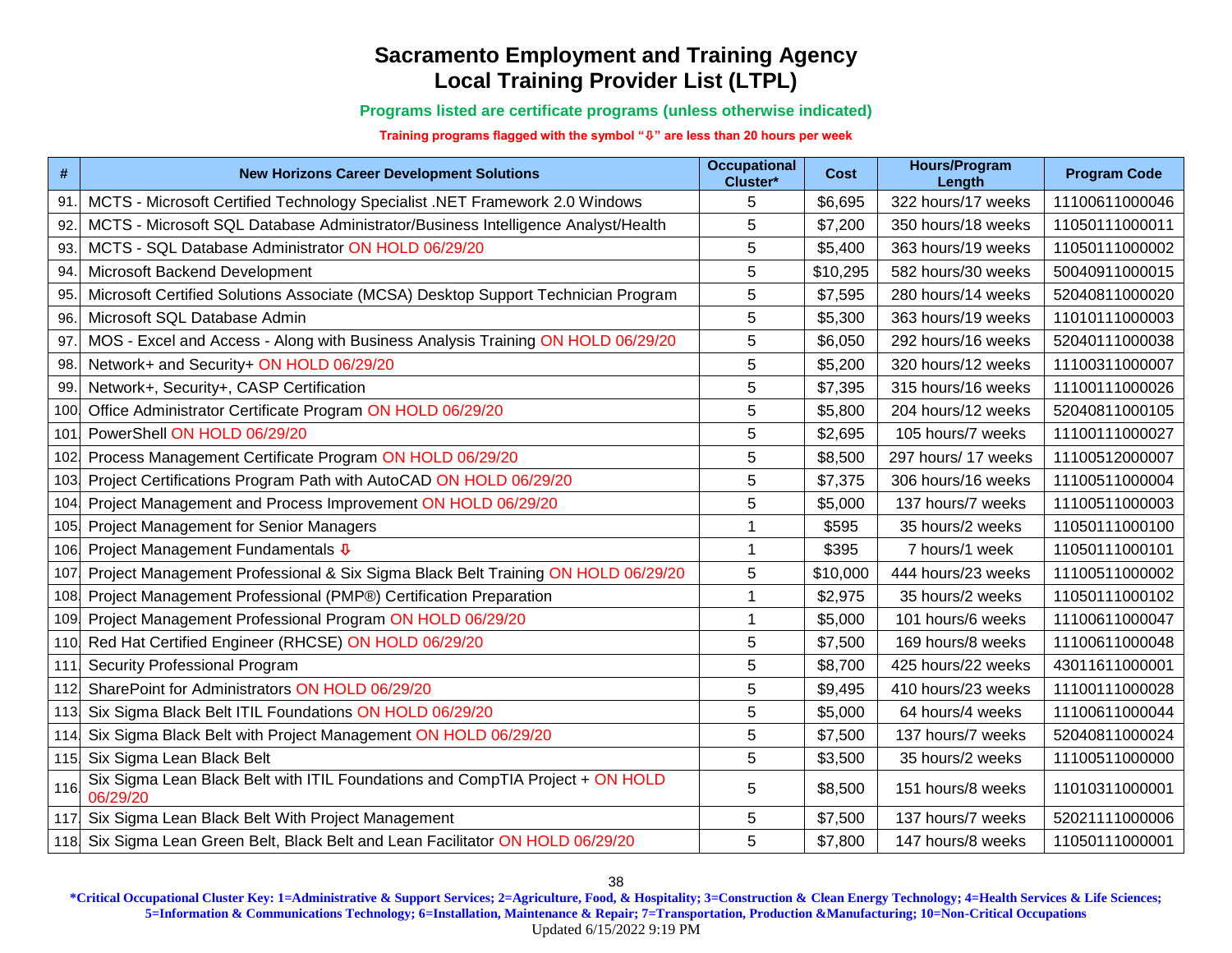**Programs listed are certificate programs (unless otherwise indicated)**

**Training programs flagged with the symbol "" are less than 20 hours per week**

| #                | <b>New Horizons Career Development Solutions</b>                           | <b>Occupational</b><br>Cluster* | <b>Cost</b> | <b>Hours/Program</b><br>Length | <b>Program Code</b> |
|------------------|----------------------------------------------------------------------------|---------------------------------|-------------|--------------------------------|---------------------|
| 119 <sub>1</sub> | Six Sigma Professional ON HOLD 06/29/20                                    | 5                               | \$5,000     | 101 hours/5 weeks              | 11100511000005      |
| 120.             | Solar Photo Inst with Project Management and AutoDesk ON HOLD 06/29/20     |                                 | \$10,000    | 283 hours/15 weeks             | 46041511000006      |
| 121              | Solar Photo Installer with Project Management ON HOLD 06/29/20             | b                               | \$6,900     | 200 hours/10 weeks             | 46041511000007      |
| 122              | Specialist Program - Medical Front Office Assistant/Admin ON HOLD 06/29/20 |                                 | \$5,495     | 352 hours/18 weeks             | 51070611000005      |
| 123 <sub>1</sub> | SQL Querying - Level 1 Fundamentals of Querying $\sqrt{\Psi}$              | b                               | \$395       | 7 hours/1 week                 | 11050111000103      |
| 124.             | SQL Querying - Level 2 Advanced Querying $\sqrt{\Phi}$                     |                                 | \$395       | 7 hours/1 week                 | 11050111000104      |
| 125              | Virtualization Program with Hyper-V and VMWare ON HOLD 06/29/20            | 5                               | \$9,995     | 140 hours/8 weeks              | 11100111000029      |
| 126.             | Web Specialist ON HOLD 06/29/20                                            |                                 | \$5,000     | 296 hours/15 weeks             | 11080311000005      |

|                                                                                                                                                                                 | <b>Provider Name</b>                                                                            |                                                                          | <b>Contact</b> | <b>Provider Code (State ID)</b> |                             |                                                                                                                          |
|---------------------------------------------------------------------------------------------------------------------------------------------------------------------------------|-------------------------------------------------------------------------------------------------|--------------------------------------------------------------------------|----------------|---------------------------------|-----------------------------|--------------------------------------------------------------------------------------------------------------------------|
|                                                                                                                                                                                 | <b>Northern California Teamsters Apprenticeship</b><br>P O Box 1404<br>Rancho Murieta, CA 95683 | <b>Ms. Shelly Hinkle</b><br>Phone: (916) 354-2122<br>Fax: (916) 354-2234 |                |                                 |                             | <b>CA422</b>                                                                                                             |
| Training Site: 14738 Cantova Way, Rancho Murieta<br>Website: www.nctat.org<br><b>Approval/Accreditation: Exempt - California</b><br><b>Division of Apprenticeship Standards</b> |                                                                                                 | Email: shelly@nctat.org                                                  |                |                                 |                             | <b>Pell Grant - No</b><br>Note: Program cost reflected includes<br>books and supplies.<br>Program costs updated 02/19/21 |
| #                                                                                                                                                                               | <b>Courses/Programs (North Calif. Teamsters Apprenticeship)</b>                                 | <b>Occupational</b><br>Cluster*                                          | <b>Cost</b>    |                                 | <b>Hours/Program Length</b> | <b>Program Code</b>                                                                                                      |
|                                                                                                                                                                                 | <b>Class A Commercial Driver</b>                                                                | \$7,255<br>200 hours/5 weeks                                             |                |                                 |                             | 49020514000026                                                                                                           |

| <b>Provider Name</b>                                              | <b>Contact</b>                               | <b>Provider Code (State ID)</b> |
|-------------------------------------------------------------------|----------------------------------------------|---------------------------------|
| Sacramento Area Electrical Training Center<br>2836 El Centro Road | Mr. Matt Nootenboom<br>Phone: (916) 646-6688 | CA5475                          |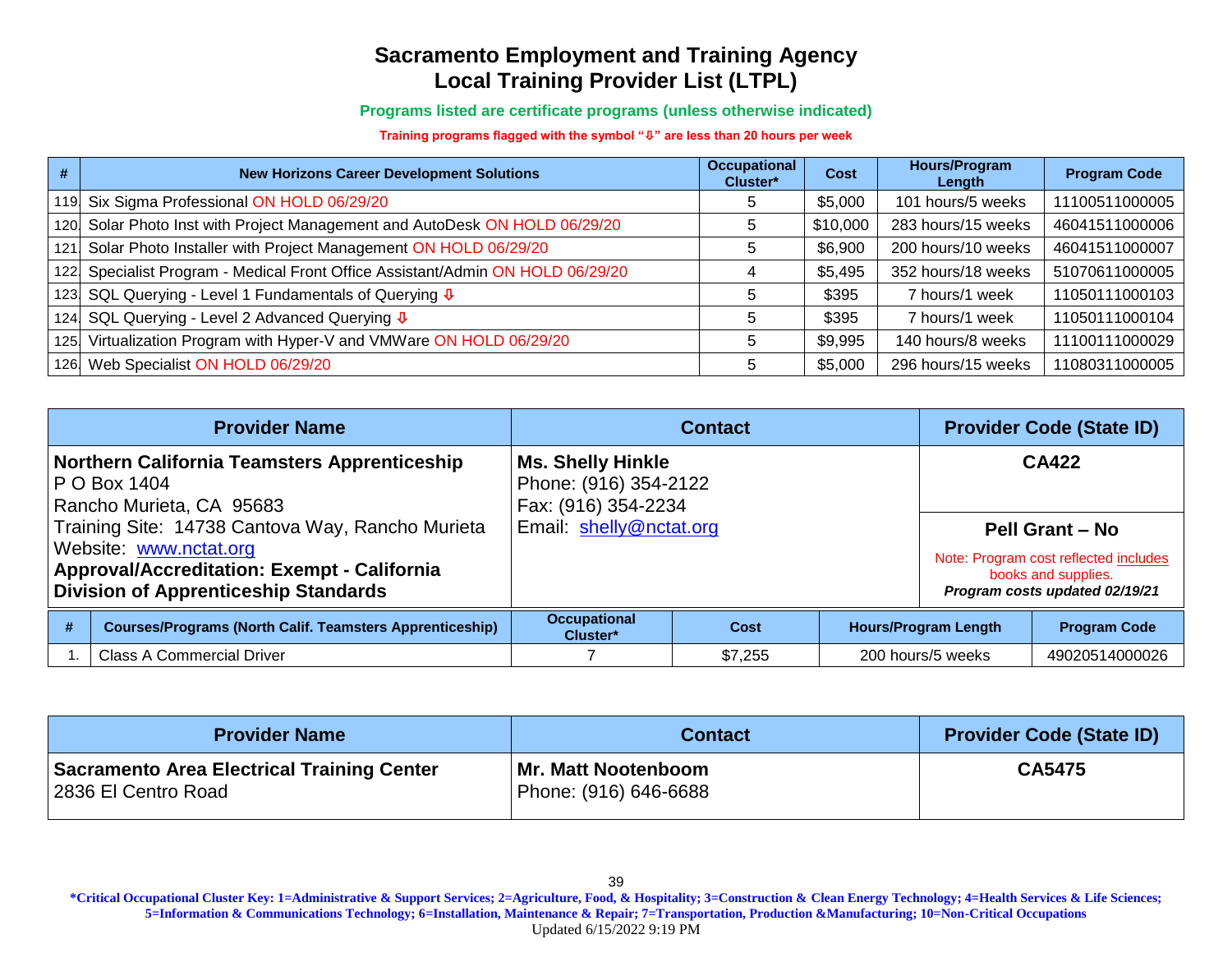**Programs listed are certificate programs (unless otherwise indicated)**

#### **Training programs flagged with the symbol "" are less than 20 hours per week**

| Sacramento, CA 95833<br>Website: www.340jatc.org<br>Approval/Accreditation: California Division of<br><b>Apprenticeship Standards</b> |                                                                 | Fax: (916) 646-0170<br>Email: mnootenboom@340jatc.org               |               |                | <b>Pell Grant - No</b><br>Note: Program costs include books and<br>supplies. |                     |
|---------------------------------------------------------------------------------------------------------------------------------------|-----------------------------------------------------------------|---------------------------------------------------------------------|---------------|----------------|------------------------------------------------------------------------------|---------------------|
|                                                                                                                                       | <b>Courses/Programs (Sacto Area Electrical Training Center)</b> | <b>Hours/Program Length</b><br><b>Occupational Cluster*</b><br>Cost |               |                |                                                                              | <b>Program Code</b> |
|                                                                                                                                       | Energy Apprenticeship                                           |                                                                     | Call for Cost | Call for Hours | 46030212000014                                                               |                     |

| <b>Provider Name</b>                                                |                                                                                                                                                                                   |                                                              |                               | <b>Contact</b>                                   |              | <b>Provider Code (State ID)</b> |                                                                                                                                              |  |
|---------------------------------------------------------------------|-----------------------------------------------------------------------------------------------------------------------------------------------------------------------------------|--------------------------------------------------------------|-------------------------------|--------------------------------------------------|--------------|---------------------------------|----------------------------------------------------------------------------------------------------------------------------------------------|--|
|                                                                     | <b>Sacramento City College</b><br>3835 Freeport Boulevard<br>Sacramento, CA 95822                                                                                                 | Ms. Kim Goff<br>Phone: (916) 558-2054<br>Fax: (916) 558-2330 |                               |                                                  | <b>CA508</b> |                                 |                                                                                                                                              |  |
| Website: www.scc.losrios.edu<br><b>Approval/Accreditation: WASC</b> |                                                                                                                                                                                   | Email: goffk@scc.losrios.edu                                 |                               |                                                  |              |                                 | <b>Pell Grant - Yes</b>                                                                                                                      |  |
|                                                                     | Note: Program costs for those individuals who receive the California<br>College Promise Grant (Formerly known as the BOG wavier) vary.<br>Contact school for revised program cost | on program course availability                               |                               | Program length (semesters) listed may vary based |              |                                 | Add \$94.75 (per semester) for<br><b>Parking Permit, Student Rep Fee,</b><br><b>Universal Transit Pass &amp; Mental</b><br><b>Health Fee</b> |  |
| #                                                                   | <b>Courses/Programs (Sacramento City College)</b>                                                                                                                                 | <b>Occupation</b><br>al Cluster*                             | <b>Tuition</b><br><b>Cost</b> | <b>Book</b><br>Cost                              |              | <b>Hours/Program Length</b>     | <b>Program Code</b>                                                                                                                          |  |
| 1.                                                                  | 3D Animation & Modeling                                                                                                                                                           |                                                              | \$852                         | \$900                                            |              | 12 units/1 semester             | 10030412000007                                                                                                                               |  |
| 2.                                                                  | Accounting (A.S.) *                                                                                                                                                               |                                                              | \$4,260                       | \$4,500                                          |              | 60 units/5 semesters            | 52030115000009                                                                                                                               |  |
| 3.                                                                  | <b>Accounting Clerk</b>                                                                                                                                                           | 1                                                            | \$2,234                       | \$2,175                                          |              | 29 units/3 semesters            | 52030111000035                                                                                                                               |  |
| 4.                                                                  | Administration of Justice (A.S.)                                                                                                                                                  | 10                                                           | \$4,260                       | \$4,500                                          |              | 60 units/5 semesters            | 43010415000006                                                                                                                               |  |
| 5.                                                                  | Administration of Justice (A.S.T.)                                                                                                                                                | 10                                                           | \$4,260                       | \$4,500                                          |              | 60 units/5 semesters            | 43010415000005                                                                                                                               |  |
| 6.                                                                  | Advanced CISCO Networking LF                                                                                                                                                      | 5                                                            | \$1,474                       | \$1,425                                          |              | 19 units/2 semesters            | 11090112000033                                                                                                                               |  |
| 7.                                                                  | Air Traffic Control (A.S.)                                                                                                                                                        | 7                                                            | \$4,260                       | \$4,500                                          |              | 60 units/4 semesters            | 49010515000000                                                                                                                               |  |
| 8.                                                                  | Aircraft Dispatcher (A.S.) LF                                                                                                                                                     | 7                                                            | \$4,260                       | \$4,500                                          |              | 60 units/5 semesters            | 52020915000000                                                                                                                               |  |
| 9.                                                                  | Aircraft Dispatcher LF                                                                                                                                                            | $\overline{7}$                                               | \$2,487                       | \$2,588                                          |              | 35 units/4 semesters            | 52020912000000                                                                                                                               |  |
| 10.                                                                 | Airframe (A.S.) * LF                                                                                                                                                              | 16                                                           | \$4,260                       | \$4,500                                          |              | 60 units/5 semesters            | 47060715000002                                                                                                                               |  |

40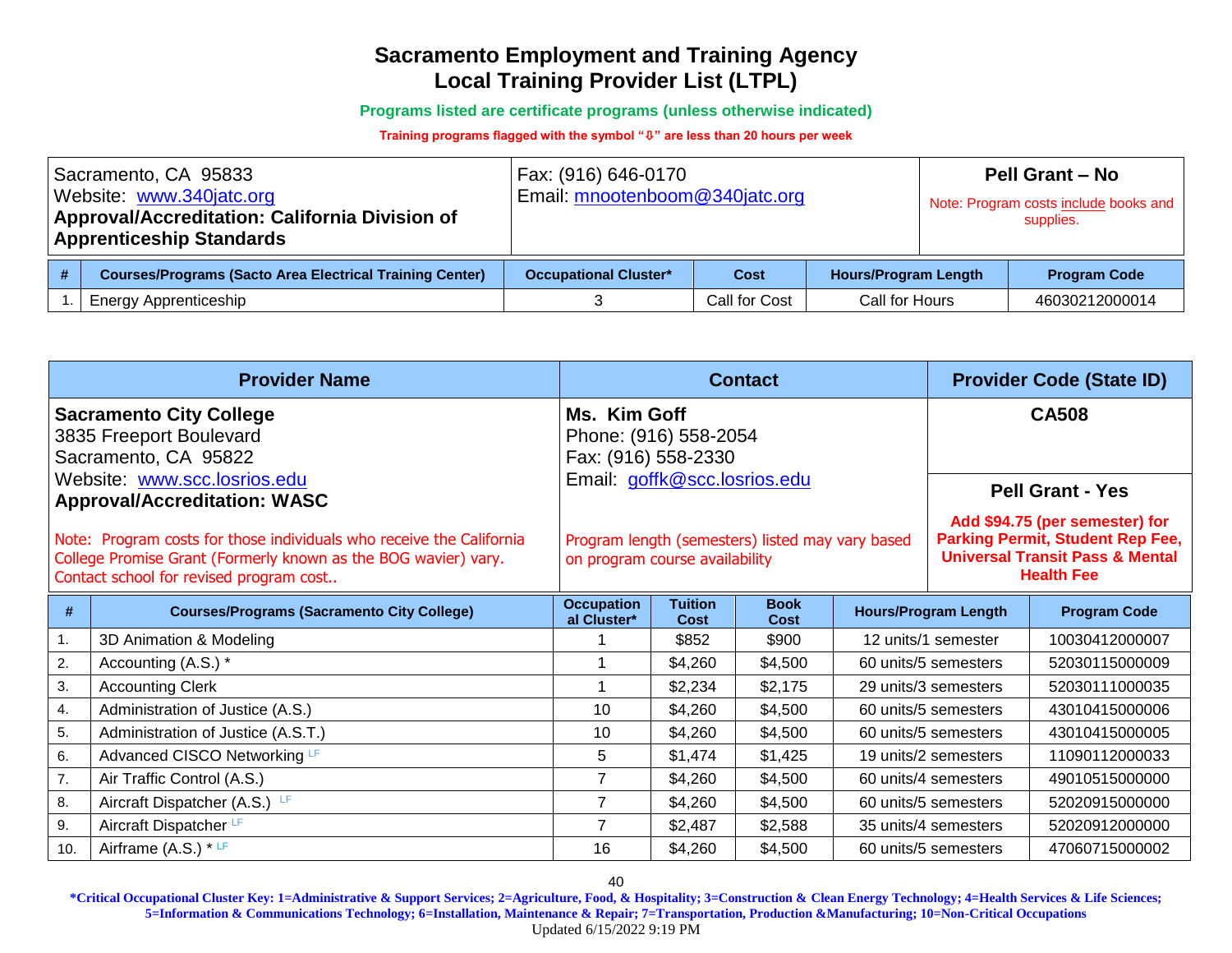**Programs listed are certificate programs (unless otherwise indicated)**

**Training programs flagged with the symbol "" are less than 20 hours per week**

| #   | <b>Courses/Programs (Sacramento City College)</b>                           | <b>Occupation</b><br>al Cluster* | <b>Tuition</b><br><b>Cost</b> | <b>Book</b><br><b>Cost</b> | <b>Hours/Program Length</b> | <b>Program Code</b> |
|-----|-----------------------------------------------------------------------------|----------------------------------|-------------------------------|----------------------------|-----------------------------|---------------------|
| 11. | Airframe * LF                                                               | 6                                | \$4,836                       | \$4,950                    | 66 units/6 semesters        | 47060712000003      |
| 12. | Applied Apparel Studies Production (A.A.)                                   | 10                               | \$4,260                       | \$4,500                    | 60 units/5 semesters        | 50040715000001      |
| 13. | Applied Apparel Studies Production *                                        | 10                               | \$852                         | \$900                      | 12 units/1 semester         | 19090112000000      |
| 14. | Architectural/Structural Drafting On Hold 03/03/21                          | 3                                | \$2,188                       | \$2,100                    | 28 units/3 semesters        | 15130312000005      |
| 15. | Architectural/Structural Drafting (A.S.) On Hold 03/03/21                   | 3                                | \$4,260                       | \$4,500                    | 60 units/5 semesters        | 15130315000002      |
| 16. | Art & Science of Nail Technology LF**                                       | 10                               | \$1,451                       | \$1,388                    | 19 units/2 semesters        | 12041012000010      |
| 17. | Athletic Coaching Certification On Hold 03/03/21                            | 10                               | \$1,474                       | \$1,425                    | 19 units/2 semesters        | 13131412000002      |
| 18. | Automated Systems Technician On Hold 03/03/21                               | 5                                | \$3,075                       | \$3,525                    | 41 units/4 semesters        | 15040612000002      |
| 19. | Automated Systems Technician (A.S.) On Hold 03/03/21                        | 5                                | \$4,260                       | \$4,500                    | 60 units/5 semesters        | 15040612000003      |
| 20. | Business, General (A.S.) *                                                  | $\mathbf{1}$                     | \$4,260                       | \$4,500                    | 60 units/5 semesters        | 52020115000028      |
| 21. | <b>Chemical Technology</b>                                                  | 10                               | \$2,188                       | \$2,100                    | 28 units/3 semesters        | 41030112000000      |
| 22. | Chemical Technology (A.S.)                                                  | 10                               | \$4,260                       | \$4,500                    | 60 units/5 semesters        | 41030111000003      |
| 23. | Child and Adolescent Development for Transfer (A.A.T.)                      | 1                                | \$4,260                       | \$4,500                    | 60 units/5 semesters        | 47060712000004      |
| 24. | Child Development with ECE Emphasis (A.A.)                                  | $\mathbf 1$                      | \$4,260                       | \$4,500                    | 60 units/5 semesters        | 19070615000003      |
| 25. | Combined Airframe and Powerplant LF                                         | 6                                | \$4,836                       | \$4,950                    | 66 units/6 semesters        | 47060712000000      |
| 26. | Combined Airframe and Powerplant (A.S.) LF                                  | 6                                | \$4,836                       | \$4,950                    | 66 units/6 semesters        | 47060715000001      |
| 27. | Commercial and Magazine Photography                                         | 10                               | \$2,902                       | \$2,775                    | 37 units/4 semesters        | 50040612000001      |
| 28. | Commercial Building Energy Auditing & Commissioning Spc On<br>Hold 03/03/21 | 10                               | \$1,474                       | \$1,425                    | 19 units/2 semesters        | 15050312000000      |
| 29. | <b>Commercial Music, Audio Production Emphasis</b>                          | 10                               | \$2,602                       | \$2,775                    | 37 units/3 semesters        | 50091312000001      |
| 30. | Commercial Music, Audio Production Emphasis (A.A.)                          | 10                               | \$4,260                       | \$4,500                    | 60 units/4 semesters        | 50091315000000      |
| 31  | Commercial Music, Business Management Emphasis                              | 10                               | \$2,280                       | \$2,250                    | 30 units/3 semesters        | 50100312000000      |
| 32. | Commercial Music, Business Management Emphasis (A.A.)                       | 10                               | \$4,260                       | \$4.500                    | 60 units/5 semesters        | 50100115000000      |
| 33. | Commercial Music, Performance Emphasis                                      | 10                               | \$2,556                       | \$2,700                    | 36 units/3 semesters        | 50090312000000      |
| 34. | Commercial Music, Performance Emphasis (A.A.)                               | 10                               | \$4.260                       | \$4.500                    | 60 units/5 semesters        | 50090315000000      |
| 35. | Commercial Music, Songwriting/Arranging Emphasis                            | 10                               | \$2,625                       | \$2,812                    | 38 units/3 semesters        | 50090412000000      |
| 36. | Commercial Music, Songwriting/Arranging Emphasis (A.A.)                     | 10                               | \$4,260                       | \$4,500                    | 60 units/5 semesters        | 50090415000002      |
| 37. | <b>Community Health Care Worker</b>                                         | 4                                | \$2,303                       | \$2,288                    | 31 units/3 semesters        | 51150412000008      |
| 38. | <b>Community Studies</b>                                                    | 4                                | \$2,188                       | \$2,100                    | 28 units/3 semesters        | 45110112000000      |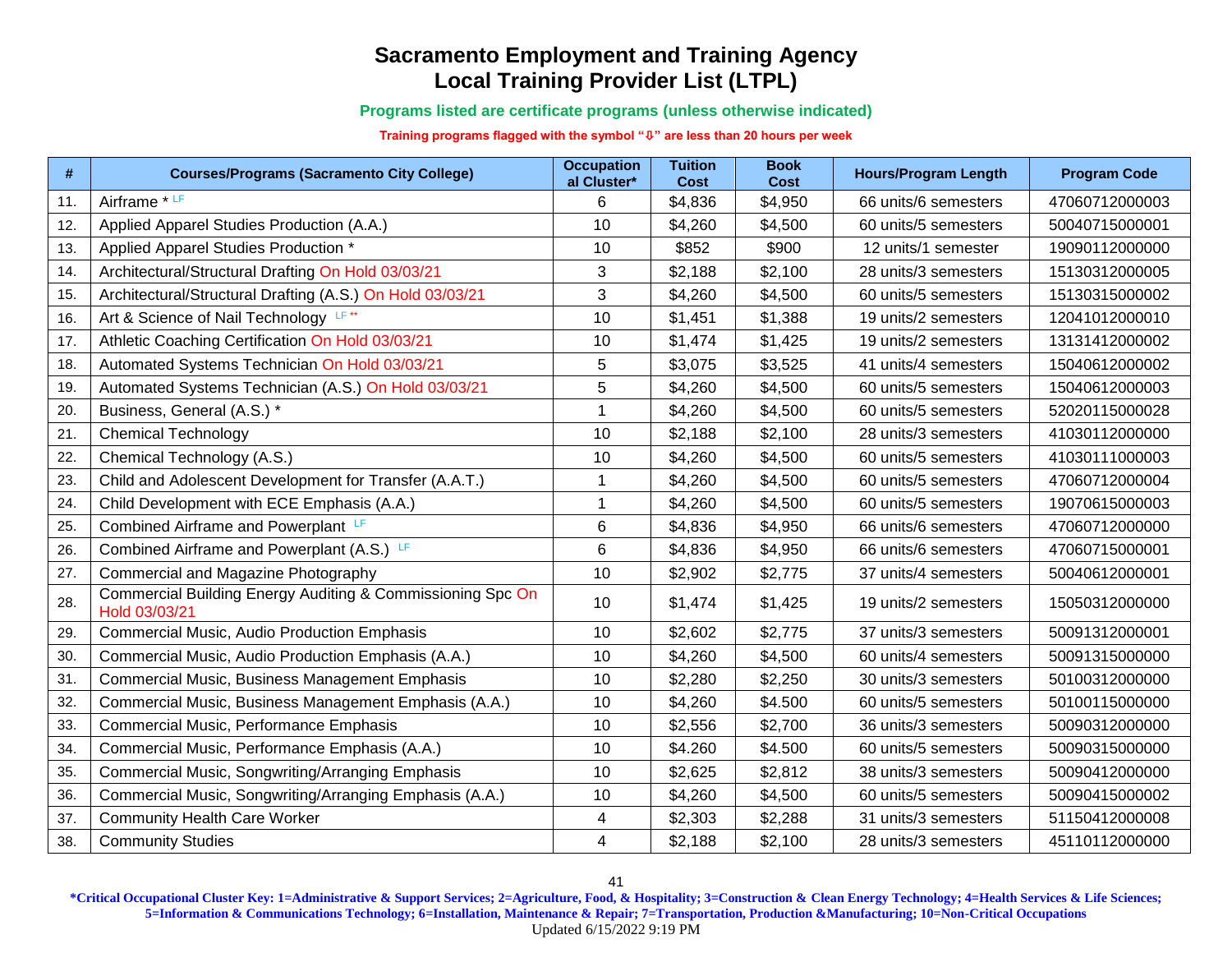**Programs listed are certificate programs (unless otherwise indicated)**

**Training programs flagged with the symbol "" are less than 20 hours per week**

| #   | <b>Courses/Programs (Sacramento City College)</b>                          | <b>Occupation</b><br>al Cluster* | <b>Tuition</b><br>Cost | <b>Book</b><br><b>Cost</b> | <b>Hours/Program Length</b> | <b>Program Code</b> |
|-----|----------------------------------------------------------------------------|----------------------------------|------------------------|----------------------------|-----------------------------|---------------------|
| 39. | Community Studies (A.A.)                                                   | 4                                | \$4,260                | \$4,500                    | 60 units/5 semesters        | 45110112000001      |
| 40. | <b>Computer Science</b>                                                    | 5                                | \$2,948                | \$2,850                    | 38 units/4 semesters        | 11070112000013      |
| 41. | Computer Science (A.S.)                                                    | 5                                | \$4,260                | \$4,500                    | 60 units/5 semesters        | 11070115000004      |
| 42. | Cosmetology                                                                | 10                               | \$3,362                | \$3,525                    | 47 units/4 semesters        | 12040112000019      |
| 43. | Cosmetology (A.S.) LF                                                      | 10                               | \$4,260                | \$4,500                    | 60 units/5 semesters        | 12040115000002      |
| 44. | <b>Customer Service</b>                                                    | 1                                | \$438                  | \$225                      | 3 units/1 semester          | 52020712000002      |
| 45. | Dental Assisting (A.S.) LF                                                 | $\overline{\mathbf{4}}$          | \$4,260                | \$4,500                    | 60 units/5 semesters        | 51060115000002      |
| 46. | Dental Assisting ** LF                                                     | 4                                | \$3,063                | \$3,037                    | 34 units/4 semesters        | 51060112000019      |
| 47. | Dental Hygiene (A.S.) ** LF                                                | 4                                | \$6,585                | \$6.825                    | 91 units/8 semesters        | 51060215000005      |
| 48. | Early Childhood Education Administration (A.A.) LF                         | 1                                | \$4,260                | \$4,500                    | 60 units/5 semesters        | 13040815000000      |
| 49. | Early Childhood Education for Transfer (A.A.T.)                            | 1                                | \$4,260                | \$4,500                    | 60 units/5 semesters        | 13120215000000      |
| 50. | Early Childhood Education Teacher (A.A.)                                   | 1                                | \$4,260                | \$4,500                    | 60 units/5 semesters        | 13121015000006      |
| 51. | Electric (Power-Lighting Systems) On Hold 03/03/21                         | 6                                | \$2,142                | \$2,025                    | 27 units/3 semesters        | 47020112000015      |
| 52. | Electric (Power-Lighting Systems) (A.S.) On Hold 03/03/21                  | 6                                | \$4,260                | \$4,500                    | 60 units/5 semesters        | 15039915000000      |
| 53. | Electronics Facilities Maintenance Technician (A.S.) * On Hold<br>03/03/21 | 5                                | \$4,260                | \$4,500                    | 60 units/5 semesters        | 47010515000000      |
| 54. | Electronics Facilities Maintenance Technician * On Hold<br>03/03/21        | 5                                | \$2,395                | \$3,825                    | 51 units/5 semesters        | 47010512000009      |
| 55. | Electronics Mechanic ** On Hold 03/03/21                                   | 6                                | \$2,280                | \$2,250                    | 30 units/3 semesters        | 47010112000003      |
| 56. | <b>Engineering Design Technology</b>                                       | 1                                | \$3,086                | \$3,075                    | 41 units/4 semesters        | 15150212000000      |
| 57. | Engineering Design Technology (A.S.)                                       | $\mathbf 1$                      | \$4,260                | \$4,500                    | 60 units/5 semesters        | 15150215000000      |
| 58. | Family and Consumer Science (A.A.) *                                       | $\mathbf{1}$                     | \$4,260                | \$4,500                    | 60 units/5 semesters        | 19010115000000      |
| 59. | Family Child Care LF                                                       | $\mathbf{1}$                     | \$1,290                | \$1,125                    | 15 units/2 semesters        | 19070912000027      |
| 60. | <b>Field Ecology</b>                                                       | 10                               | \$1,104                | \$1,746                    | 24 units/2 semesters        | 26130112000002      |
| 61. | Fitness Instructor Certification On Hold 03/03/21                          | 10                               | \$1,566                | \$1,575                    | 21 units/2 semesters        | 31050112000003      |
| 62. | Flight Technology (A.S.) LF                                                | $\overline{7}$                   | \$4,260                | \$4,500                    | 60 units/5 semesters        | 36011915000000      |
| 63. | Flight Technology LF                                                       | $\overline{7}$                   | \$2,326                | \$2,325                    | 31 units/3 semesters        | 36011912000000      |
| 64. | Front End Developer                                                        | 5                                | \$2,050                | \$1,875                    | 25 units/3 semesters        | 11080112000030      |
| 65. | Full Charge Bookkeeper *                                                   | 1                                | \$3,316                | \$3,450                    | 46 units/4 semesters        | 52030212000057      |
| 66. | Game Design                                                                | 10                               | \$1,566                | \$1,575                    | 21 units/2 semesters        | 50040112000000      |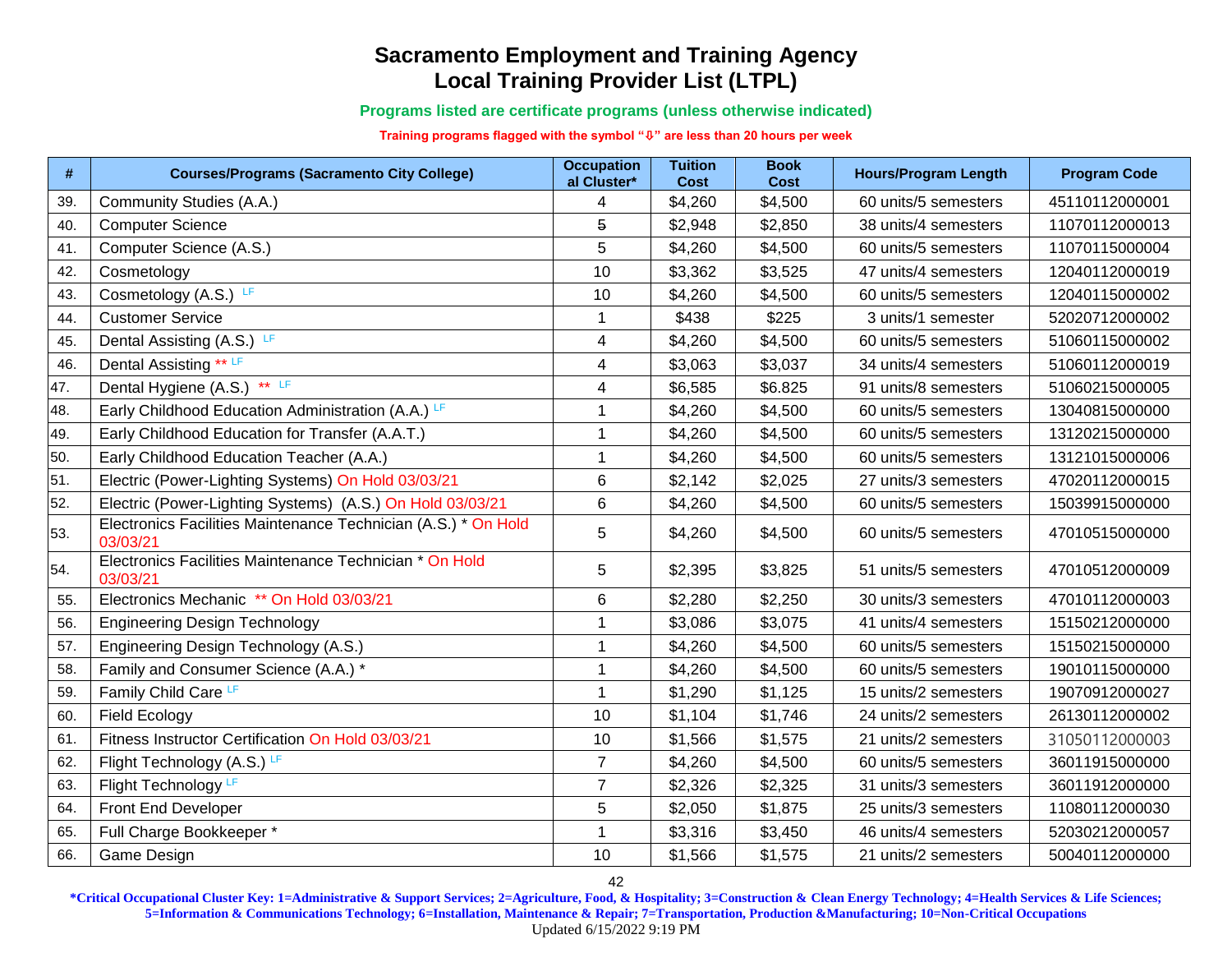**Programs listed are certificate programs (unless otherwise indicated)**

**Training programs flagged with the symbol "" are less than 20 hours per week**

| #   | <b>Courses/Programs (Sacramento City College)</b>     | <b>Occupation</b><br>al Cluster* | <b>Tuition</b><br><b>Cost</b> | <b>Book</b><br><b>Cost</b> | <b>Hours/Program Length</b> | <b>Program Code</b> |
|-----|-------------------------------------------------------|----------------------------------|-------------------------------|----------------------------|-----------------------------|---------------------|
| 67. | Gerontology                                           | 4                                | \$1,428                       | \$1,350                    | 18 units/2 semesters        | 30110122000000      |
| 68. | Gerontology (A.S.)                                    | 4                                | \$4,260                       | \$4,500                    | 60 units/5 semesters        | 30110115000002      |
| 69. | <b>Graphic Communication</b>                          | 5                                | \$2,280                       | \$2,250                    | 30 units/3 semesters        | 10030112000002      |
| 70. | Graphic Communication (A.S.)                          | $\overline{5}$                   | \$4,260                       | \$4,500                    | 60 units/5 semesters        | 10030115000001      |
| 71. | Graphic Design **                                     | 10                               | \$1,658                       | \$1,725                    | 23 units/2 semesters        | 50040912000008      |
| 72. | <b>HVAC Systems Design</b>                            | 6                                | \$2,280                       | \$2,250                    | 30 units/3 semesters        | 15050112000008      |
| 73. | HVAC Systems Design (A.S.)                            | $\,6$                            | \$4,260                       | \$4,500                    | 60 units/5 semesters        | 15050115000000      |
| 74. | Infant Care and Education Teacher * LF                | $\mathbf 1$                      | \$2,280                       | \$2,250                    | 30 units/3 semesters        | 13120912000001      |
| 75. | Information Processing (A.S.)                         | 5                                | \$4,260                       | \$4,500                    | 60 units/5 semesters        | 11100615000004      |
| 76. | <b>Information Processing Specialist</b>              | $\mathbf 5$                      | \$2,142                       | \$2,025                    | 27 units/3 semesters        | 11030112000005      |
| 77. | Information Processing Technician LF                  | 5                                | \$1,290                       | \$1,125                    | 15 units/2 semesters        | 52040712000023      |
| 78. | Information Systems Security (A.S.) LF                | $\sqrt{5}$                       | \$4,260                       | \$4,500                    | 60 units/5 semesters        | 11100315000002      |
| 79. | Information Systems Security LF                       | 5                                | \$1,612                       | \$1,650                    | 22 units/2 semesters        | 11100312000010      |
| 80. | Journalism (A.A.) On Hold 03/03/21                    | 10                               | \$4,260                       | \$4,500                    | 60 units/5 semesters        | 09040115000002      |
| 81. | Journalism (A.A.T.) * On Hold 03/03/21                | 10                               | \$4,260                       | \$4,500                    | 60 units/5 semesters        | 09040115000003      |
| 82. | Library and Information Technology                    | 5                                | \$1,681                       | \$1,763                    | 24 units/3 semesters        | 25010112000000      |
| 83. | Library and Information Technology (A.S.)             | $\sqrt{5}$                       | \$4,260                       | \$4,500                    | 60 units/5 semesters        | 25010115000000      |
| 84. | LVN-RN 30-unit Option * LF                            | $\overline{\mathbf{4}}$          | \$4,836                       | \$4,950                    | 66 units/6 semesters        | 51160112000001      |
| 85. | Management                                            | 1                                | \$1,428                       | \$1,350                    | 18 units/2 semesters        | 52070312000012      |
| 86. | Management (A.S.) *                                   | $\mathbf 1$                      | \$4,260                       | \$4,500                    | 60 units/5 semesters        | 52070315000004      |
| 87. | <b>Management Information Science</b>                 | $\mathbf{1}$                     | \$2,510                       | \$2,625                    | 35 units/3 semesters        | 52120112000002      |
| 88. | Management Information Science (A.S.)                 | $\mathbf 1$                      | \$4,260                       | \$4,500                    | 60 units/5 semesters        | 52120115000001      |
| 89. | Marketing                                             | $\mathbf{1}$                     | \$1,428                       | \$1,350                    | 18 units/2 semesters        | 52140112000010      |
| 90. | Marketing (A.S.) *                                    | 10                               | \$4,260                       | \$4,500                    | 60 units/5 semesters        | 52140115000000      |
| 91. | Marketing, Advertising (A.S.) *                       | 10                               | \$4,260                       | \$4,500                    | 60 units/5 semesters        | 09090315000000      |
| 92  | $\star\star$ LF<br>Mechanical (HVAC/Plumbing Systems) | 6                                | \$2,234                       | \$2,175                    | 29 units/3 semesters        | 15080512000001      |
| 93. | Mechanical (HVAC/Plumbing Systems) (A.S.)             | 6                                | \$4,260                       | \$4,500                    | 60 units/5 semesters        | 15080515000000      |
| 94. | Mechanical Electrical Technology (A.S.) *             | 6                                | \$4,260                       | \$4,500                    | 60 units/5 semesters        | 15040315000000      |
| 95. | Mechanical Electrical Technology *                    | 6                                | \$3,408                       | \$3,600                    | 48 units/4 semesters        | 15040312000000      |

43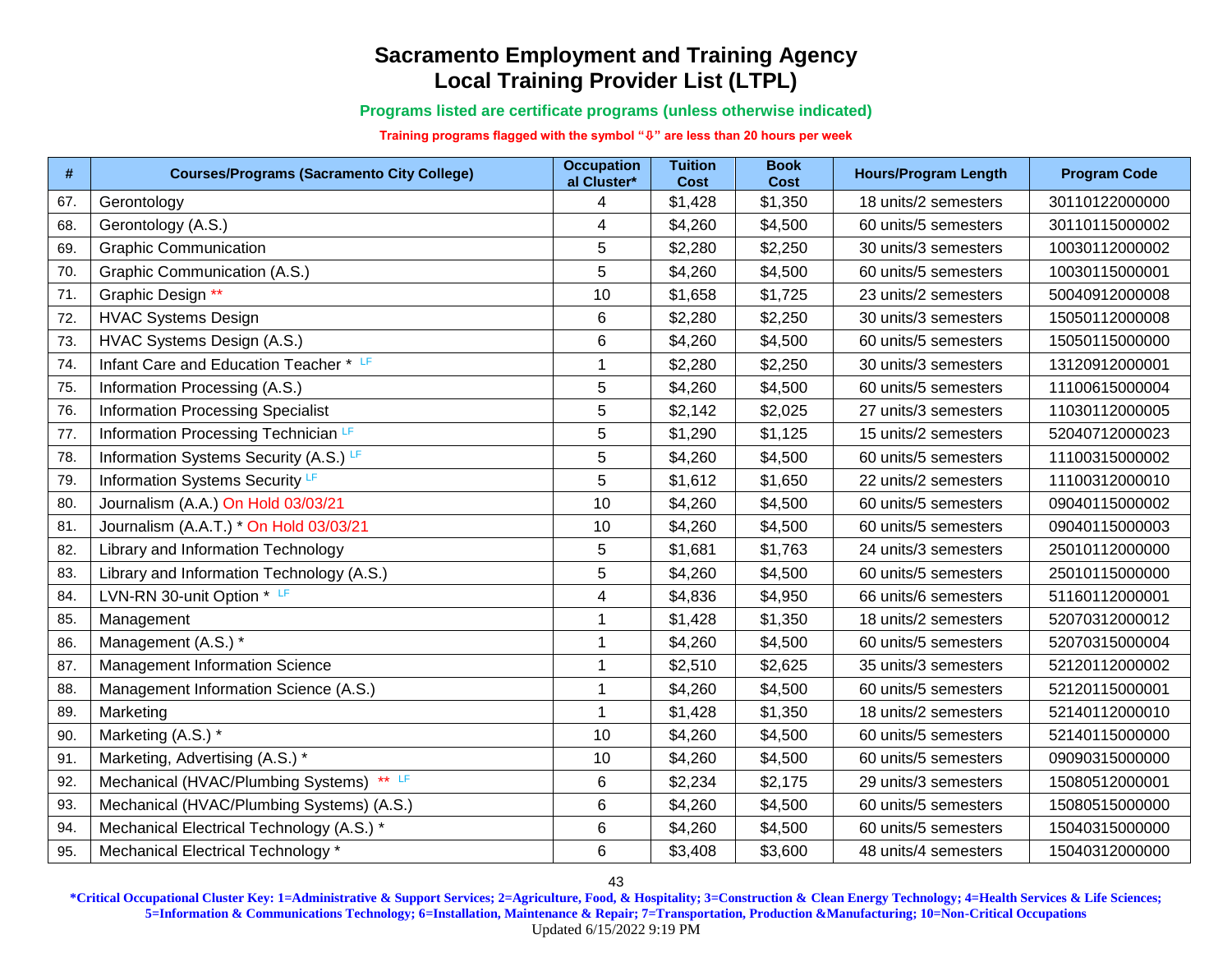**Programs listed are certificate programs (unless otherwise indicated)**

**Training programs flagged with the symbol "" are less than 20 hours per week**

| $\#$ | <b>Courses/Programs (Sacramento City College)</b> | <b>Occupation</b><br>al Cluster* | <b>Tuition</b><br><b>Cost</b> | <b>Book</b><br><b>Cost</b> | <b>Hours/Program Length</b> | <b>Program Code</b> |
|------|---------------------------------------------------|----------------------------------|-------------------------------|----------------------------|-----------------------------|---------------------|
| 96.  | Mechanical Systems Technician *                   | 6                                | \$1,704                       | \$1,800                    | 24 units/2 semesters        | 15080512000003      |
| 97.  | Microcomputer Technician (A.S.) *                 | 5                                | \$4,260                       | \$4,500                    | 60 units/5 semesters        | 47010415000000      |
| 98.  | Microcomputer Technician *                        | 5                                | \$2,902                       | \$2,775                    | 37 units/4 semesters        | 47010412000023      |
| 99.  | Multimedia News Specialist *                      | 5                                | \$2,188                       | \$2,100                    | 28 units/3 semesters        | 09040112000001      |
| 100  | <b>Network Administration</b>                     | 5                                | \$2,188                       | \$2,100                    | 28 units/3 semesters        | 11100112000028      |
| 101  | Network Administration (A.S.)                     | 5                                | \$4,260                       | \$4,500                    | 60 units/5 semesters        | 11100115000006      |
| 102. | Network Design (A.S.) *                           | 5                                | \$4,260                       | \$4,500                    | 60 units/5 semesters        | 11100115000005      |
| 103. | Network Design *                                  | 5                                | \$2,487                       | \$2,588                    | 35 units/3 semesters        | 11100112000027      |
| 104  | Nursing, Registered (A.S.) LF                     | 4                                | \$5,550                       | \$5,625                    | 75 units/7 semesters        | 51160115000007      |
| 105. | Nursing, Vocational LF                            | 4                                | \$3,846                       | \$3,825                    | 51 units/5 semesters        | 51390112000012      |
| 106. | Nursing, Vocational (A.S.) LF                     | 4                                | \$4,260                       | \$4,500                    | 60 units/5 semesters        | 51390115000006      |
| 107  | Occupational Therapy Assistant (A.S.) ** LF       | 4                                | \$5,688                       | \$5,850                    | 49 units/4 semesters        | 51080315000001      |
| 108. | PC Support *                                      | 5                                | \$2,395                       | \$2,438                    | 33 units/3 semesters        | 11100612000024      |
| 109. | Photography                                       | 10                               | \$1,474                       | \$1,425                    | 19 units/2 semesters        | 50060512000003      |
| 110. | Photography (A.A.)                                | 10                               | \$4,260                       | \$4,500                    | 60 units/5 semesters        | 50060515000000      |
| 111  | Physical Therapist Assistant (A.S.) ** LF         | 4                                | \$4,790                       | \$4,875                    | 65 units/6 semesters        | 51080615000005      |
| 112. | Portrait and Wedding Photography                  | 10                               | \$2,994                       | \$2,925                    | 39 units/4 semesters        | 50060512000010      |
| 113. | Powerplant $(A.S.) * LF$                          | 6                                | \$4,260                       | \$4,500                    | 60 units/5 semesters        | 47060815000000      |
| 114. | Powerplant * LF                                   | 6                                | \$4,168                       | \$4,350                    | 58 units/5 semesters        | 47060812000002      |
| 115. | Pre-Allied Health and Nursing                     | 4                                | \$1,520                       | \$1,500                    | 20 units/2 semesters        | 51000012000002      |
| 116. | Pre-Allied Health and Nursing (A.S.)              | 4                                | \$5,066                       | \$5,325                    | 71 units/6 semesters        | 51000015000002      |
| 117. | Programming *                                     | 5                                | \$2,050                       | \$1,875                    | 25 units/3 semesters        | 11020112000026      |
| 118. | Railroad Operations ** On Hold 03/03/21           | $\overline{7}$                   | \$1,474                       | \$1,425                    | 19 units/2 semesters        | 49020812000000      |
| 119. | Railroad Operations (A.S.) ** On Hold 03/03/21    | $\overline{7}$                   | \$4,260                       | \$4,500                    | 60 units/5 semesters        | 49020815000000      |
| 120. | Real Estate (A.S.) LF                             | 10                               | \$4,260                       | \$4,500                    | 60 units/5 semesters        | 52150125000000      |
| 121  | Real Estate LF                                    | 10                               | \$2,994                       | \$3,825                    | 39 units/4 semesters        | 52150122000000      |
| 122. | School Age Care and Education Teacher * LF        | $\mathbf{1}$                     | \$2,096                       | \$1,950                    | 26 units/3 semesters        | 13120212000000      |
| 123. | Small Business Management (A.S.) *                | 10                               | \$4,260                       | \$4,500                    | 60 units/5 semesters        | 52070315000003      |
| 124. | Small Business Management *                       | 10                               | \$1,566                       | \$1,575                    | 21 units/2 semesters        | 52070312000011      |

**\*Critical Occupational Cluster Key: 1=Administrative & Support Services; 2=Agriculture, Food, & Hospitality; 3=Construction & Clean Energy Technology; 4=Health Services & Life Sciences; 5=Information & Communications Technology; 6=Installation, Maintenance & Repair; 7=Transportation, Production &Manufacturing; 10=Non-Critical Occupations** Updated 6/15/2022 9:19 PM

44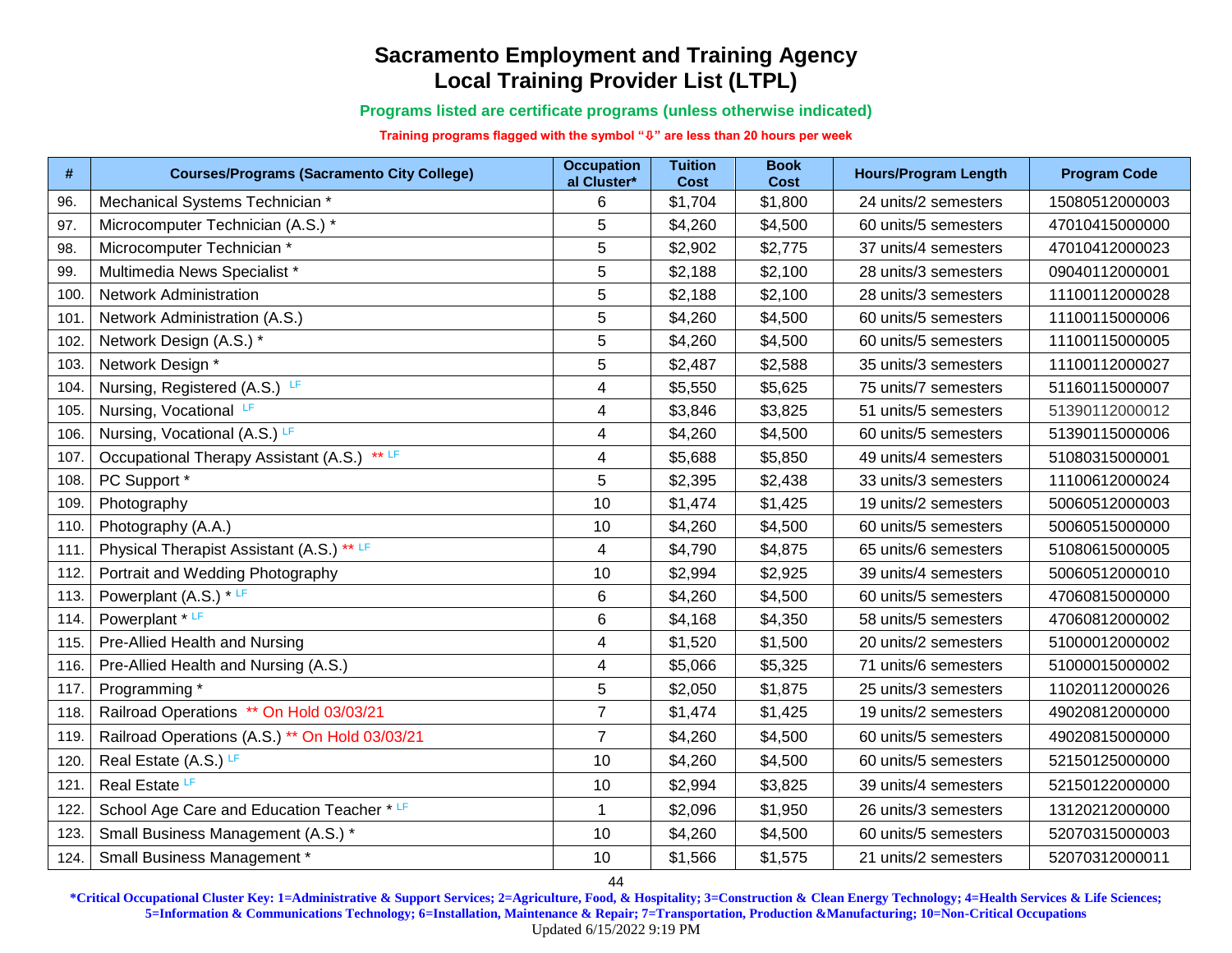**Programs listed are certificate programs (unless otherwise indicated)**

**Training programs flagged with the symbol "" are less than 20 hours per week**

| #    | <b>Courses/Programs (Sacramento City College)</b>     | <b>Occupation</b><br>al Cluster* | <b>Tuition</b><br>Cost | <b>Book</b><br>Cost | <b>Hours/Program Length</b> | <b>Program Code</b> |
|------|-------------------------------------------------------|----------------------------------|------------------------|---------------------|-----------------------------|---------------------|
| 125. | Surveying (Geomatics) (A.S.) LF On Hold 03/03/21      | 10                               | \$4,260                | \$4,500             | 60 units/5 semesters        | 15110215000000      |
| 126. | Surveying (Geomatics) LF On Hold 03/03/21             | 10                               | \$2,096                | \$1,950             | 26 units/3 semesters        | 15110212000002      |
| 127  | Telecommunications Technician On Hold 03/03/21        | 5                                | \$3,086                | \$3,075             | 41 units/4 semesters        | 15030512000002      |
| 128. | Telecommunications Technician (A.S.) On Hold 03/03/21 | 5                                | \$4,260                | \$4,500             | 60 units/5 semesters        | 15030515000000      |
| 129. | Theatre Arts, Film Production                         | 10                               | \$1,428                | \$1,350             | 18 units/2 semesters        | 50060212000010      |
| 130. | Theatre Arts, Technical Production Emphasis (A.A.)    | 10                               | \$4,260                | \$4,500             | 60 units/5 semesters        | 50050215000000      |
| 131  | User Interface and Web Design **                      | 5                                | \$2,280                | \$2,250             | 30 units/3 semesters        | 11080112000017      |
| 132. | Visual Journalism *                                   |                                  | \$2,334                | \$2,175             | 29 units/3 semesters        | 09040112000000      |
| 133. | Web Developer                                         | 5                                | \$2,994                | \$2,925             | 39 units/4 semesters        | 11100412000009      |
| 134. | Web Developer (A.S.)                                  | 5                                | \$4,260                | \$4,500             | 60 units/5 semesters        | 11100415000002      |
| 135. | <b>Web Production Specialist</b>                      | 5                                | \$1,474                | \$1,425             | 19 units/2 semesters        | 11100422000003      |

**\* Program requires pre-requisite class or placement through assessment testing** 

**\*\* Additional supplies or materials may be required**

**LF Program has additional licensing fee**

| <b>Provider Name</b><br><b>Contact</b>                                     |                                                                                                      |                                                                                                                          |                                 |      | <b>Provider Code (State ID)</b> |                                                              |
|----------------------------------------------------------------------------|------------------------------------------------------------------------------------------------------|--------------------------------------------------------------------------------------------------------------------------|---------------------------------|------|---------------------------------|--------------------------------------------------------------|
|                                                                            | Sacramento City USD - Charles A. Jones Career &<br><b>Education Center</b><br>5451 Lemon Hill Avenue | Ms. Eileen Prince<br>Phone: (916) 395-5802 ext. 701059<br>Fax: (916) 433-2635<br>Email: Eileen-prince@sac-city.k12.ca.us |                                 |      | <b>CA193</b>                    |                                                              |
| Sacramento, CA 95824<br>Website: www.scusd.edu                             |                                                                                                      |                                                                                                                          |                                 |      |                                 | <b>Pell Grant - Yes</b>                                      |
| <b>Approval/Accreditation: Council on Occupational</b><br><b>Education</b> |                                                                                                      |                                                                                                                          |                                 |      |                                 | Note: Program costs reflected include<br>books and supplies. |
|                                                                            |                                                                                                      |                                                                                                                          |                                 |      |                                 | Program Costs updated: 05/20/2022                            |
|                                                                            | <b>Courses/Programs (Sacto City USD - Charles A. Jones)</b>                                          |                                                                                                                          | <b>Occupational</b><br>Cluster* | Cost | <b>Hours/Program Length</b>     | <b>Program Code</b>                                          |
|                                                                            |                                                                                                      |                                                                                                                          | 45                              |      |                                 |                                                              |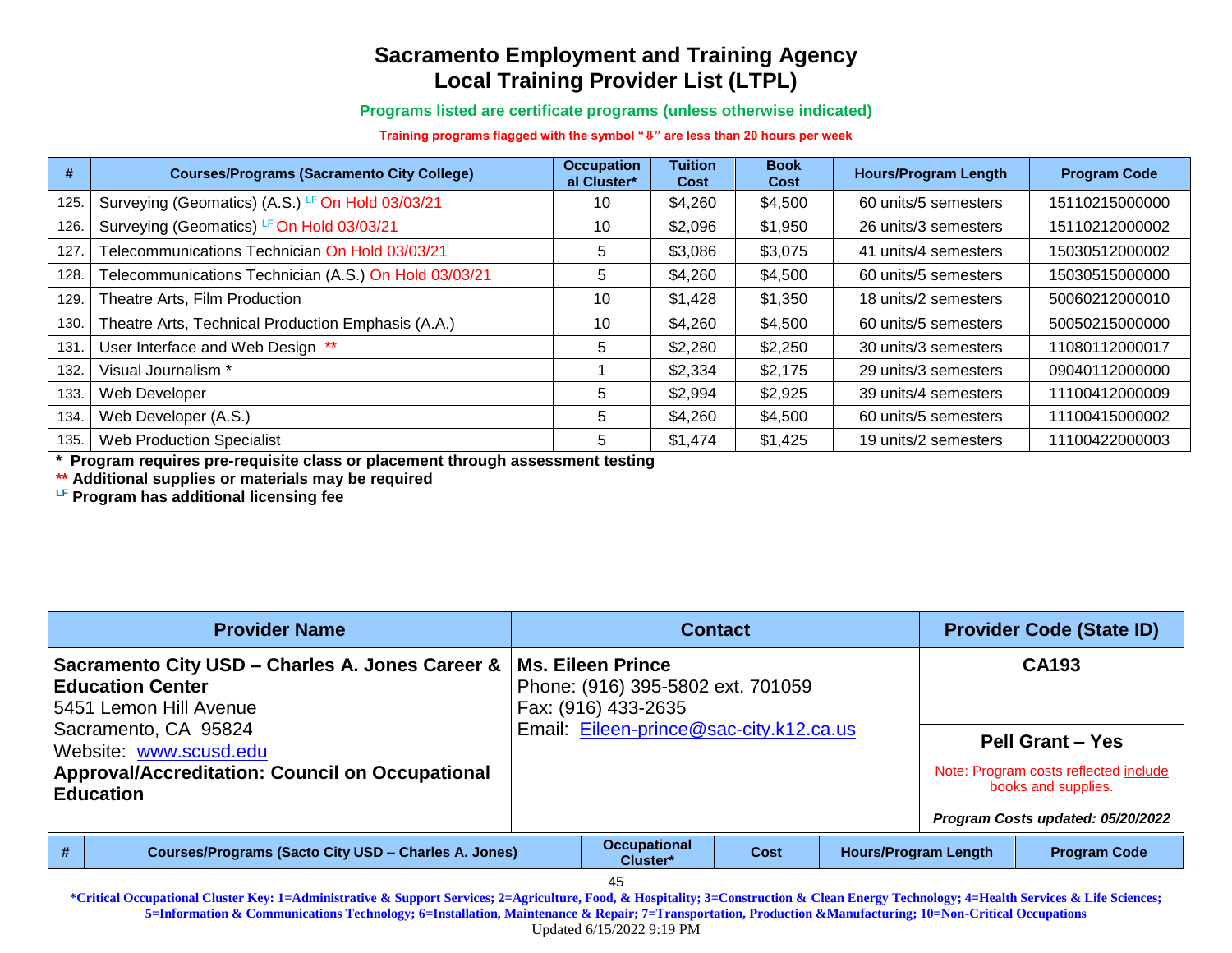#### **Programs listed are certificate programs (unless otherwise indicated)**

#### **Training programs flagged with the symbol "" are less than 20 hours per week**

| #  | <b>Courses/Programs (Sacto City USD - Charles A. Jones)</b>                                           | <b>Occupational</b><br>Cluster* | Cost     | <b>Hours/Program Length</b> | <b>Program Code</b> |
|----|-------------------------------------------------------------------------------------------------------|---------------------------------|----------|-----------------------------|---------------------|
|    | <b>Forklift Operator Training</b>                                                                     |                                 | \$165    | 6 hours/1 day               | 49999900000003      |
|    | Heating, Air Conditioning, Ventilation and Refrigeration Maintenance<br>Technology/ Technician (HVAC) |                                 | \$9,655  | 990 hours/33 weeks          | 47020111000009      |
| 3. | Manufacturing Pre-Apprenticeship                                                                      |                                 | \$600    | 90 hours/5 weeks            | 15061300000010      |
| 4. | Medical/Clinical Assistant                                                                            |                                 | \$7,331  | 990 hours/33 weeks          | 51089911000018      |
| 5. | <b>Nursing Assistant</b>                                                                              |                                 | \$600    | 192 hours/5 weeks           | 51390211000019      |
| 6. | Pharmacy Technician LF                                                                                |                                 | \$10,570 | 1080 hours/36 weeks         | 51080511000015      |
|    | <b>Vocational Nursing</b>                                                                             |                                 | \$23,004 | 1408 hours/35 weeks         | 51390111000006      |
| 8. | <b>Vocational Nursing Prerequisites</b>                                                               |                                 | \$2,584  | 238 hours/5 weeks           | 51399911000007      |

**LF** Excludes - State Board of Pharmacy License Application Fee - Department of Justice Fingerprint Fee

\* Requires pre-pequisite course prior to enrollment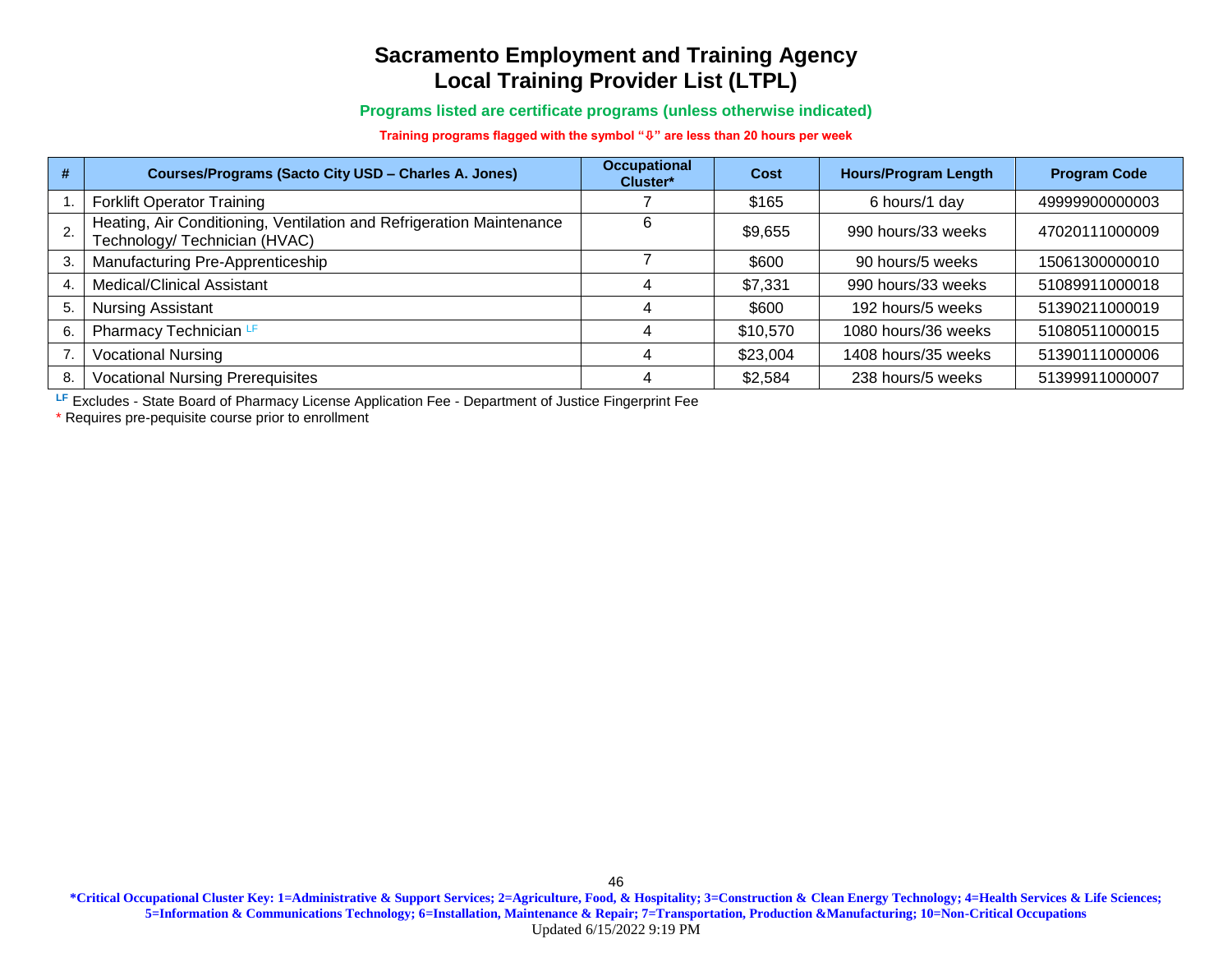**Programs listed are certificate programs (unless otherwise indicated)**

**Training programs flagged with the symbol "" are less than 20 hours per week**

|                 | <b>Provider Name</b>                                                                                                                                                         |                                                                                                                                           | <b>Contact</b> |                             |  | <b>Provider Code (State ID)</b>                                                                                                                                                               |  |
|-----------------|------------------------------------------------------------------------------------------------------------------------------------------------------------------------------|-------------------------------------------------------------------------------------------------------------------------------------------|----------------|-----------------------------|--|-----------------------------------------------------------------------------------------------------------------------------------------------------------------------------------------------|--|
|                 | Sacramento State - College of Continuing Ed.<br>3000 State University Drive East<br>Sacramento, CA 95819<br>Website: www.cce.csus.edu<br><b>Approval/Accreditation: WASC</b> | Ms. Kim Smith or Ms. Emelina Logan<br>Phone: (916) 278-4433 x2/278-7770<br>Fax: (916) 278-4601<br>Email: kasmith@csus.edu/logane@csus.edu |                |                             |  | <b>CA181</b><br><b>Pell Grant - No</b><br>Note: Application Fee, Program costs<br>reflected include books, materials,<br>Registration Fee & Certificate Fee.<br>Program fees updated 01/2//22 |  |
| #               | Courses/Programs (Sacramento State - College of Cont. Ed.)                                                                                                                   | <b>Occupational Cluster*</b>                                                                                                              | <b>Cost</b>    | <b>Hours/Program Length</b> |  | <b>Program Code</b>                                                                                                                                                                           |  |
| 1.              | Adult Learning Disabilities/Cert of Academic Achievement V                                                                                                                   | 5                                                                                                                                         | \$5,430        | 225 hours/52 weeks          |  | 51231022000000                                                                                                                                                                                |  |
| 2.              | Bachelor of Science in Career and Technical Studies                                                                                                                          |                                                                                                                                           | \$21,470       | 45 hours/78 weeks           |  | 13040311000001                                                                                                                                                                                |  |
| 3.              | Business Analyst Certificate Program ↓                                                                                                                                       | 5                                                                                                                                         | \$2,688        | 92 hours/18 weeks           |  | 52120612000000                                                                                                                                                                                |  |
| 4.              | Community College Faculty Preparation $\overline{\Psi}$                                                                                                                      | 10                                                                                                                                        | \$4,050        | 180 hours/52 weeks          |  | 13040722000000                                                                                                                                                                                |  |
| 5.              | Crime and Intelligence Analysis $\overline{\Phi}$                                                                                                                            |                                                                                                                                           | \$3,807        | 148 hours/19 weeks          |  | 43011817000000                                                                                                                                                                                |  |
| 6.              | Dropout Prevention Specialist - Distance Learning ↓                                                                                                                          |                                                                                                                                           | \$2,840        | 180 hours/36 weeks          |  | 13041122000000                                                                                                                                                                                |  |
| 7.              | Emergency Medical Technician - Basic $\overline{\Psi}$                                                                                                                       | 4                                                                                                                                         | \$1,700        | 144 hours/9 weeks           |  | 51090411000011                                                                                                                                                                                |  |
| 8.              | Human Resource Management ↓                                                                                                                                                  |                                                                                                                                           | \$2,798        | 110 hours/27 weeks          |  | 52100112000003                                                                                                                                                                                |  |
| 9.              | Instructional Design for eLearning                                                                                                                                           | 10                                                                                                                                        | \$3,255        | 93 hours/26 weeks           |  | 13050111000000                                                                                                                                                                                |  |
| 10 <sub>1</sub> | International Masters of Business Administration                                                                                                                             |                                                                                                                                           | \$29,520       | 780 hours/52 weeks          |  | 52110117000000                                                                                                                                                                                |  |
| 11              | Lean Six Sigma Green Belt                                                                                                                                                    | 10                                                                                                                                        | \$3,280        | 80 hours/17 weeks           |  | 52020111000039                                                                                                                                                                                |  |
| 12.             | Meeting & Event Planning Certificate $\Phi$                                                                                                                                  |                                                                                                                                           | \$2,875        | 115 hours/35 weeks          |  | 52090712000000                                                                                                                                                                                |  |
| 13.             | Paramedic $\overline{\Psi}$                                                                                                                                                  | 4                                                                                                                                         | \$18,130       | 528 hours/52-78 weeks       |  | 51090412000020                                                                                                                                                                                |  |
| 14              | Project Management <b>↓</b>                                                                                                                                                  | 10                                                                                                                                        | \$3,240        | 108 hours/29 weeks          |  | 52021112000002                                                                                                                                                                                |  |
| 15              | Project Management Exam Prep (PMP) - cohort only $\sqrt{\Phi}$                                                                                                               | 10                                                                                                                                        | \$600          | 21 hours/4 weeks            |  | 52021111000017                                                                                                                                                                                |  |
| 16              | Wastewater Treatment Plant Operator $\overline{\Psi}$                                                                                                                        | 3                                                                                                                                         | \$2,883        | 270 hours/52 weeks          |  | 15050632000000                                                                                                                                                                                |  |
| 17.             | Water Treatment Plant Operations Specialist                                                                                                                                  | 3                                                                                                                                         | \$2,965        | 270 hours/72 weeks          |  | 15050632000001                                                                                                                                                                                |  |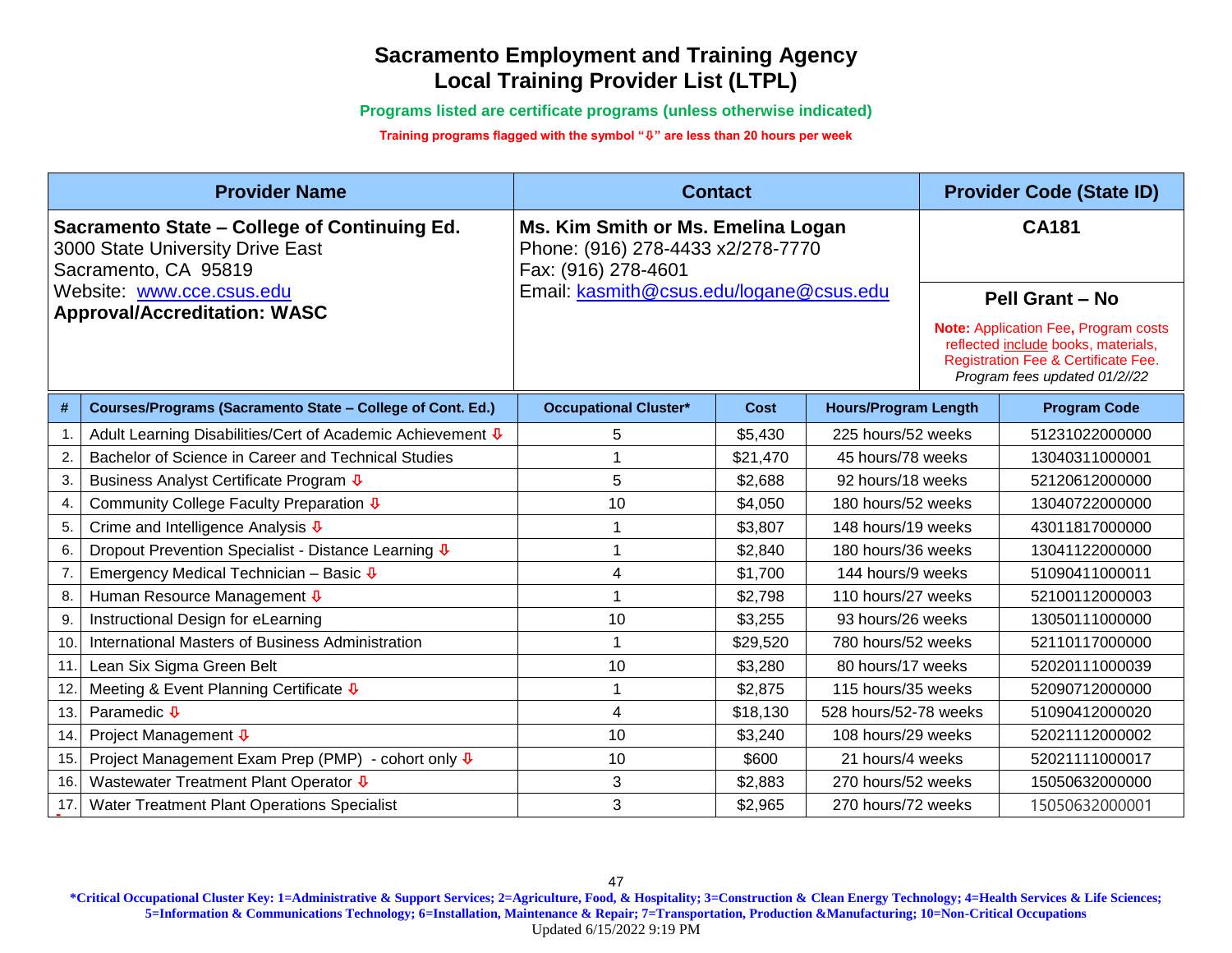**Programs listed are certificate programs (unless otherwise indicated)**

#### **Training programs flagged with the symbol "" are less than 20 hours per week**

|                                                                                                                                                                      | <b>Provider Name</b>                                    | <b>Contact</b>                                                                                                | <b>Provider Code (State ID)</b> |                             |  |                                                                                                   |
|----------------------------------------------------------------------------------------------------------------------------------------------------------------------|---------------------------------------------------------|---------------------------------------------------------------------------------------------------------------|---------------------------------|-----------------------------|--|---------------------------------------------------------------------------------------------------|
| <b>San Joaquin Valley College</b><br>11050 Olson Drive, Suite 210<br>Rancho Cordova, CA 95670<br>Website: www.SJVC.edu<br><b>Approval/Accreditation: ACCJC, BPPE</b> |                                                         | <b>Mr. Jeff Rutherford</b><br>Phone: (916) 638-7582<br>Fax: (916) 638-7553<br>Email: jeff.rutherford@sjvc.edu |                                 |                             |  | CA318<br><b>Pell Grant - Yes</b><br>Note: Program costs reflected includes<br>books and supplies. |
|                                                                                                                                                                      |                                                         |                                                                                                               |                                 |                             |  |                                                                                                   |
| #                                                                                                                                                                    | <b>Courses/Programs (San Joaquin Valley College)</b>    | <b>Occupational Cluster*</b>                                                                                  | Cost                            | <b>Hours/Program Length</b> |  | <b>Program Code</b>                                                                               |
|                                                                                                                                                                      | Respiratory Therapy - Online Bachelor of Science degree |                                                                                                               | \$20,150                        | 1080 hours/60 weeks         |  | 51081256000000                                                                                    |
| 2.                                                                                                                                                                   | <b>Surgical Technology</b>                              | 4                                                                                                             | \$39,040                        | 1530 hours/64 weeks         |  | 51090911000006                                                                                    |

|    | <b>Provider Name</b>                                                                  | <b>Contact</b>                                                               |                                 |             |  | <b>Provider Code (State ID)</b> |                                                                                                                       |
|----|---------------------------------------------------------------------------------------|------------------------------------------------------------------------------|---------------------------------|-------------|--|---------------------------------|-----------------------------------------------------------------------------------------------------------------------|
|    | San Juan Adult School – Sunrise Tech<br>7322 Sunrise Blvd<br>Citrus Heights, CA 95610 | <b>Ms. Kristine Hargrave</b><br>Phone: (916) 971-7654<br>Fax: (916) 971-7695 |                                 |             |  |                                 | <b>CA198</b>                                                                                                          |
|    | Website: www.sanjuan.edu/adulted<br><b>Approval/Accreditation: WASC</b>               | Email: kristine.hargrave@sanjuan.edu                                         |                                 |             |  | <b>Pell Grant - No</b>          |                                                                                                                       |
|    |                                                                                       |                                                                              |                                 |             |  |                                 | Note: Program costs reflected do not<br>include books and supplies unless<br>noted.<br>Program Costs updated: 7/26/19 |
| #  | <b>Courses/Programs (San Juan Adult School - Sunrise)</b>                             |                                                                              | <b>Occupational</b><br>Cluster* | <b>Cost</b> |  | <b>Hours/Program Length</b>     | <b>Program Code</b>                                                                                                   |
|    | Clinical Medical Assistant- days (books not included)                                 |                                                                              | 4                               | \$890       |  | 260 hours/15 weeks              | 51080111000039                                                                                                        |
| 2. | Introduction to Medical Terminology (books not included) ↓                            |                                                                              | 4                               | \$180       |  | 85 hours/15 weeks               | 51070711000009                                                                                                        |
| 3. | Medical Coding $\overline{\Psi}$                                                      |                                                                              | 4                               | \$440       |  | 171 hours/17 weeks              | 51071312000035                                                                                                        |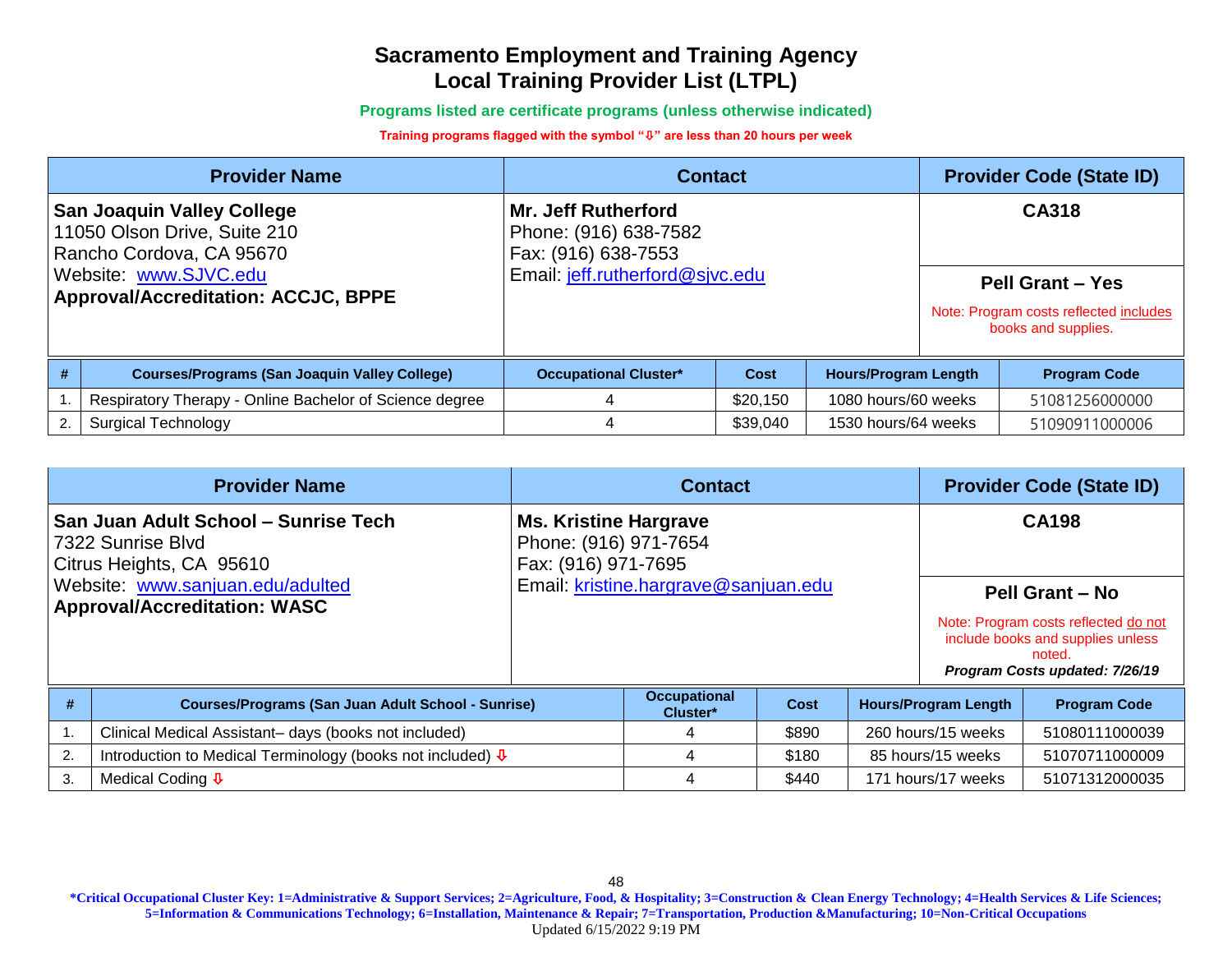**Programs listed are certificate programs (unless otherwise indicated)**

#### **Training programs flagged with the symbol "" are less than 20 hours per week**

|                                                                                                                       | <b>Provider Name</b>            | <b>Contact</b>                                                                                                                                                                     |         | <b>Provider Code (State ID)</b> |        |                                                                                                                       |
|-----------------------------------------------------------------------------------------------------------------------|---------------------------------|------------------------------------------------------------------------------------------------------------------------------------------------------------------------------------|---------|---------------------------------|--------|-----------------------------------------------------------------------------------------------------------------------|
| <b>Security &amp; Firearms Training Academy (SAFTA)</b><br>3355 Myrtle Avenue, Suite 200<br>North Highlands, CA 95660 |                                 | <b>Ms. SherryAnn Banks</b><br>Phone: (916) 500-1442 or (916) 802-4400<br>Email: sherryann@safta-inc.com                                                                            |         |                                 | CA1872 |                                                                                                                       |
| Website: www.safta-inc.com<br><b>Approval/Accreditation: BPPE</b>                                                     |                                 | Sacramento Works does not fund exposed firearms training. If<br>customer is receiving a scholarship for Advanced Security<br>Office program please subtract \$400 from total cost. |         |                                 |        | <b>Pell Grant - No</b><br>Note: Program costs reflected include<br>books and supplies.<br><b>Cost change 07/30/19</b> |
|                                                                                                                       | <b>Courses/Programs (SAFTA)</b> | <b>Occupational Cluster*</b>                                                                                                                                                       | Cost    | <b>Hours/Program Length</b>     |        | <b>Program Code</b>                                                                                                   |
|                                                                                                                       | Advanced Security Officer *     |                                                                                                                                                                                    | \$3,495 | 80 hours/2 weeks                |        | 43010914000007                                                                                                        |
| 2.                                                                                                                    | <b>Executive Protection *</b>   |                                                                                                                                                                                    | \$5,995 | 160 hours/4-5 weeks             |        | 43011211000001                                                                                                        |
| 3.                                                                                                                    | Private Investigation           |                                                                                                                                                                                    | \$5,995 | 160 hours/4-5 weeks             |        | 43011412000003                                                                                                        |

\*Criminal Background check required – please contact provider for more information.

**\***Course includes testing & license fees

| <b>Provider Name</b>                                                                            | <b>Contact</b>                                                      | <b>Provider Code (State ID)</b>                          |
|-------------------------------------------------------------------------------------------------|---------------------------------------------------------------------|----------------------------------------------------------|
| <b>UC Davis Continuing and Professional Education</b><br>1 Capitol Mall<br>Sacramento, CA 95814 | ∣Ms.Tina Ehrke<br>Phone: 530-757-8727<br>Email: kcehrke@ucdavis.edu | <b>CA1400</b>                                            |
| Website: https://cpe.ucdavis.edu/<br><b>Approval/Accreditation: WASC</b>                        |                                                                     | <b>Pell Grant - No</b><br>Program Costs Updated 02/23/21 |

| <b>Courses/Programs (SAFTA)</b>                                      | <b>Occupational Cluster*</b> | Cost    | <b>Hours/Program Length</b> | <b>Program Code</b> |
|----------------------------------------------------------------------|------------------------------|---------|-----------------------------|---------------------|
| Accounting Principles Certification Program (Online)                 |                              | \$3,520 | 240 hours/60 weeks          | 52030511000014      |
| Accounting Specialist Certificate Program (Online)                   |                              | \$4,400 | 360 hours/72 weeks          | 52200112000003      |
| Applied Sensory and Consumer Science Certificate<br>Program (Online) | 10                           | \$8,925 | 160 hours/52 weeks          | 01100122000000      |
| Business Analysis Certificate Program (Online)                       |                              | \$4,440 | 160 hours/52 weeks          | 11050122000001      |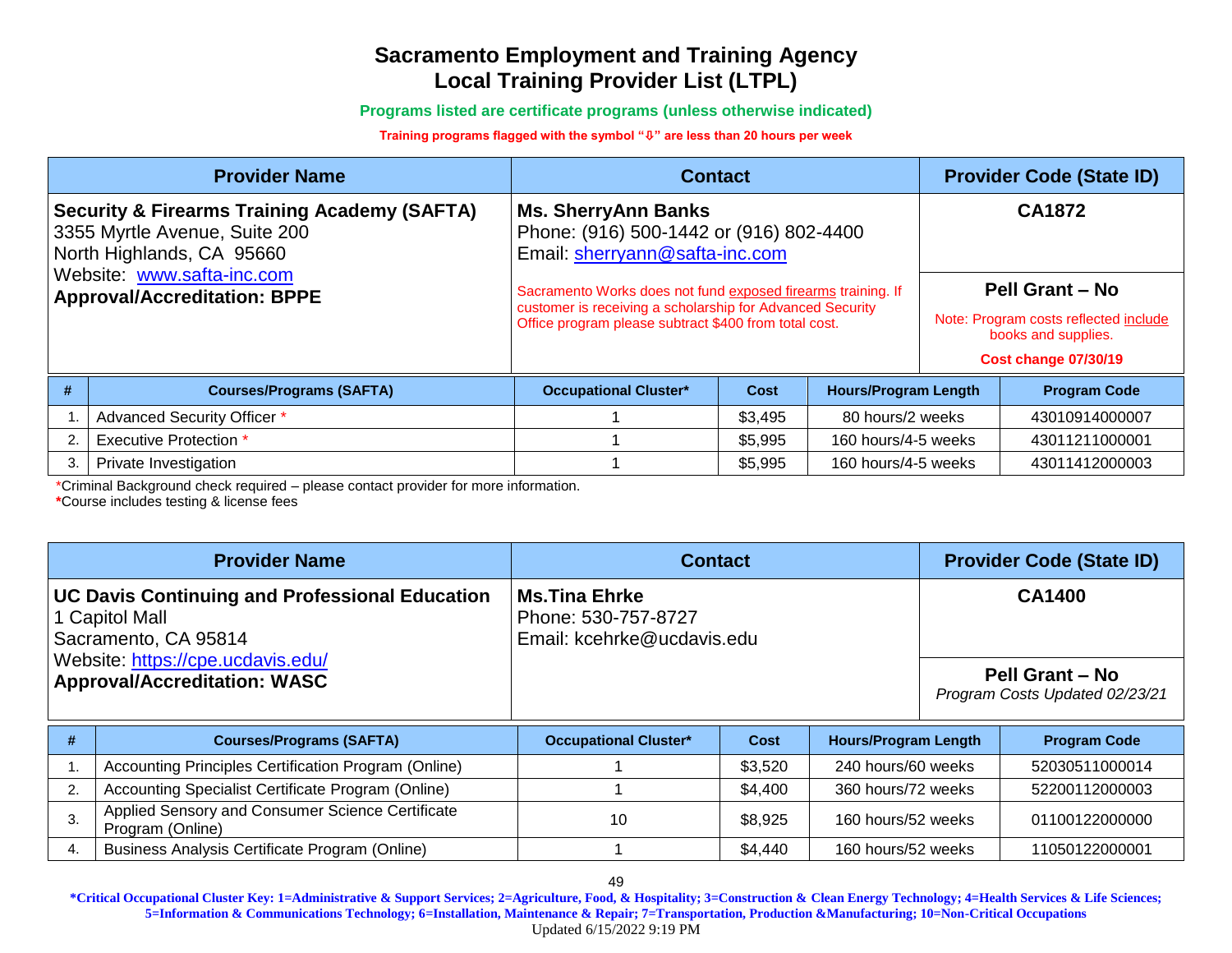**Programs listed are certificate programs (unless otherwise indicated)**

**Training programs flagged with the symbol "" are less than 20 hours per week**

| #   | <b>Courses/Programs (SAFTA)</b>                      | <b>Occupational Cluster*</b> | Cost     | <b>Hours/Program Length</b> | <b>Program Code</b> |
|-----|------------------------------------------------------|------------------------------|----------|-----------------------------|---------------------|
| 5.  | Coaching for Life and Work Certificate Program       | 10                           | \$8,325  | 150 hours/20 weeks          | 51150412000000      |
| 6.  | Construction Management Certificate Program (Online) |                              | \$5,250  | 190 hours/52 weeks          | 52200112000003      |
|     | Healthcare Analytics Certificate Program (Online)    |                              | \$6,125  | 150 hours/60 weeks          | 51070722000006      |
| 8.  | Human Resource Management Certificate Program        |                              | \$3,400  | 220 hours/52 weeks          | 52100112000009      |
| 9.  | Paralegal Studies Certificate Program (Online)       |                              | \$7,795  | 210 hours/10 weeks          | 22030222000001      |
| 10. | Project Management Certificate Program (Online)      |                              | \$6,725  | 205 hours/52 weeks          | 52021122000000      |
| 11. | UC Davis Data Analytics Boot Camp (Online)           |                              | \$10,995 | 250 hours/24 weeks          | 14090312000003      |
| 14. | Winemaking Certificate Program (Online)              |                              | \$8,810  | 185 hours/72 weeks          | 01030922000000      |

| <b>Provider Name</b>                                                    |                                                                   | <b>Contact</b>                                                                                                            | <b>Provider Code (State ID)</b> |                             |        |                                                                                         |
|-------------------------------------------------------------------------|-------------------------------------------------------------------|---------------------------------------------------------------------------------------------------------------------------|---------------------------------|-----------------------------|--------|-----------------------------------------------------------------------------------------|
| <b>UEI College</b><br>4420 Florin Road, Suite D<br>Sacramento, CA 95823 |                                                                   | Ms. Belinda Alcid or Ms. Elia Evans<br>Phone: (916) 238-3196 or (626) 404-3622<br>Email: AlcidB@UEI.edu or evanse@UEI.edu |                                 |                             | CA2191 |                                                                                         |
|                                                                         | Website: www.uei.edu<br><b>Approval/Accreditation: BPPE/ACCSC</b> |                                                                                                                           |                                 |                             |        | <b>Pell Grant - Yes</b><br>Note: Program costs reflected include<br>books and supplies. |
| #                                                                       | <b>Courses/Programs (UEI College)</b>                             | <b>Occupational Cluster*</b>                                                                                              | Cost                            | <b>Hours/Program Length</b> |        | <b>Program Code</b>                                                                     |
|                                                                         | <b>Dental Assistant</b>                                           |                                                                                                                           | $$19,900*$                      | 800 hours/34 weeks          |        | 51060112000021                                                                          |
|                                                                         | Heating Ventilation and Air Conditioning                          |                                                                                                                           | $$19,900*$                      | 720 hours/32 weeks          |        | 99030100000000                                                                          |
| 3.                                                                      | Medical Billing & Insurance Coding                                |                                                                                                                           | $$19,900*$                      | 810 hours/36 weeks          |        | 51071312000026                                                                          |

\*Tuition price for WIOA funded students is \$10,000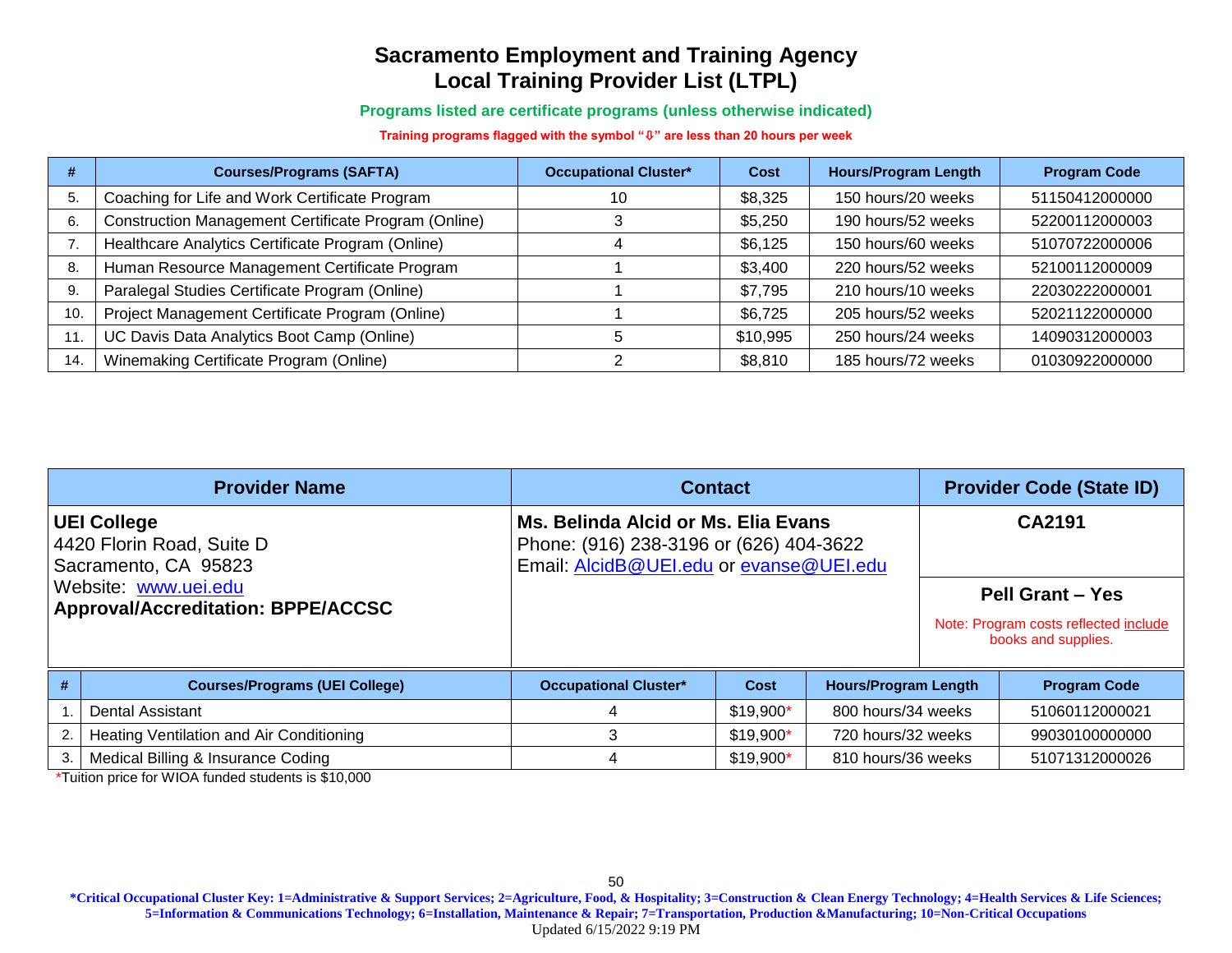**Programs listed are certificate programs (unless otherwise indicated)**

#### **Training programs flagged with the symbol "" are less than 20 hours per week**

| <b>Provider Name</b>                                                             |                                          | <b>Contact</b>                                                            | <b>Provider Code (State ID)</b> |                             |                                                              |                                                                                                                 |  |
|----------------------------------------------------------------------------------|------------------------------------------|---------------------------------------------------------------------------|---------------------------------|-----------------------------|--------------------------------------------------------------|-----------------------------------------------------------------------------------------------------------------|--|
| <b>Unitek College FMT</b><br>1111 Howe Avenue, Suite 205<br>Sacramento, CA 95825 |                                          | Ms. Sue Smith<br>Phone: (916) 571-9078<br>Email: ssmith@unitekcollege.edu |                                 |                             | <b>CA466</b>                                                 |                                                                                                                 |  |
| Website: www.unitekcollege.edu<br><b>Approval/Accreditation: BPPE/ACCSC</b>      |                                          |                                                                           |                                 |                             |                                                              | <b>Pell Grant - Yes</b>                                                                                         |  |
| <b>ON HOLD 04/09/2021</b>                                                        |                                          |                                                                           |                                 |                             | Note: Program costs reflected include<br>books and supplies. |                                                                                                                 |  |
|                                                                                  |                                          |                                                                           |                                 |                             |                                                              | Program costs for WIOA customers are<br>\$10,000 for the programs listed (except<br><b>Vocational Nursing).</b> |  |
| #                                                                                | <b>Courses/Programs (Unitek College)</b> | <b>Occupational Cluster*</b>                                              | Cost                            | <b>Hours/Program Length</b> |                                                              | <b>Program Code</b>                                                                                             |  |
|                                                                                  | Dental Assisting                         | 4                                                                         | \$15,980                        | 820 hours/39 weeks          |                                                              | 51060112000016                                                                                                  |  |
| 2.                                                                               | <b>Medical Assisting</b>                 | 4                                                                         | \$12,870                        | 910 hours/37 weeks          |                                                              | 51089912000040                                                                                                  |  |
| 3.                                                                               | <b>Vocational Nursing</b>                | 4                                                                         | \$35,344                        | 1620 hours/48 weeks         |                                                              | 51399911000023                                                                                                  |  |

|                                                                                                                      | <b>Provider Name</b>                                            | <b>Contact</b>                                   | <b>Provider Code (State ID)</b> |                             |                                                                                                                                                                                         |                     |
|----------------------------------------------------------------------------------------------------------------------|-----------------------------------------------------------------|--------------------------------------------------|---------------------------------|-----------------------------|-----------------------------------------------------------------------------------------------------------------------------------------------------------------------------------------|---------------------|
|                                                                                                                      | Universal Technical Institute of Northern<br>  California, Inc. | <b>Yvette Ladzinski</b><br>Phone: (623) 445-9608 |                                 |                             |                                                                                                                                                                                         | <b>CA429</b>        |
| 4100 Duckhorn Drive<br>Sacramento, CA 95834<br>Website: www.uticorp.com<br><b>Approval/Accreditation: BPPE/ACCSC</b> |                                                                 | Email: yladzinski@uti.edu                        |                                 |                             | <b>Pell Grant - Yes</b><br><b>Note:</b> Program costs reflected include<br>books and supplies. Dislocated workers<br>receive a 20% tuition reduction.<br>Program costs updated 01/03/21 |                     |
| #                                                                                                                    | <b>Courses/Programs (Universal Technical Institute)</b>         | <b>Occupational Cluster*</b>                     | Cost                            | <b>Hours/Program Length</b> |                                                                                                                                                                                         | <b>Program Code</b> |
|                                                                                                                      | Automotive & Diesel Technology II (Degree)                      | 6                                                | \$52,165                        | 2033 hours/75 weeks         |                                                                                                                                                                                         | 47060411000080      |
| 2.                                                                                                                   | Automotive Technology II (Degree)                               | 6                                                | \$40,665                        | 1380 hours/51 weeks         |                                                                                                                                                                                         | 47060411000079      |
| 3                                                                                                                    | Automotive Technology II with Ford FACT (5100)                  | 6                                                | \$49,915                        | 1830 hours/66 weeks         |                                                                                                                                                                                         | 47060415000010      |
| 4.                                                                                                                   | Diesel Technology II                                            | 6                                                | \$38,315                        | 1202 hours/45 weeks         |                                                                                                                                                                                         | 47060511000009      |
|                                                                                                                      |                                                                 | 51                                               |                                 |                             |                                                                                                                                                                                         |                     |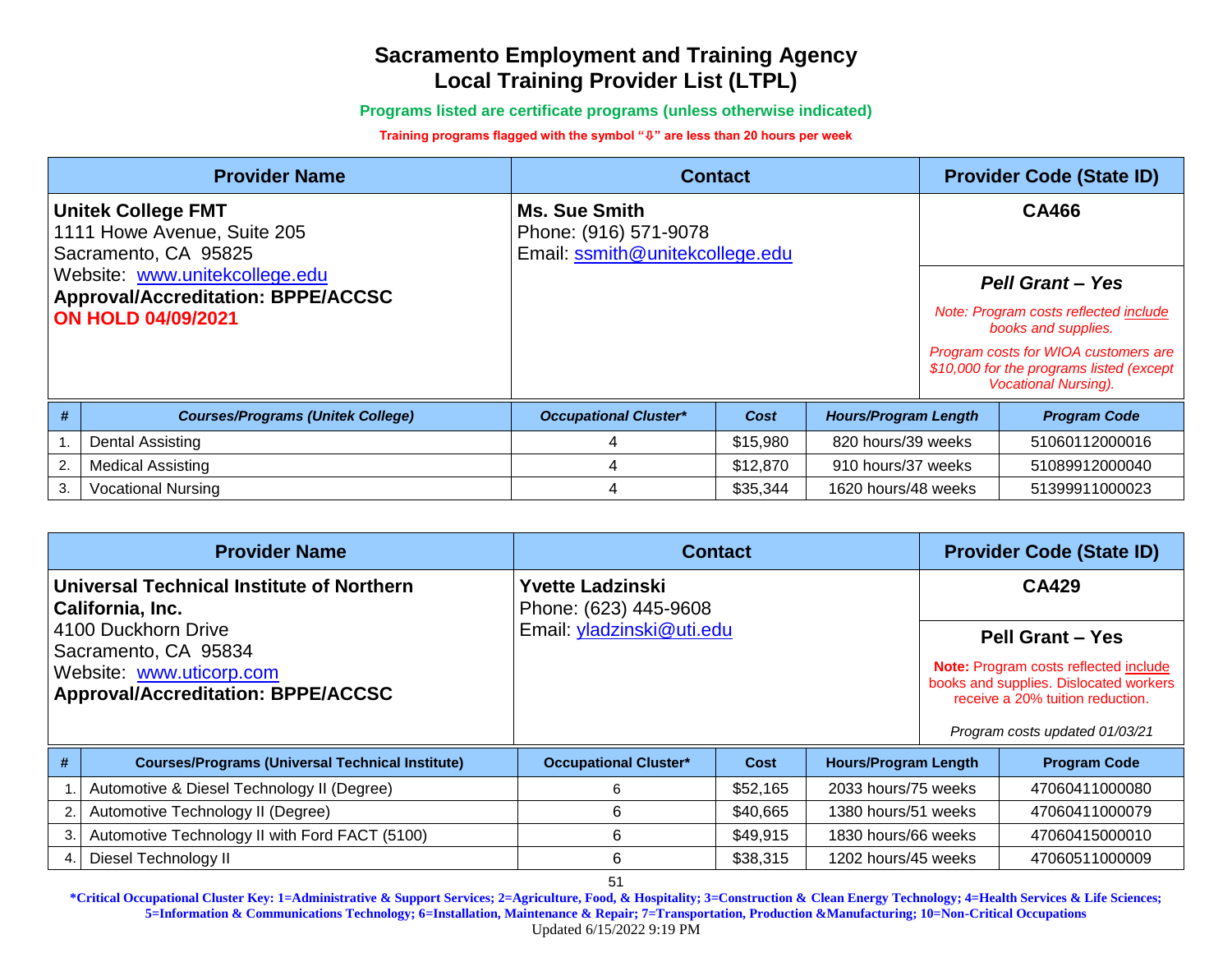**Programs listed are certificate programs (unless otherwise indicated)**

**Training programs flagged with the symbol "" are less than 20 hours per week**

| <b>Provider Name</b>                                                                  |                                                               | <b>Contact</b>                                                          | <b>Provider Code (State ID)</b> |                             |             |                                                                                                                          |
|---------------------------------------------------------------------------------------|---------------------------------------------------------------|-------------------------------------------------------------------------|---------------------------------|-----------------------------|-------------|--------------------------------------------------------------------------------------------------------------------------|
| Western Pacific Truck School - Sacramento<br>3401 51st Avenue<br>Sacramento, CA 95823 |                                                               | <b>Ms. Cheri Torres</b><br>Phone: (209) 472-1500<br>Fax: (209) 472-1538 |                                 |                             | <b>CA76</b> |                                                                                                                          |
| Website: www.wptruckschool.com<br><b>Approval/Accreditation: BPPE</b>                 |                                                               | Email: Stockton@wptruckschool.com                                       |                                 |                             |             | <b>Pell Grant - No</b><br>Note: Program cost reflected include<br>books and supplies.<br>Program Costs updated: 03/04/21 |
| #                                                                                     | <b>Courses/Programs (Western Pacific Truck School- Sacto)</b> | <b>Occupational Cluster*</b>                                            | Cost                            | <b>Hours/Program Length</b> |             | <b>Program Code</b>                                                                                                      |
|                                                                                       | Tractor Trailer Operator Program*                             |                                                                         | $$6,013*$                       | 160 hours/4-7 weeks         |             | 49020511000025                                                                                                           |

\* \$5,408 for *fully-funded* WIOA client

|                                                                                                                                                                             | <b>Provider Name</b>                                              | <b>Contact</b>                                                                                              |           |                             |                                                                                                                                          | <b>Provider Code (State ID)</b> |  |  |
|-----------------------------------------------------------------------------------------------------------------------------------------------------------------------------|-------------------------------------------------------------------|-------------------------------------------------------------------------------------------------------------|-----------|-----------------------------|------------------------------------------------------------------------------------------------------------------------------------------|---------------------------------|--|--|
| <b>Western Pacific Truck School - Stockton</b><br>2119 W. March Lane Suite A<br>Stockton, CA 95207<br>Website: www.wptruckschool.com<br><b>Approval/Accreditation: BPPE</b> |                                                                   | <b>Ms. Cheri Torres</b><br>Phone: (209)472-1500<br>Fax: (209) 472-1538<br>Email: Stockton@wptruckschool.com |           |                             | <b>CA76</b><br><b>Pell Grant - No</b><br>Note: Program cost reflected includes<br>books and supplies.<br>Program Costs updated: 03/04/21 |                                 |  |  |
| #                                                                                                                                                                           | <b>Courses/Programs (Western Pacific Truck School - Stockton)</b> | <b>Occupational Cluster</b>                                                                                 | Cost      | <b>Hours/Program Length</b> |                                                                                                                                          | <b>Program Code</b>             |  |  |
|                                                                                                                                                                             | Tractor Trailer Operator Program*                                 |                                                                                                             | $$6,013*$ | 160 hours/4-7 weeks         |                                                                                                                                          | 49020511000025                  |  |  |

\* \$5,408 for *fully-funded* WIOA client

52